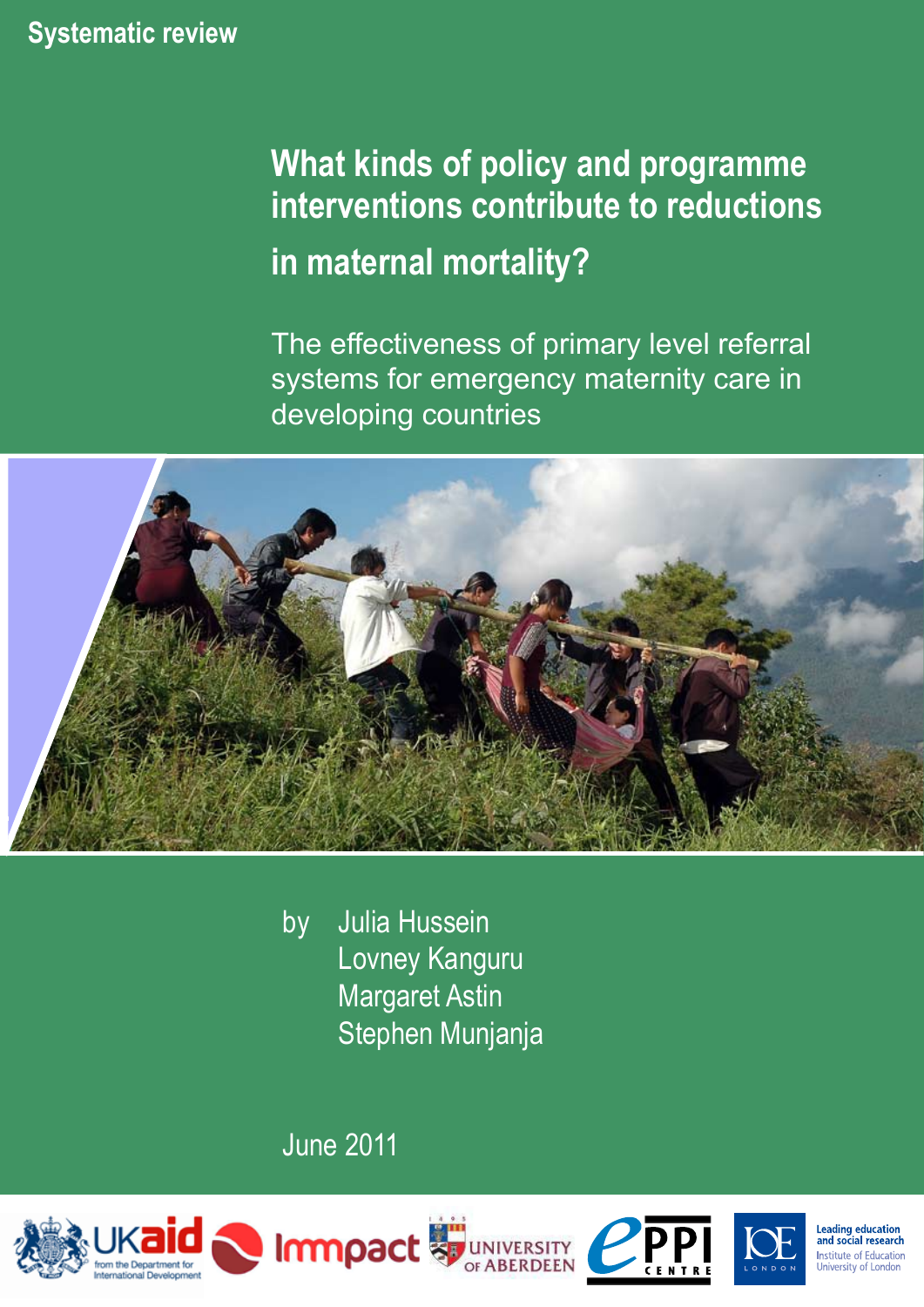The EPPI-Centre reference number for this report is 1910.

This report should be cited as: Hussein J, Kanguru L, Astin M, Munjanja S (2011) What kinds of policy and programme interventions contribute to reductions in maternal mortality? The effectiveness of primary level referral systems for emergency maternity care in developing countries. Technical report. London: EPPI-Centre, Social Science Research Unit, Institute of Education, University of London.

ISBN: 978-1-907345-16-6

#### © Copyright

Authors of the systematic reviews on the EPPI-Centre website [\(http://eppi.ioe.ac.uk/\)](http://eppi.ioe.ac.uk/) hold the copyright for the text of their reviews. The EPPI-Centre owns the copyright for all material on the website it has developed, including the contents of the databases, manuals, and keywording and data extraction systems. The centre and authors give permission for users of the site to display and print the contents of the site for their own non-commercial use, providing that the materials are not modified, copyright and other proprietary notices contained in the materials are retained, and the source of the material is cited clearly following the citation details provided. Otherwise users are not permitted to duplicate, reproduce, re-publish, distribute, or store material from this website without express written permission.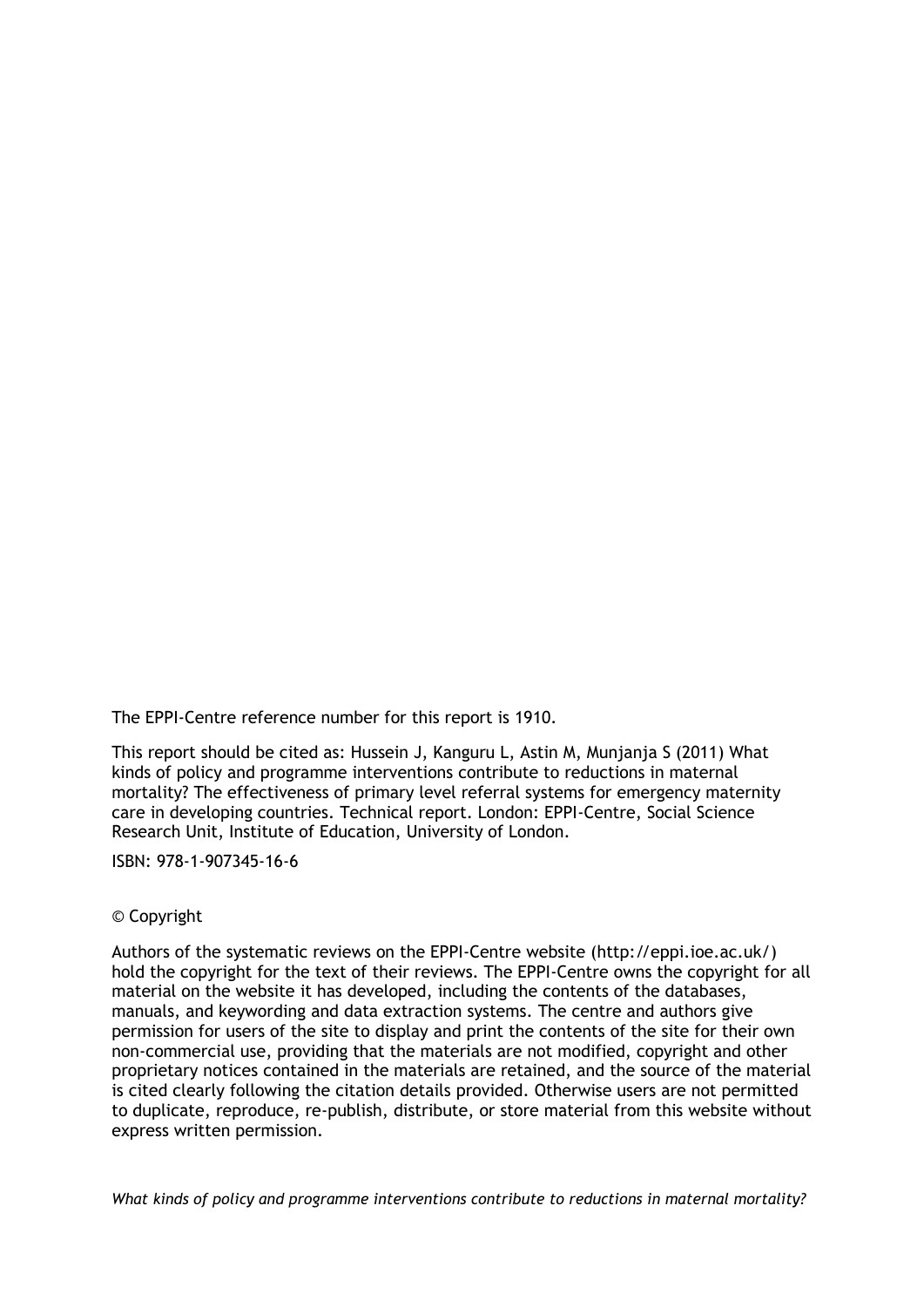# <span id="page-2-0"></span>**Contents**

| 2.1.1 Defining relevant studies: inclusion and exclusion criteria  9                             |
|--------------------------------------------------------------------------------------------------|
|                                                                                                  |
|                                                                                                  |
|                                                                                                  |
|                                                                                                  |
|                                                                                                  |
|                                                                                                  |
|                                                                                                  |
|                                                                                                  |
|                                                                                                  |
|                                                                                                  |
|                                                                                                  |
| What kinds of policy and programme interventions contribute to reductions in maternal mortality? |

 $\mathbf{i}$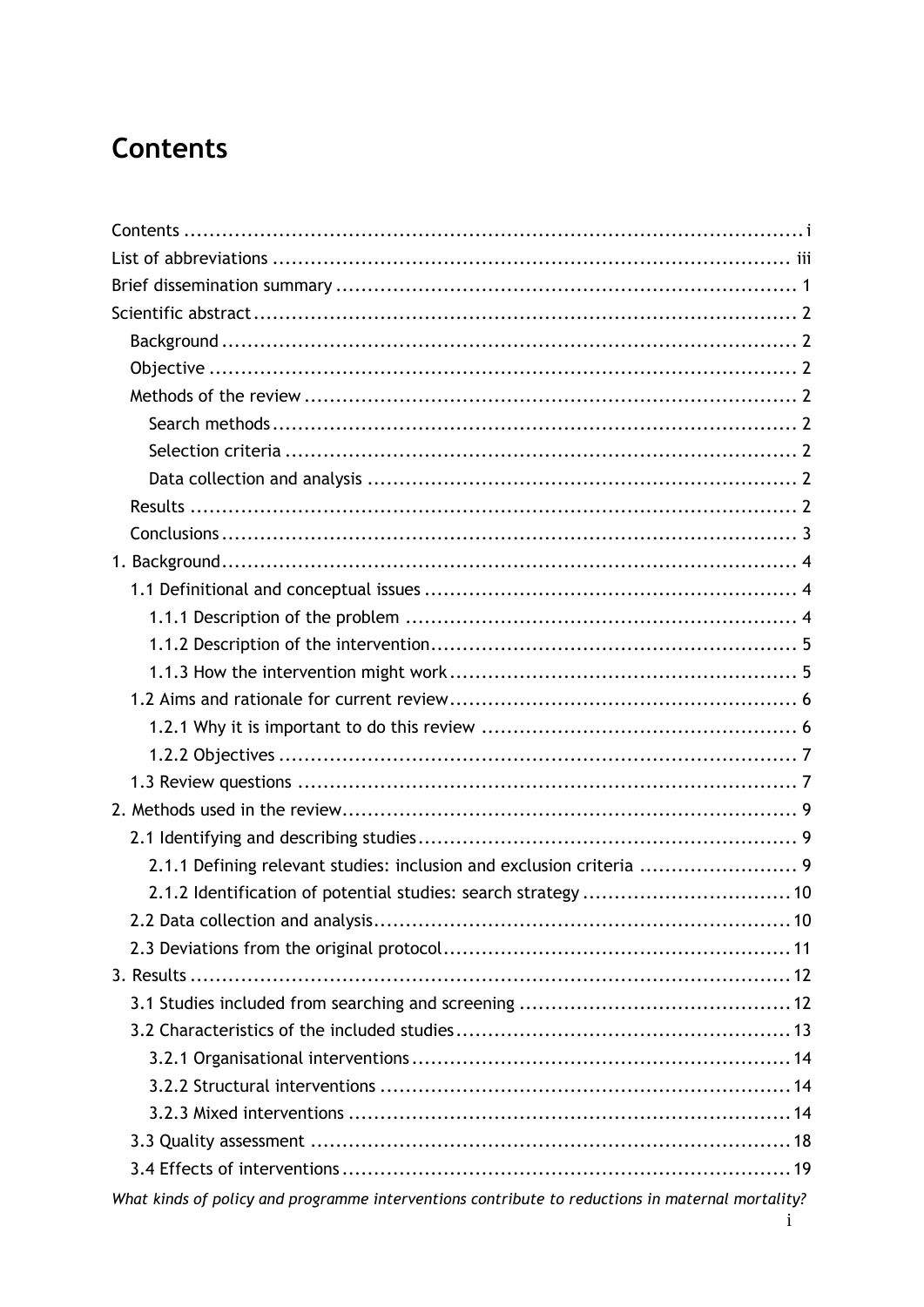| 4.2 Lessons learned and recommendations for policy and practice27 |  |
|-------------------------------------------------------------------|--|
|                                                                   |  |
|                                                                   |  |
|                                                                   |  |
|                                                                   |  |
|                                                                   |  |
|                                                                   |  |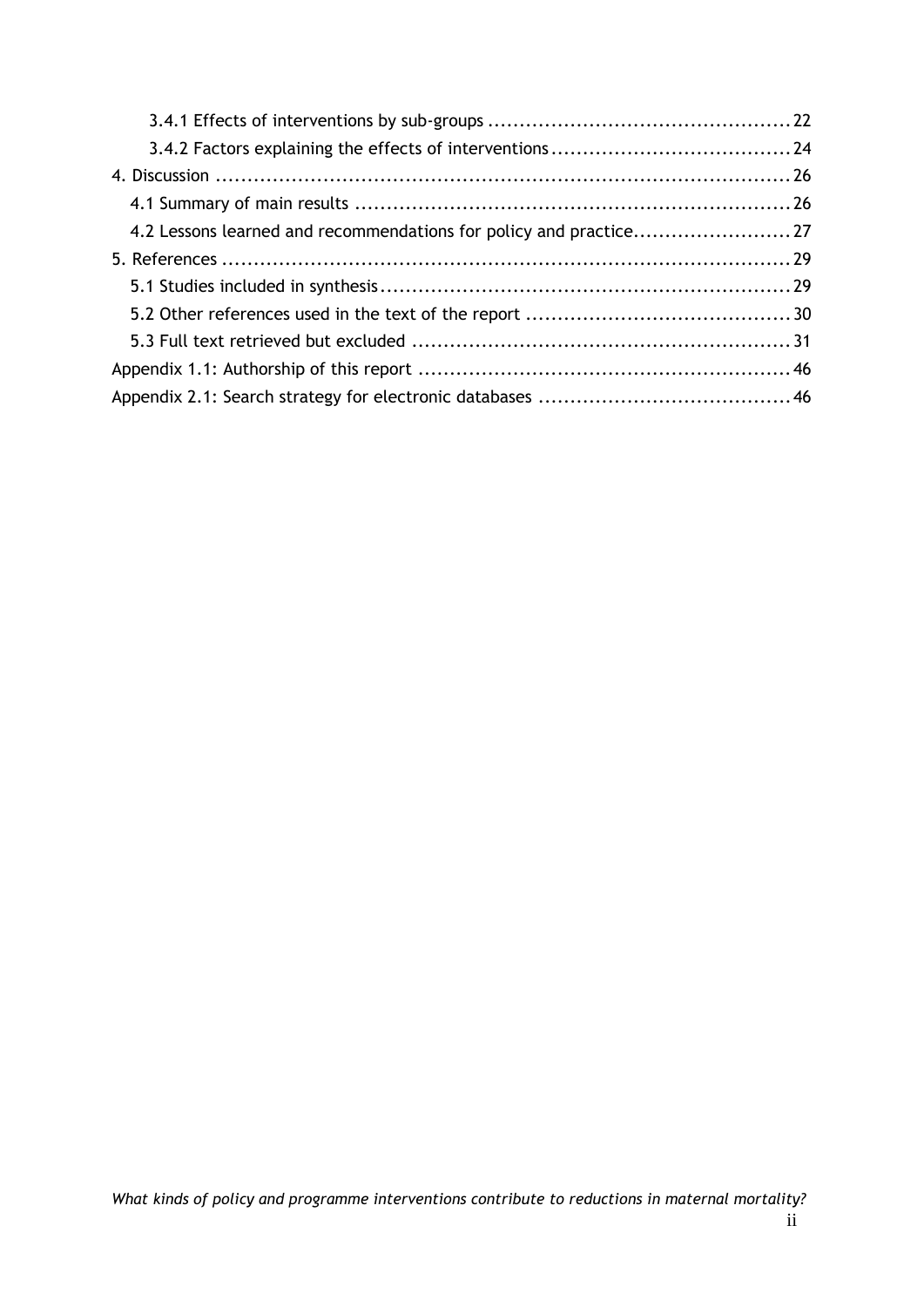# <span id="page-4-0"></span>**List of abbreviations**

| <b>CBA</b>     | Controlled Before After (study)                          |
|----------------|----------------------------------------------------------|
| <b>CENTRAL</b> | Cochrane Central Register of Controlled Trials           |
| <b>CI</b>      | Confidence Interval                                      |
| <b>CINAHL</b>  | Cumulative Index to Nursing and Allied Health Literature |
| <b>EPOC</b>    | Cochrane Effective Practice and Organisation of Care     |
| <b>ITS</b>     | Interrupted Time Series (study)                          |
| MeSH           | Medical Subject Headings                                 |
| <b>OR</b>      | <b>Odds Ratio</b>                                        |
| <b>RCT</b>     | Randomised Controlled Trial                              |
| <b>WHO</b>     | World Health Organization                                |
|                |                                                          |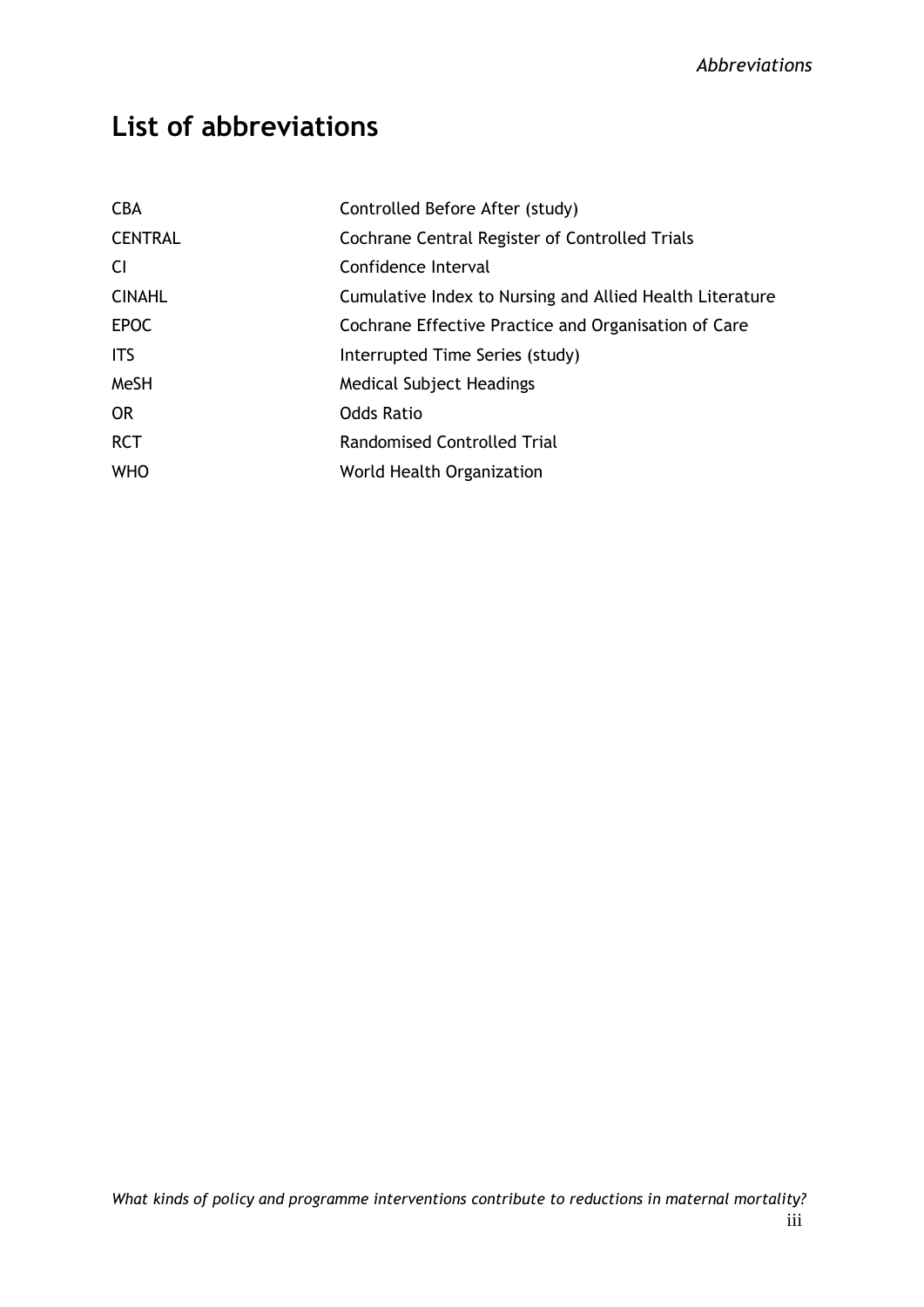# <span id="page-5-0"></span>**Brief dissemination summary**

Many pregnancy complications are unpredictable and many women in developing countries live far away from where life-saving care is available. Referral interventions aim to address these problems. A systematic literature review was conducted to assess studies on the transfer of women with emergency obstetric complications from their homes, or from first contact with the health service, to an emergency obstetric care facility. Nineteen studies were included that assessed the effect of referral interventions from rural settings in Bangladesh, Burkina Faso, Guatemala, India, Indonesia, Malawi, Nepal, Pakistan, Zambia and Zimbabwe. In several South Asian settings, the organisation of communities to generate funds for transport, implemented as part of other community mobilisation activities, reduced neonatal deaths. The studies from Zambia and Zimbabwe suggested that the use of maternity waiting homes may reduce stillbirths. There is some evidence that referral interventions improve the utilisation of health services.

This review has strengthened the evidence for continuing to implement interventions that overcome delays in reaching obstetric care during emergencies. There are constraints limiting the conclusiveness of the evidence. Continued inclusion of referral interventions within maternal and newborn health programmes and as part of wider health system improvements is recommended, but practices in monitoring, research and evaluation of these interventions need to be improved.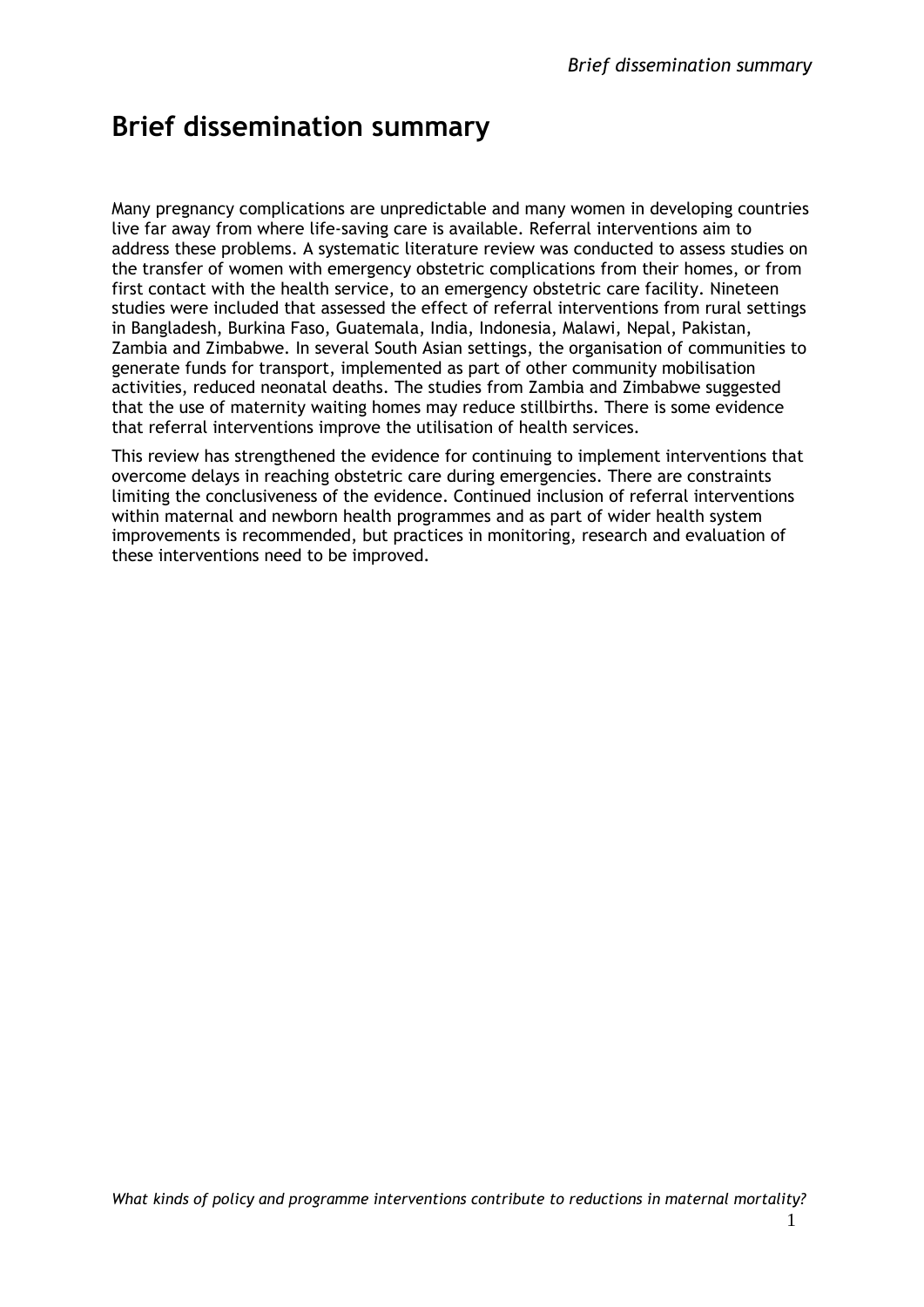# <span id="page-6-0"></span>**Scientific abstract**

# <span id="page-6-1"></span>**Background**

Many pregnancy complications are unpredictable and many women in developing countries live far away from where life saving care is available. Referral interventions aim to address these problems. Referral systems are multi-dimensional and have many components, but this study focuses on those which enable women to reach an appropriate health facility after a decision to seek help is made.

# <span id="page-6-2"></span>**Objective**

To assess the effects of interventions for timely emergency obstetric referral to higher levels of care in developing countries and to identify explanatory factors.

# <span id="page-6-3"></span>**Methods of the review**

#### <span id="page-6-4"></span>*Search methods*

MEDLINE, EMBASE, CAB, CINAHL, the Cochrane Central Register of Controlled Trials (CENTRAL) and Cochrane Effective Practice and Organisation of Care (EPOC) Reviews were searched with no date or language restrictions. Reference lists in other reviews and relevant articles were also searched.

# <span id="page-6-5"></span>*Selection criteria*

Randomised or quasi-experimental studies with a control or comparison group. Participants were women in developing countries experiencing an emergency obstetric complication and requiring transfer to a comprehensive emergency obstetric care facility. Outcome measures were maternal and neonatal mortality, service utilisation and process measures such as referral rates and time.

#### <span id="page-6-6"></span>*Data collection and analysis*

Appraisal of titles and abstracts followed by independent assessment of selected full-text articles by at least two independent reviewers. A meta-analysis was conducted to estimate the pooled effects of interventions.

# <span id="page-6-7"></span>**Results**

Of 19,484 hits, 19 papers met the inclusion criteria. The included studies were randomised controlled trials (RCTs) or quasi-experimental studies in rural settings in Africa, Asia or South America. Interventions were organisational or structural in nature, or contained both characteristics. The studies did not show statistically significant reductions in maternal mortality. Reductions in neonatal death were noted in four RCTs comprising multiple components, including generation of transport funds in community groups (OR 0.69 95% CI 0.53, 0.90). Sub-group analysis revealed no reduction in stillbirths in the complex RCTs (OR 0.85 95% CI 0.67, 1.08) but stillbirths decreased in studies of maternity waiting homes (OR 0.52 95% CI 0.34, 0.80). There was some evidence of increased utilisation of health facilities and health professionals. The included studies did not allow assessment of factors explaining the effects of the interventions.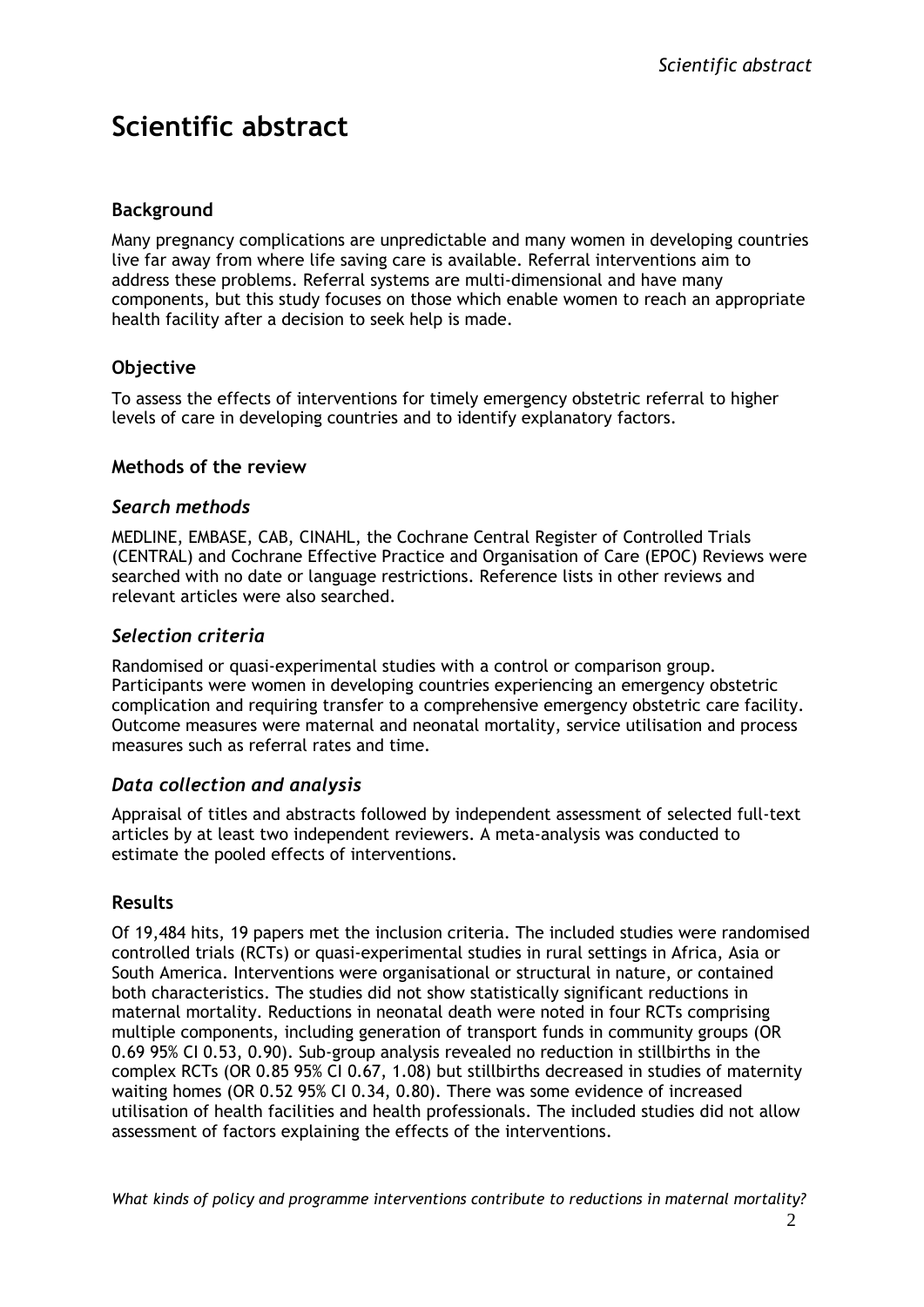### <span id="page-7-0"></span>**Conclusions**

The effects on health outcomes of referral interventions which improve women's ability to reach appropriate care during an obstetric emergency are unclear. Conclusions are limited by difficulties in isolating the effects of multiple components and factors related to the design of some studies. We recommend continued inclusion of referral interventions within maternal and newborn health programmes and as part of wider health system improvements, but urge implementers to improve practices in monitoring, research and evaluation of these interventions.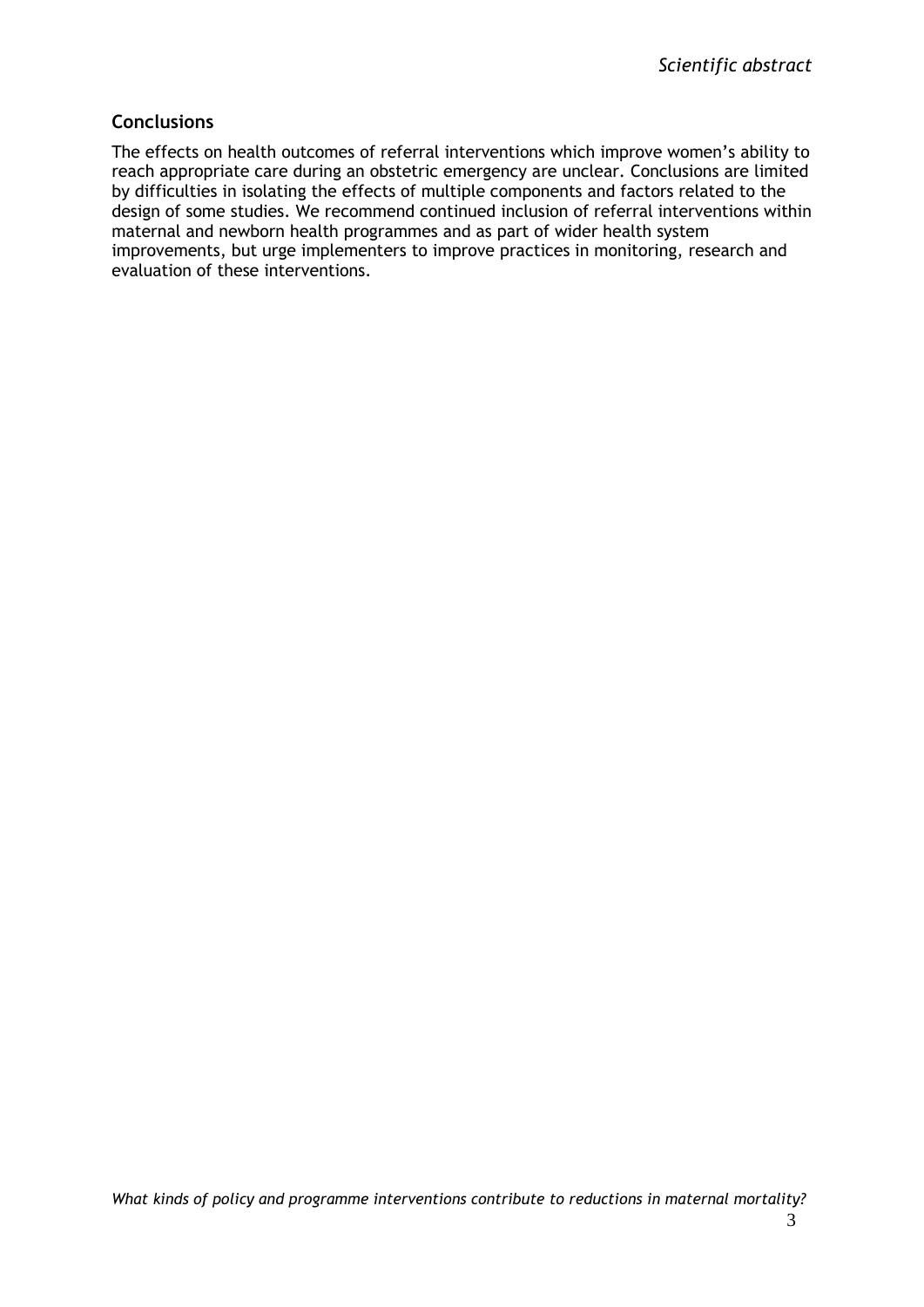# <span id="page-8-0"></span>**1. Background**

Maternal mortality in developing countries is showing signs of a decline. New modelled data from the World Health Organization and other independent sources report reductions in maternal mortality of between 22% and 34% since 1990 (Hogan et al. 2010, WHO 2010). The maternal mortality ratio is now estimated to be 260 per 100,000 live births in 2008 (WHO 2010). Despite this good news, it is still unlikely that the millennium development goal target reduction of 75% from 1990 levels to 120 maternal deaths per 100,000 live births in 2015 will be reached.

The health of women and their children are interlinked and many factors that contribute to the high levels of mortality are common to mothers and their newborn children. These factors are wide ranging and include the low status of women, cultural and economic barriers, poor nutrition, conditions such as HIV/AIDS or malaria, lack of appropriate health care facilities and poor access to skilled and emergency obstetric care. Many obstetric emergencies such as haemorrhage and obstructed labour are unpredictable and can have catastrophic consequences within a short time. For example, a serious post partum haemorrhage can lead to the death of a woman in less than two hours and the unborn foetus may succumb much earlier (AbouZahr 1998). In the poorest countries, two thirds of women deliver at home, far from emergency services or without access to a health professional (UNICEF 2009). Maternal and neonatal deaths could therefore be prevented if functional referral systems were in place to allow pregnant women to reach the appropriate health services when complications occur.

In the period remaining up to 2015, global agencies and country governments will make concerted efforts to scale up and speed up the effective coverage of maternity services. This review assesses evidence on the effectiveness of referral interventions that will inform the implementation of policies and programmes to improve access to maternity care.

# <span id="page-8-1"></span>**1.1 Definitional and conceptual issues**

#### <span id="page-8-2"></span>*1.1.1 Description of the problem*

Any intervention to improve access requires consideration of a multitude of socioeconomic and cultural factors, but one aspect of access involves the establishment of referral systems. The importance of referral in maternal and newborn care, especially in the event of an obstetric emergency, is related to the unpredictability of pregnancy complications, many of which cannot be dealt with at the primary level. Furthermore, pregnancy complications can progress rapidly to become severe and life threatening, emphasising the crucial role of referral in providing quality maternity services. The three delays model (Thaddeus and Maine 1994) provides a conceptual framework of the factors influencing the timely arrival to appropriate care in obstetric emergencies.

The 'three delays' are: (i) delays in the recognition of the problem and the decision to seek care in the household; (ii) delays in reaching the appropriate facility; and (iii) delays in the care received once the woman reaches the facility. Although distance and cost of care are among the major factors in the decision to seek care (the Phase I delay), the quality of care provided by facilities and the communities' perception of the quality may also influence the decision. The second delay of the model, Phase II, is concerned with the delay in arrival at the health facility, after the decision to seek care has been made. This phase is determined by the distribution and location of health facilities and health professionals equipped to deal with emergency obstetric and neonatal care, as well as the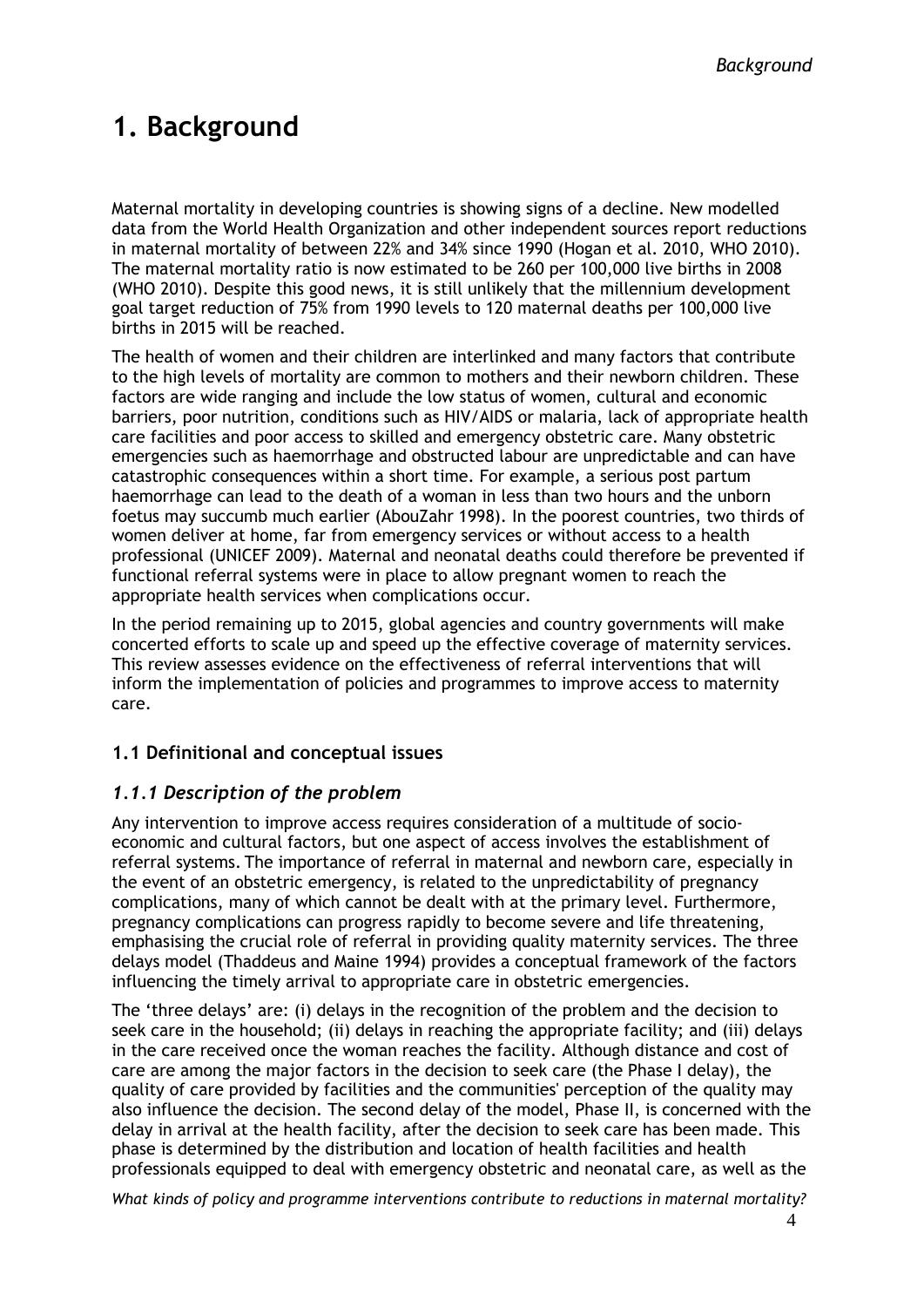availability and costs of transportation and communication systems to reach facilities. These delays affect both urban and rural areas, but are possibly most common and severe in rural areas, where health professionals may not be available, transport and communication systems may be limited, and road conditions changeable, depending on the season. The third, or Phase III, delay occurs at the facility level, where delays in various aspects of care provision, such as staff shortages, staff attitudes and skills, lack of functioning equipment, unreliable drug and blood supplies, or inadequate management structures, individually or together, reduce the quality of care available.

The delays of interest in this review are the Phase II delays – those experienced after the decision to seek care is made, and before obtaining necessary care. The reasons that these delays occur have been well documented and include difficult geographical terrain, the cost of transport, the lack of phones and vehicles, suboptimal distribution and location of health facilities or poor decision making by health professionals (Thaddeus and Maine 1994, Jahn and de Brouwere 2001).

### <span id="page-9-0"></span>*1.1.2 Description of the intervention*

This study focuses on interventions which:

- refer pregnant and post-partum women suffering from an emergency (life threatening) obstetric complication
- refer women from home to basic-level health facilities (health centres) and from health centre to hospital (but not referral between hospitals).
- have been studied or tested in developing countries.

Examples of these interventions include:

- use of technologies such as telephones, adaptations to vehicles or telemedicine interventions (Geerts et al. 2004, Hofman et al. 2008, Lungu et al. 2001)
- various financing and incentive schemes to assist transfer during an emergency (Barbey et al. 2001, Essien et al. 1997, Hossain and Ross 2006)
- clinical guidelines, protocol and ways of monitoring women at risk of, or with complications (Kongnyuy et al. 2008, McCaw-Binns et al. 2004)
- reorganisation or ways of delivering services such as introduction of intermediatelevel maternity units (including maternity waiting homes), emergency response teams, referral centres or outreach clinics (Chandramohan et al. 1995, Fahdhy and Chongsuvivatwong 2005, Foord 1995).
- mobilisation and use of health workers and community members to act as advocates and companions during referral (Alisjahbana et al. 1995, Bailey et al. 2002, Jokhio et al. 2005, Manandhar et al. 2004)

Many of the interventions described were implemented as a complex set of activities, thus comprised multiple components. They not only aimed to reduce delays in reaching a facility but also addressed barriers in decision making, and/or improved the provision of care after reaching a facility.

#### <span id="page-9-1"></span>*1.1.3 How the intervention might work*

The interventions can be hypothesised to work by directly addressing the barrier or problem identified, as depicted in Figure 1. The shaded grey area is the focus of the interventions to address Phase II delays. Although the problems identified in the diagram are presented as distinct from each other, it is likely that they are interlinked, so one intervention might affect more than one problem area or lead to several consequences.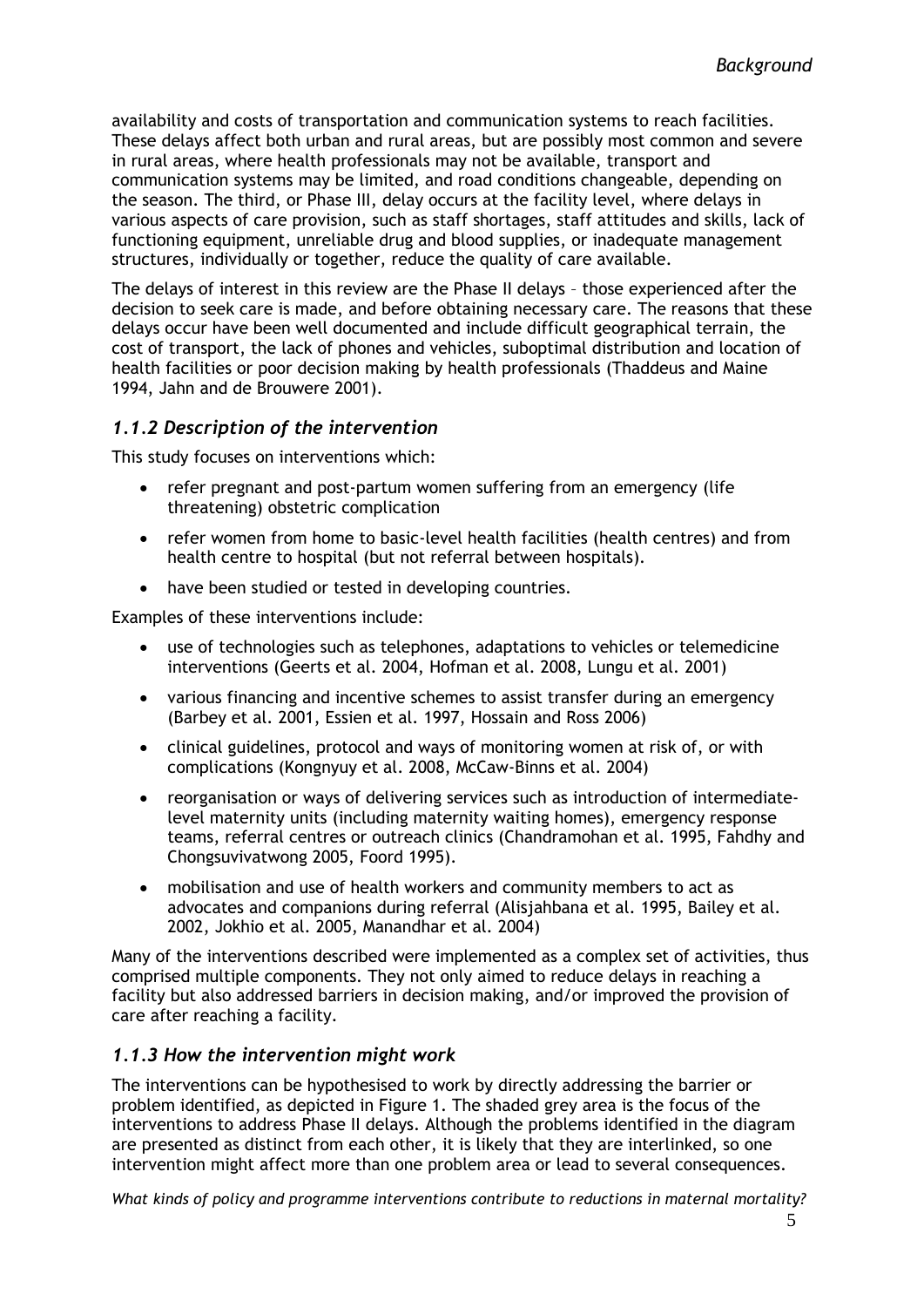For example, if a health facility was placed nearer to women's homes to improve the distribution of services, it is possible that access to a phone or specialised emergency vehicle might also be improved. It is also likely that travel time to that facility will be affected. This may have positive consequences (such as decreased travel time or increased utilisation of the service) but may also have negative or unintended effects (for example, if the health provider in the facility is over-worked and does not effectively carry out triage of cases, s/he may cause delays in referring the most urgent cases). Similarly, investigating Phase II delays in isolation may be an oversimplification as Phase I and III factors will have effects on decisions, for example, willingness to pay for transport costs. Referral interventions thus work through complex mechanisms and it is unlikely that a study on Phase II delays will comprehensively capture all the pathways through which the intervention could work.



#### **Figure 1:** Conceptual framework for the review

<span id="page-10-0"></span>Adapted from Thaddeus and Maine 1994

# **1.2 Aims and rationale for current review**

# <span id="page-10-1"></span>*1.2.1 Why it is important to do this review*

A number of reviews on referral systems exist. The three delays model (Thaddeus and Maine 1994) has been described above. An assessment of maternity referral systems was conducted which provided a framework for factors likely to improve the implementation of referral interventions (Murray and Pearson 2006). Criteria important for strategic decision making in establishing referral systems was highlighted in another review, where the authors emphasised the need for referral systems to encompass both emergency and elective situations and be improved as part of a system-wide endeavour (Jahn and de Brouwere 2001). Another paper summarised existing technologies and described a range of transport options, mostly integrated with physical communication systems such as radio, maternity waiting homes and birth and emergency preparedness plans. Most of the studies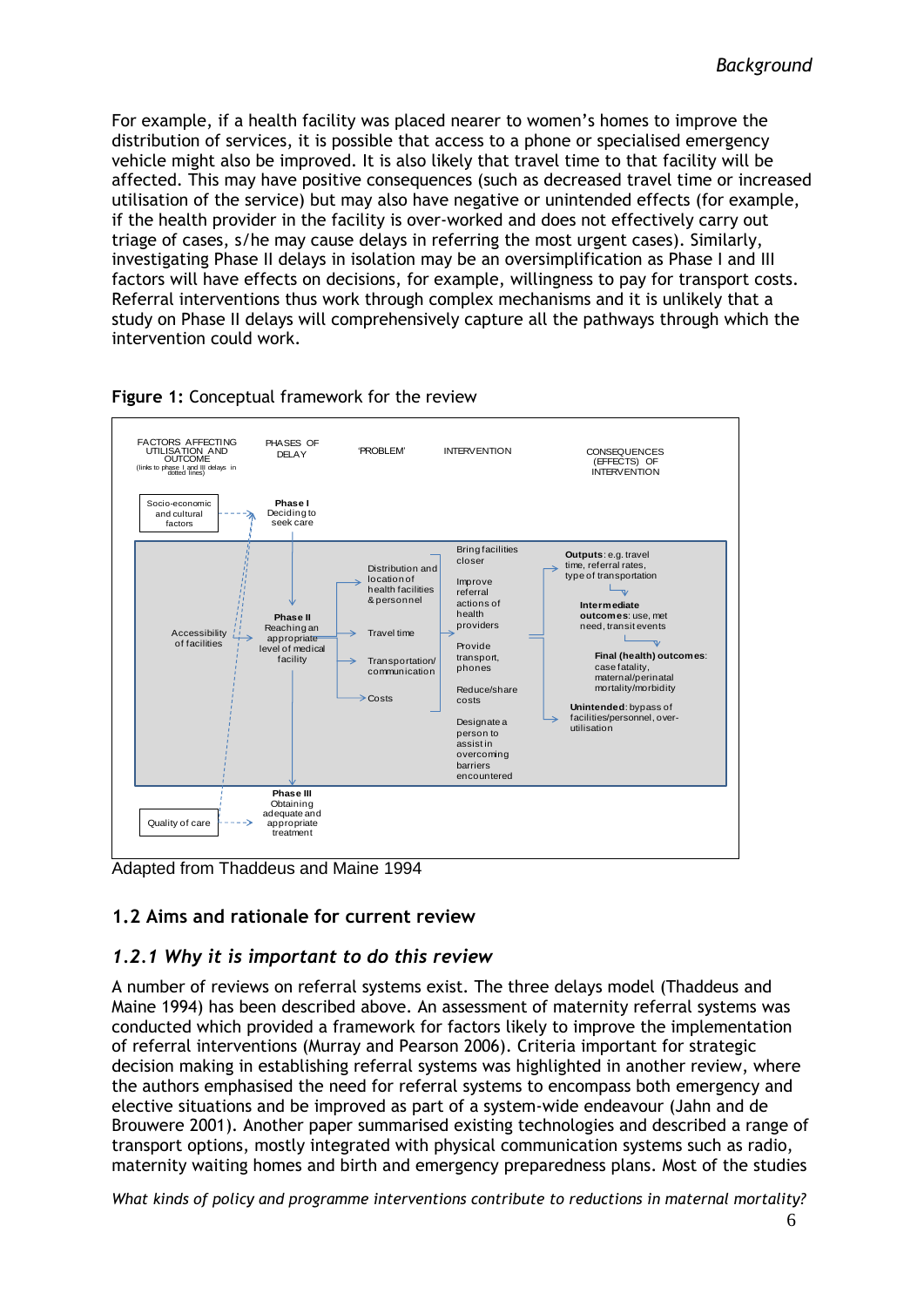found did not assess the effect of the interventions using a comparison group (Krasovec 2004). Barriers and solutions to address Phase II delays were described most recently by Holmes and Kennedy (2010) in a wide and comprehensive review. The authors recommend working across different sectors, including transport, infrastructure, telecommunications, microfinance and industry, applying and using new technologies and investing in improving access, especially for women living in remote locations.

It is generally agreed that maternal and neonatal deaths could be prevented if functional referral systems were in place to allow pregnant women to reach the appropriate health services when complications occur. Various interventions to improve referral systems, many of them new and innovative, are currently recommended and described. Yet rigorous evidence synthesising the effects of these interventions is scarce. The diversity of interventions and settings, studies with different measures of effects and variation in the quality of studies makes a comprehensive review challenging. This situation has led to uncertainties in what needs to be done to improve referral for obstetric emergencies, what interventions to implement in which settings and how interventions can be scaled up when appropriate. This systematic review provides a contribution to knowledge in this field by focusing on study design and quality of evidence.

# <span id="page-11-0"></span>*1.2.2 Objectives*

The overall objective is to assess the effects of interventions for timely emergency obstetric referral in developing countries. Referral of the pregnant or postpartum woman is the focus of interest. This will have implications on the well-being of the mother, and of the unborn and newborn baby, so maternal and perinatal outcomes are of interest, along with process indicators of service utilisation, timeliness and delays.

The specific objectives are:

- To compare the effects of different referral interventions.
- To compare the effects of interventions disaggregated by sub-groups and settings, categorised according to:
	- o maternal and neonatal mortality
	- o rural, urban or intermediate settings
	- o geographical terrain
	- o different periods of pregnancy (antenatal, intrapartum, postpartum)
	- o wealth
	- $\circ$  functionality of the health system
	- o origin and initiator of intervention.
- To identify factors explaining the effects of the various interventions.

#### <span id="page-11-1"></span>**1.3 Review questions**

The overall review question was:

What are the effects of primary level referral systems for emergency maternity care in developing countries and how might such interventions work?

The specific sub-questions were:

 What are the effects of different referral interventions which aim to surmount delays experienced after the decision to seek care is made, and before obtaining necessary care? (also known as Phase II delays)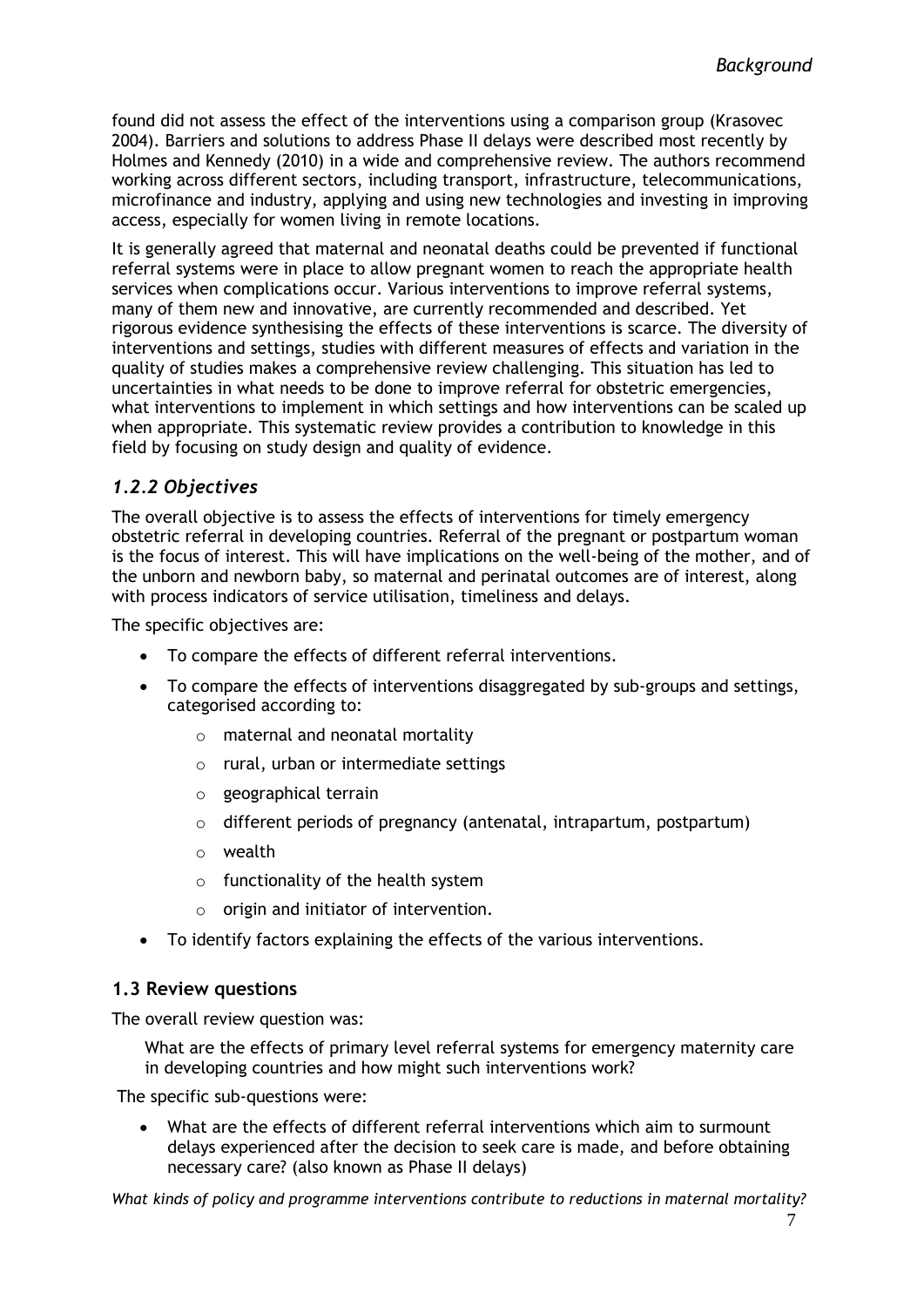- Do the effects vary in the different settings and groups listed below?
	- o maternal and neonatal mortality
	- o rural, urban or intermediate settings
	- o geographical terrain
	- o different periods of pregnancy (antenatal, intrapartum, postpartum)
	- o wealth
	- $\circ$  functionality of the health system
	- o origin and initiator of intervention
- What are the factors or mechanisms through which the effects of the various interventions might work?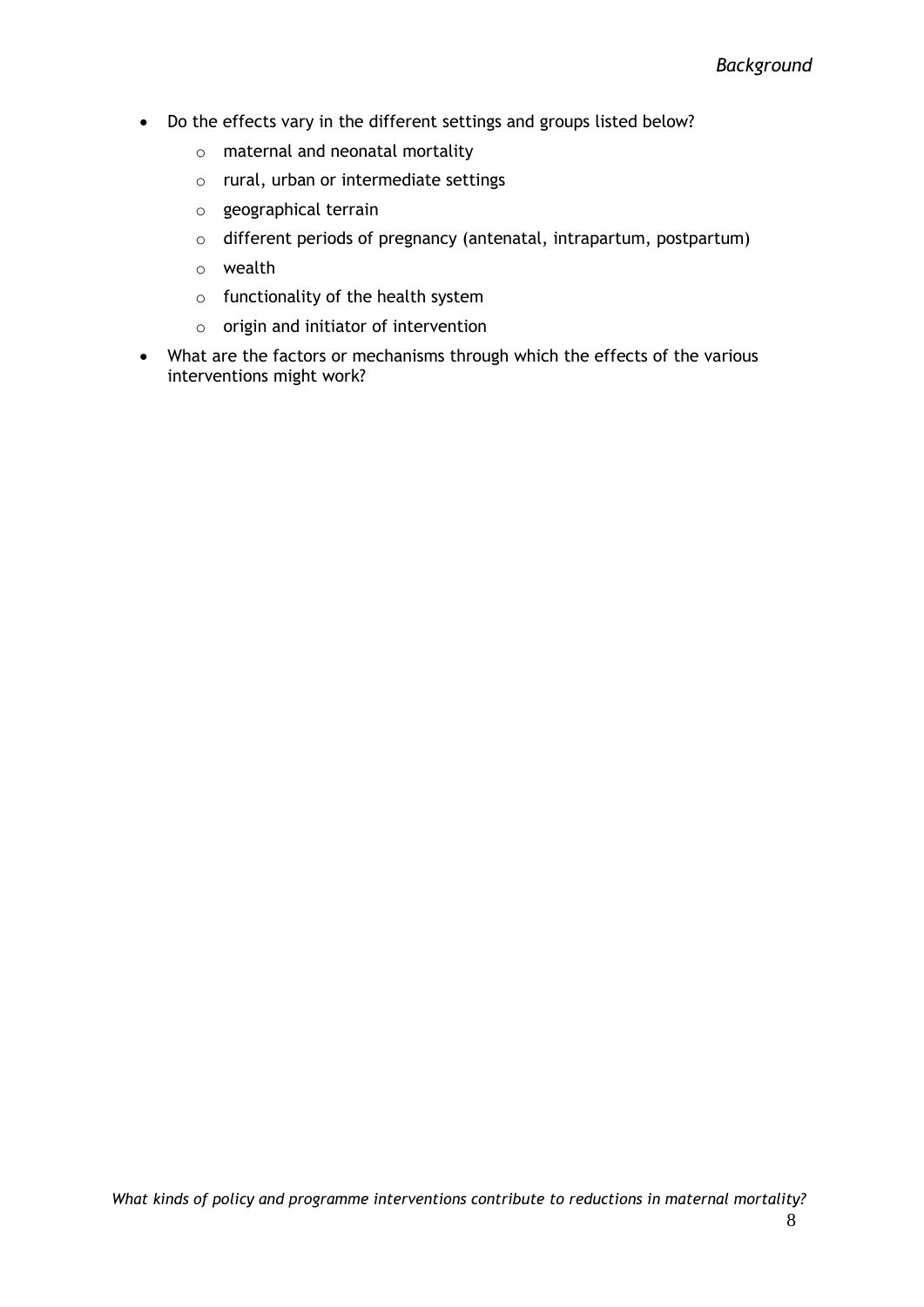# <span id="page-13-0"></span>**2. Methods used in the review**

# <span id="page-13-1"></span>**2.1 Identifying and describing studies**

### <span id="page-13-2"></span>*2.1.1 Defining relevant studies: inclusion and exclusion criteria*

### *Types of studies*

Randomised controlled trials (RCTs) or quasi-experimental studies with a control or comparison group, including: non-randomised prospective studies with a comparison group, controlled before-after (CBA) studies and interrupted time series (ITS) of referral systems for emergency maternity care from published and grey literature.

Exclusions: Studies without a comparison group.

#### *Types of participants*

Pregnant and post-partum women with an obstetric complication, referred as an emergency from the community or from a primary care centre to a higher-level comprehensive emergency obstetric care facility.

Exclusions: Referrals of the newborn baby, women with non-maternity-related conditions or non-emergency referral cases, women transferred between hospitals.

### *Types of interventions*

Interventions which improved emergency referral during pregnancy (antenatal, during labour or during the postpartum period up to 42 days after delivery) were included. These may have been single interventions (e.g. transport, incentives), combinations of interventions (where the referral intervention affecting the Phase II delay was one of several other interventions), or changes in the way that interventions were delivered (e.g. improving linkages between different referral levels). Interventions had to have aimed to overcome delays in reaching the appropriate facility (Phase II delay). Interventions which were combined or had multiple components were included provided at least one component addressed Phase II delays.

Exclusions: Interventions that only improved Phase I and III delays, including those that changed decision making in service users, were transfers between tertiary care centres, or were non-emergency referrals.

#### *Settings*

All developing countries were potentially eligible for inclusion. Developing countries included low-income, lower-middle income and upper-middle income economies as classified by the World Bank (2011).

Exclusions: Refugees, war zones, mass casualties. Although we acknowledge that the inclusion of special settings in developed (high-income) countries such as rural Australia could provide relevant information, we did not include these as resource availability and the existing health system infrastructure might influence the feasibility and effectiveness of the interventions.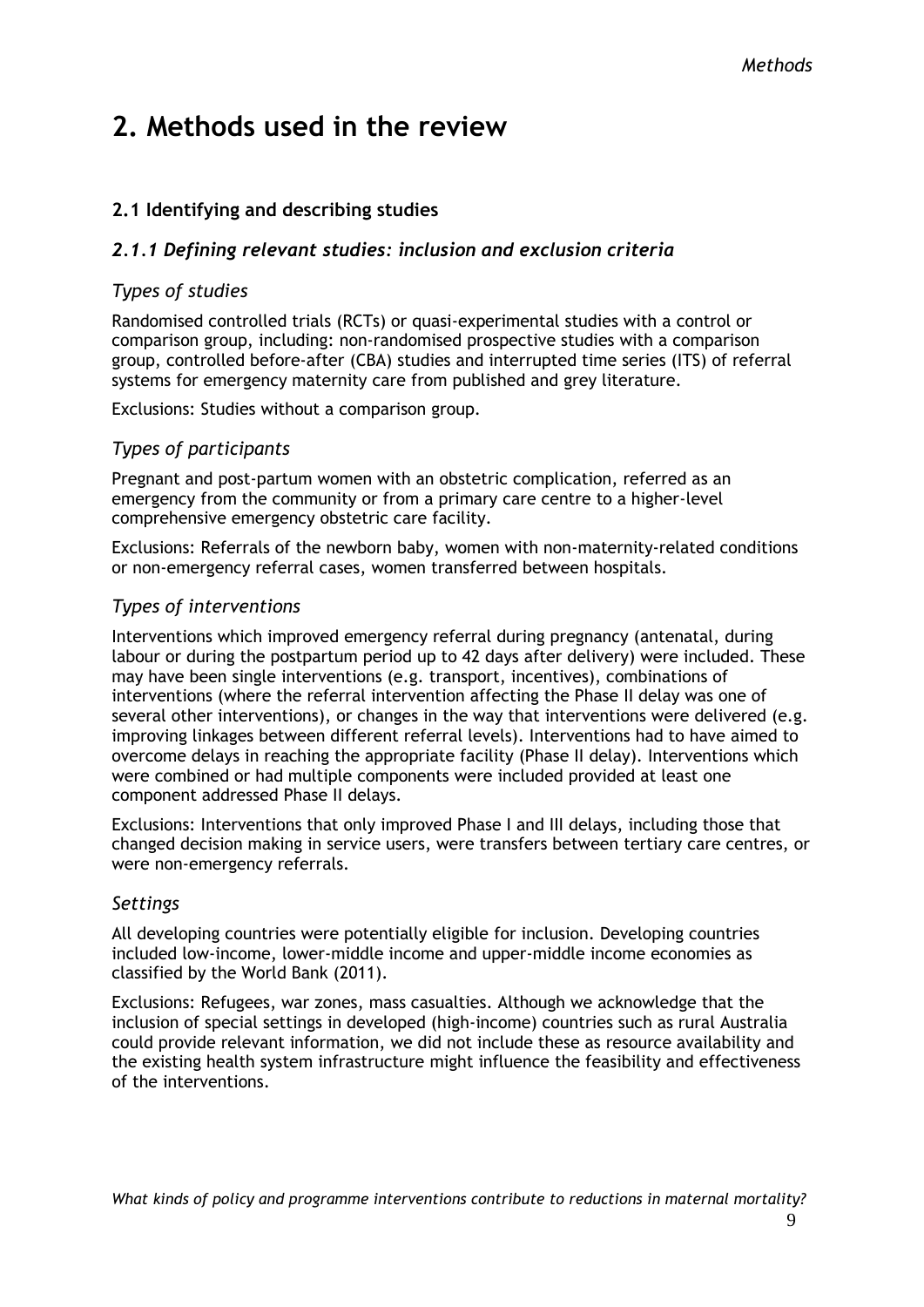#### *Types of outcome measures*

In accordance with our conceptual framework (Figure 1) the types of measures reviewed lie on a pathway from direct effects of the intervention (outputs of intervention) to the final desired health outcomes of improved mortality and morbidity.

The primary outcomes in this study were health outcomes such as maternal and neonatal mortality and morbidity, including near misses, stillbirths, live births, complications and case fatality rates. These were included where recorded.

Other measures were collected to identify factors which could explain the effects of the various interventions. These measures lie on a hierarchy of consequences of the intervention, as depicted in Figure 1. Such measures included:

- Intermediate outcomes such as utilisation levels and met need (proportion of complications seen to expected complications) for obstetric care.
- Process measures or outputs of the intervention such as travel time, referral rates, type of transportation or communication, direct and indirect costs (payments for transport, health facility fees, loss of income), women's knowledge of pregnancy or postpartum complications and satisfaction with intervention.

### <span id="page-14-0"></span>*2.1.2 Identification of potential studies: search strategy*

#### *Electronic searches*

The search strategy was run in MEDLINE on the OVID platform. We used terms such as transfer, referral, types of transport (e.g. ambulances, bicycles), training and emergency obstetric services. Search terms are detailed in Appendix 2.1. The search strategy was adapted and run on CINAHL, EMBASE, CAB Abstracts, Effective Pregnancy and Organisation of Care (EPOC) Reviews and the Cochrane Central Register of Controlled Trials (CENTRAL) by selecting appropriate MeSH and/or keywords from their respective thesauri. No date or language restrictions were applied.

#### *Searching other resources*

Reference lists of reviews and of included studies were screened for potentially relevant primary studies and reports. Personal contacts provided additional papers.

#### <span id="page-14-1"></span>**2.2 Data collection and analysis**

Citations identified from electronic searches were downloaded to a Reference Manager 12 database. Published studies and unpublished papers and reports were considered for relevance. An initial appraisal of titles and abstracts was conducted independently by two reviewers (LK, MA) based on the inclusion criteria. Abstracts of the resulting potentially eligible studies were reviewed by JH and SM. Relevant full text articles were retrieved and assessed for eligibility by at least two reviewers (JH and SM or MA or LK) (Figure 2). Disagreements about inclusion were resolved by discussion among review team members. Authors of papers were contacted where necessary and this provided additional information and unpublished data in a few instances.

Included studies were entered into Review Manager 5. Data of study characteristics and relevant outcomes were extracted. The interventions were categorised using the EPOC taxonomy of interventions for practice change (Walter, Nutley and Davies 2003). Organisational interventions included those which involved a change of role of the health worker or skill mix, creation of multidisciplinary teams or ways of working, integration of services and motivational aspects. Structural interventions included those which changed the site or setting of service delivery or physical structure. Other groups, such as financial,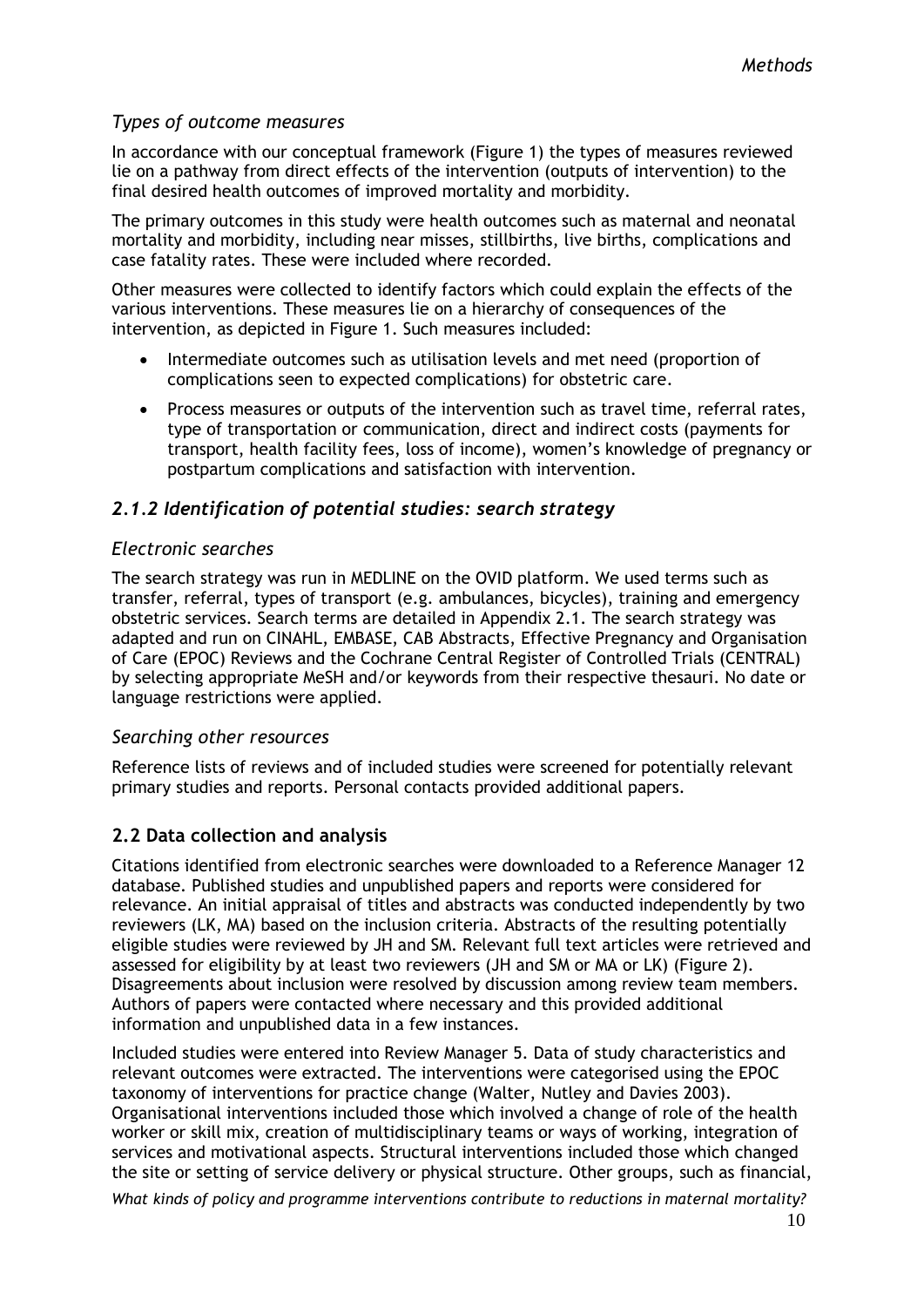professional and regulatory interventions, were described in the EPOC taxonomy, but were not applicable to the studies included in this review.

A meta-analysis of relevant outcomes was conducted to determine the pooled estimates of effects of interventions by outcome measures. Heterogeneity was explored by analysing RCTs separately from other study designs, categorising interventions by their characteristics, conducting statistical tests (chi-square and I-square index), using a random effects model and presenting data visually. Data were displayed as odds ratios, forest plots and tables, and in narrative form.

Quality assessment of each study was guided by Effective Public Health Practice Project (EPHPP 2009) tools. Quality assessment was based on selection bias, study design, confounders, blinding, data collection methods, withdrawals and dropouts. Two reviewers (JH, LK) independently assigned quality scores and compared judgements. Uncertainties were resolved through discussion between three reviewers (JH, LK and SM). Each of the aspects of quality was assessed based on the EPHPP criteria.

### <span id="page-15-0"></span>**2.3 Deviations from the original protocol**

Deviations from the original protocol were as follows:

- Types of interventions: We originally intended to include interventions used to stabilise and/or treat the woman before arrival at the facility/during referral, including obstetric first-aid techniques, use of the anti-shock garment and drugs for community/lower-level health facility use such as oxytocin and misoprostol. On further consideration, we felt that these interventions were not designed to reduce Phase II delays, but aimed to either obviate the need for referral, or to keep a woman alive while awaiting referral, so they were excluded.
- Search strategy. In addition to our search described above, we also intended to search LILACS, POPLINE, Reproductive Health Gateway, id21, Africa Journals Online, African Health Line, India Med and Institute of Tropical Medicine databases and sites. However, in the course of our review, we found that a recent comprehensive literature review describing referrals relating to Phase II delays had recently been made (Holmes and Kennedy 2010). We anticipated significant duplication if we continued searching all the databases originally planned. On conducting pilot searches we found many duplicate papers and no new hits. We therefore confined our search as described in our search methods and supplemented this from reference lists in review papers.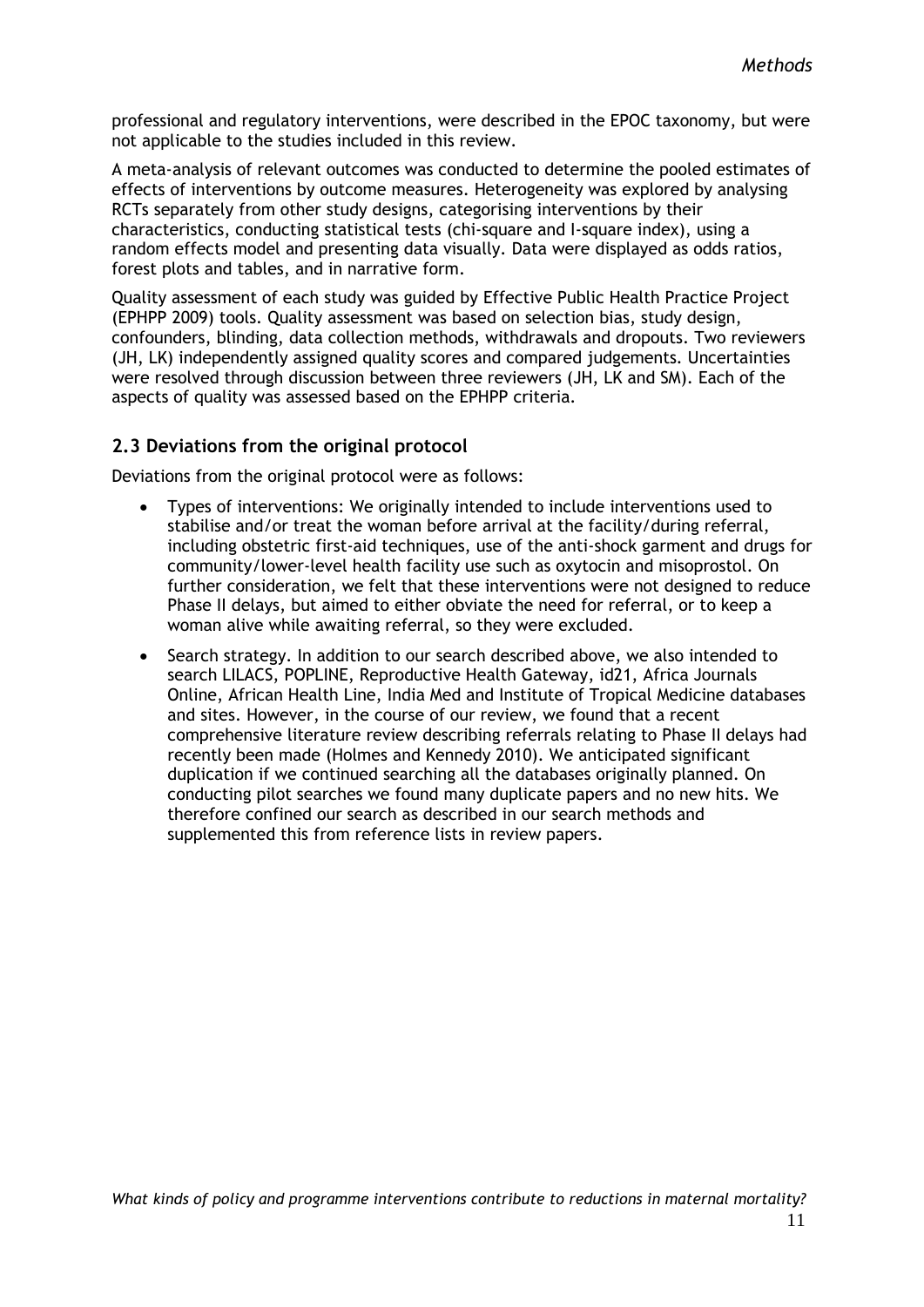# <span id="page-16-0"></span>**3. Results**

#### <span id="page-16-1"></span>**3.1 Studies included from searching and screening**

Our database search identified 19,484 citations. After initial screening, 618 abstracts remained. These were assessed for relevance and 381 excluded, necessitating retrieval of 237 full text articles. In addition, 133 other records, mostly unpublished reports, were obtained by contacting people and from references in review articles. Many of the unpublished reports did not have abstracts, so full texts were screened, eventually resulting in the inclusion of five papers. A total of 242 full text articles were retrieved. Five of these papers were in Spanish, French, Norwegian or Chinese. These were translated or discussed with research colleagues fluent in those languages and all eventually excluded. Nineteen papers were eventually included which met the study criteria (Figure 2).

The 19 papers included described 14 interventions, as five papers investigated the same intervention but provided supplementary information to the original paper. Three papers studied one intervention in Matlab, Bangladesh (Fauveau et al. 1991, Maine et al. 1996, Ronsmans et al. 1997), two described a study in Dinajpur, Bangladesh (Barbey 2001, Hossain and Ross 2006), two a study in Burkina Faso (FCI 2007, Brazier et al. 2009) and two of the same maternity waiting home intervention in Zimbabwe (Chandramohan et al. 1994, 1995). The remaining 10 interventions were represented by one paper each.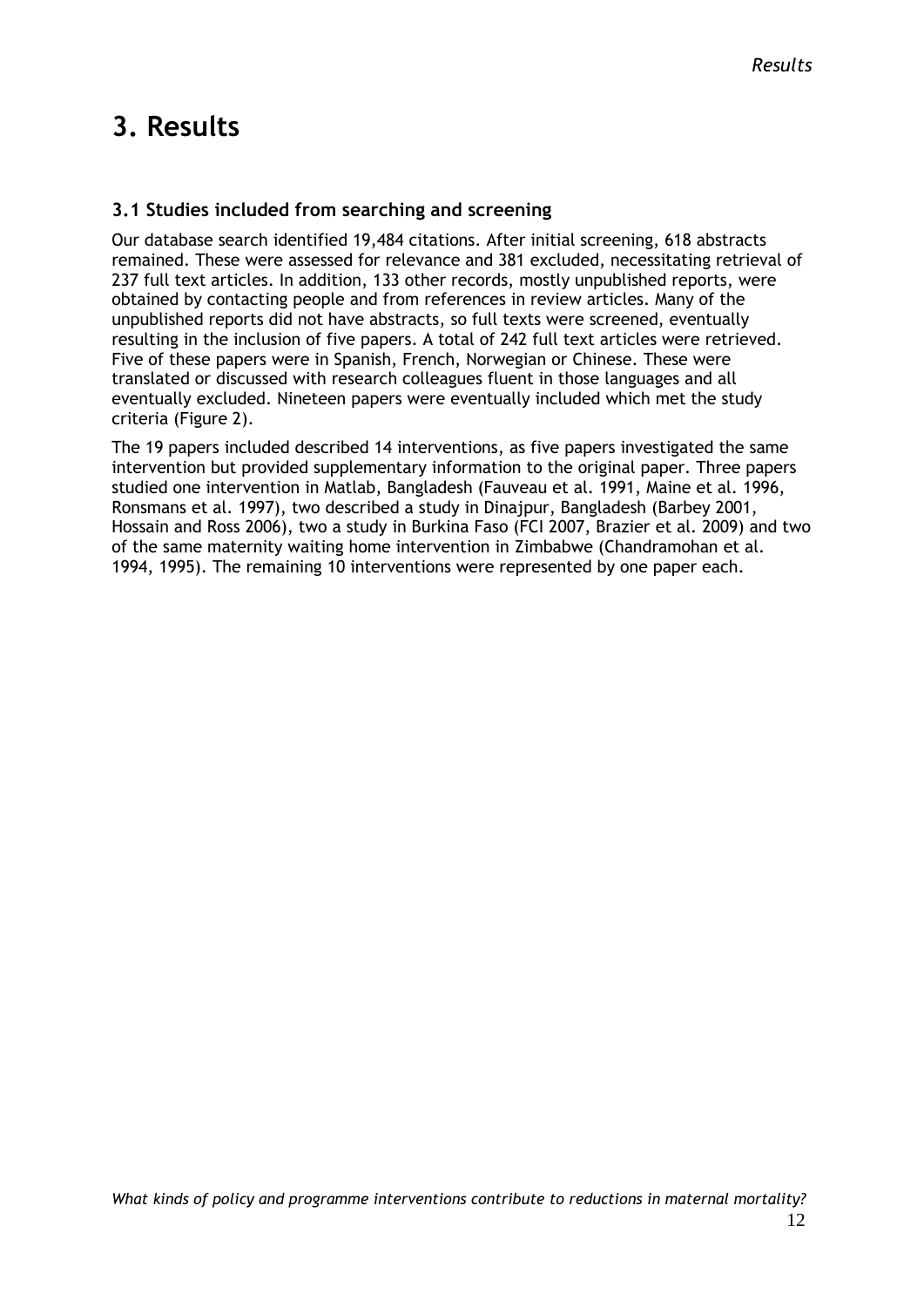

### **Figure 2:** Study selection flow chart

# <span id="page-17-0"></span>**3.2 Characteristics of the included studies**

Characteristics of studies are summarised in Table 1. The included interventions were four cluster RCTs, five controlled before-after studies and five cohort studies. Seven studies were located in Asia, six in sub-Saharan Africa and one in Central America. In Asia, three were implemented in Bangladesh, and one each in India, Indonesia, Nepal and Pakistan. In sub-Saharan Africa, three were in Zimbabwe and one each in Burkina Faso, Malawi and Zambia. One study was implemented in Guatemala.

Several studies were of interventions that not only addressed delays in reaching a health facility, but also influenced Phase I (decision making) delays, Phase III (adequate and appropriate treatment) delays or other aspects of health services. As interventions addressing Phase II delays were the ones of interest in this study, Table 1 shows these interventions separately from the others. Some studies described combinations of interventions relevant to Phase II delays, for example, establishment of birthing homes was combined with provision of radios and ambulances in Indonesia (Alisjahbana et al. 1995). Other studies were of single interventions such as maternity waiting homes (Chandramohan et al. 1994, Lonkhuijzen et al. 2003, Millard et al. 1991, Tumwine and Dungare 1996). One study (Lungu et al. 2001) studied two interventions in separate arms. Of the two interventions, only one was relevant to Phase II delays (bicycle ambulances) while the other was a community transport plan which was primarily addressing decision making in communities. The studies were categorised as follows.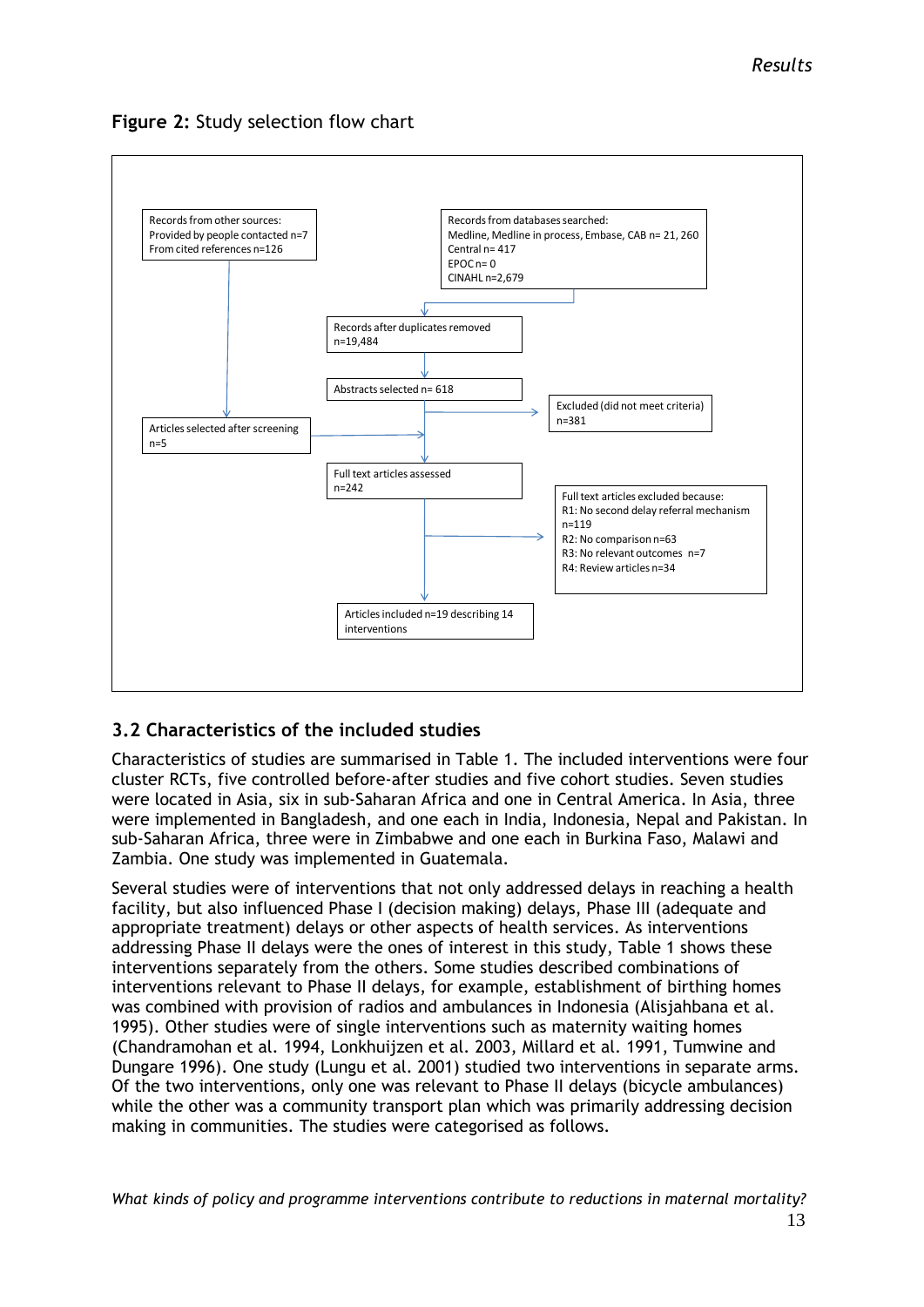# <span id="page-18-0"></span>*3.2.1 Organisational interventions*

Six interventions were organisational in nature. They targeted women and community members including traditional birth attendants (TBAs). In the five studies set in South Asian countries, community groups were organised to generate emergency funds for transport. Some studies indicated that the idea of emergency funds was generated through community mobilisation activities and was not pre-decided (Azad et al. 2010, Manandhar et al. 2004), although the origin of the intervention was not so clearly described in other studies. The interventions included other components, such as improving integration between different health providers (Bhutta et al. 2008), education and awareness raising of complications (Azad et al. 2010, Kumar et al. 2008) and upgrading of facilities (Hossain and Ross 2006). The sixth study, conducted in the rural highlands of Guatemala, comprised slightly different organisational mechanisms. In this study, TBAs were described as actively taking part in referral by accompanying women to health facilities and helping women surmount cost and institutional barriers during transportation. Health facilities were encouraged to change practices by welcoming TBAs as birth companions (Bailey et al. 2002).

#### <span id="page-18-1"></span>*3.2.2 Structural interventions*

This group comprised seven interventions, one from Indonesia, while the others were in sub-Saharan African settings. Five of the interventions were described in separate studies which assessed the establishment or use of what is commonly known as a maternity waiting home. This is a structure where women can live away from their own homes, so that they can be physically close to a health facility where care can be provided when labour starts or if complications occur. Various names were used to describe these interventions, including maternity waiting shelters, birthing homes and antenatal villages. The interventions were all slightly different. In Indonesia, the birthing home intervention was combined with several other health service improvements and located near a rural health centre (Alisjahbana et al. 1995). In contrast, the four sub-Saharan African studies described maternity waiting homes which were located next to, or a short distance from a hospital maternity ward. The criteria for which women used these maternity waiting homes varied within and across these four studies. Some women were advised to stay in the waiting home because of risk factors or complications while others stayed by choice, even if they had no medical reason to do so. One study specifically investigated a transport intervention. Bicycles were located in the community in Malawi (Lungu et al. 2001). Two others included transport and communication interventions with other activities. An ambulance was located at a district hospital in Burkina Faso and radio communications systems improved (Brazier et al. 2009), while in Indonesia, a similar improvement was implemented by providing a vehicle for a sub-district area and connecting health facilities with radios (Alisjahbana et al. 1995).

#### <span id="page-18-2"></span>*3.2.3 Mixed interventions*

The Matlab-based studies from Bangladesh possessed a mix of organisational and structural interventions (Fauveau et al. 1991, Maine et al. 1996, Ronsmans et al. 1997). Matlab is a rural, flood-prone sub-district in Bangladesh where a demographic surveillance is sited. The set of interventions targeted health providers and health services. The Phase II intervention involved the provision of boats and ambulances, but in addition to these structural elements, also included organisational interventions such as assigning boatmen and helpers to accompany women during emergency referral as well as linking up these activities with ambulances for onward referral to a district hospital. The intervention contained other components, including posting of nurse midwives in health outposts to work with community health workers and TBAs.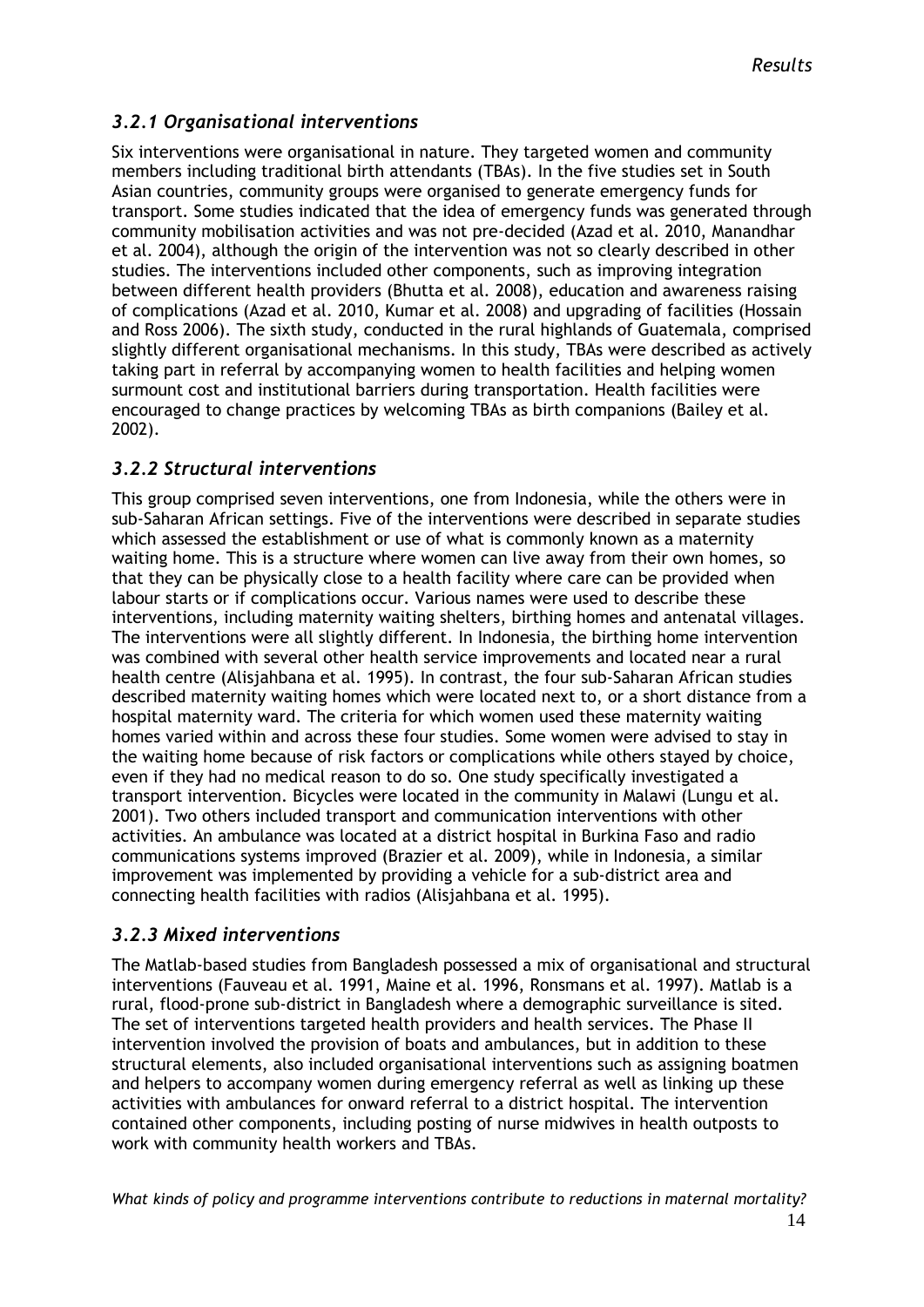# **Table 1:** Summary of characteristics of included studies

| Author/<br>Country                | Study<br>design | Setting                | Level of<br>care at<br>referral<br>centre | <b>Participants</b>                          | <b>Intervention relevant</b><br>to Phase II delay                                                                                                                                        | Other interventions                                                                                                     | Initiator of<br>intervention |
|-----------------------------------|-----------------|------------------------|-------------------------------------------|----------------------------------------------|------------------------------------------------------------------------------------------------------------------------------------------------------------------------------------------|-------------------------------------------------------------------------------------------------------------------------|------------------------------|
| ORGANISATIONAL (community-based)  |                 |                        |                                           |                                              |                                                                                                                                                                                          |                                                                                                                         |                              |
| Azad (2010)                       | <b>RCT</b>      | Rural                  | <b>NR</b>                                 | I: 20,943 births                             | Women accompanied to<br>facilities                                                                                                                                                       | Participatory<br>women's groups                                                                                         | Academic and NGO             |
| Bangladesh                        |                 |                        |                                           | C: 22,774 births                             | Community emergency<br>funds                                                                                                                                                             | <b>Training TBAs</b>                                                                                                    |                              |
| <b>Bailey (2002)</b><br>Guatemala | <b>CBA</b>      | Rural (high-<br>lands) | $\overline{\text{NR}}$                    | I: 1,819 women<br>C: 1,699 women             | TBAs enabled to<br>surmount obstacles to<br>transport including<br>cost, institutional<br><b>barriers</b><br><b>Health facilities</b><br>encouraged to welcome<br>TBA as birth companion | TBA training in<br>detection,<br>management and<br>timely referral of<br>complicated<br>obstetric and<br>neonatal cases | Academic and NGO             |
| Bhutta (2008)<br>Pakistan         | <b>RCT</b>      | Rural                  | $\overline{\mathsf{NR}}$                  | I: 2,932 live births<br>C: 2,610 live births | Community groups<br>establish emergency<br>transport fund                                                                                                                                | Lady health worker<br>training and TBA<br>partnership, TBA<br>newborn care<br>training, community<br>health education   | Academic and<br>government   |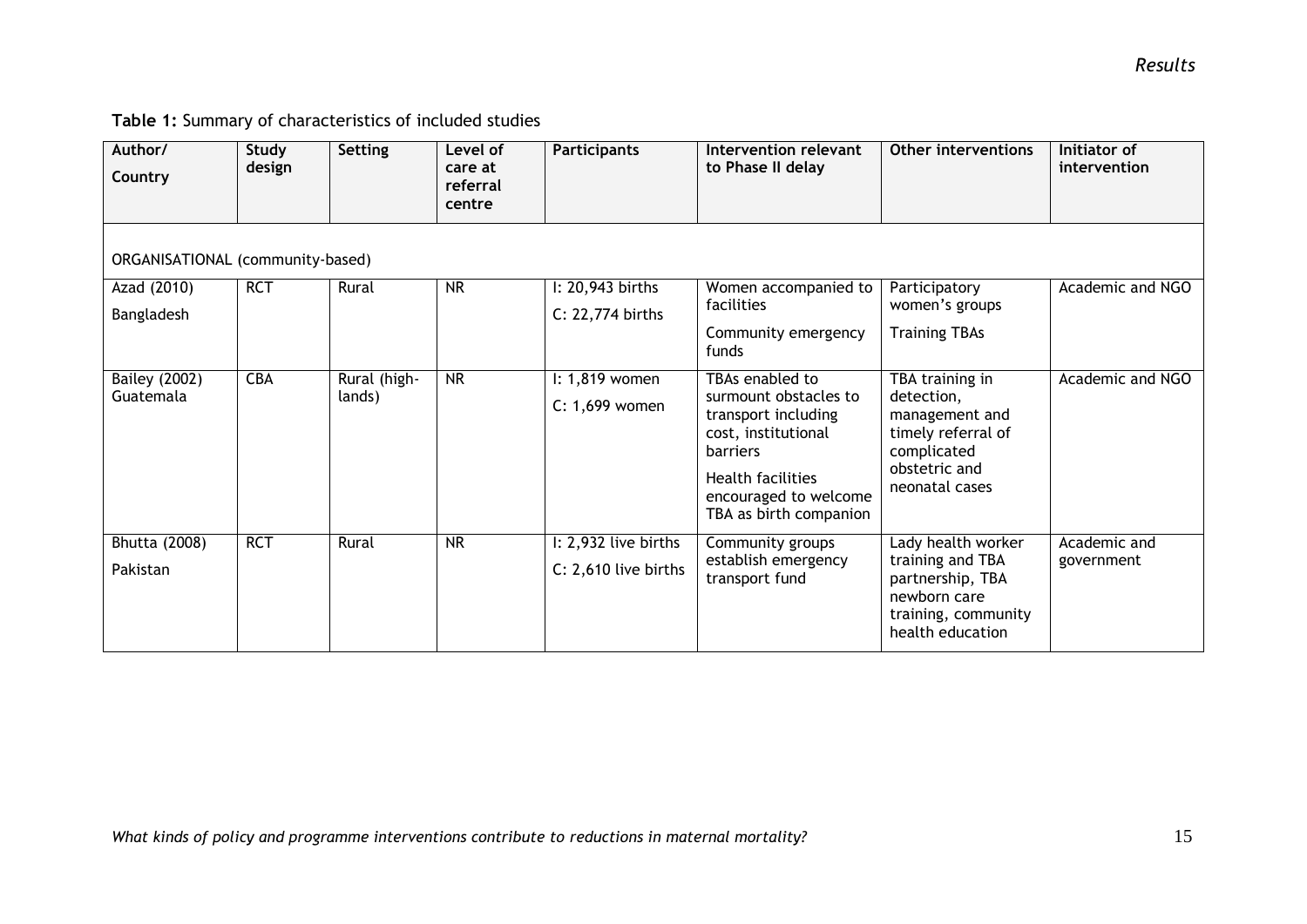| Author/<br>Country                                   | <b>Study</b><br>design | Setting                | Level of<br>care at<br>referral<br>centre | <b>Participants</b>                                         | Intervention relevant<br>to Phase II delay                                                                                                            | <b>Other interventions</b>                                                                                                               | Initiator of<br>intervention             |
|------------------------------------------------------|------------------------|------------------------|-------------------------------------------|-------------------------------------------------------------|-------------------------------------------------------------------------------------------------------------------------------------------------------|------------------------------------------------------------------------------------------------------------------------------------------|------------------------------------------|
| Hossain (2006)<br>and Barbey<br>(2001)<br>Bangladesh | <b>CBA</b>             | $\overline{\text{NR}}$ | <b>Health</b><br>centre                   | I: 713 births<br>C: 796 births<br>Comparison: 792<br>births | Community groups<br>establish fund for<br>emergency transport<br>hospital fees<br>Volunteers to<br>accompany women or<br>provide financial<br>support | Upgraded facilities,<br>birth planning,<br>community support<br>system, volunteers to<br>donate blood                                    | NGO, United<br>Nations and<br>government |
| Kumar (2008)<br>India                                | <b>RCT</b>             | Rural                  | <b>NR</b>                                 | I: 1,522 live births<br>C: 1,079 live births                | Community groups<br>establish emergency<br>transport fund                                                                                             | Community members<br>provide newborn<br>care, birth<br>preparedness, clean<br>delivery                                                   | NR                                       |
| Manandhar<br>(2004)<br>Nepal                         | <b>RCT</b>             | Rural                  | <b>Health</b><br>centre                   | 1: 3,036<br>pregnancies<br>C: 3,344<br>pregnancies          | Community groups<br>establish emergency<br>transport fund                                                                                             | Participatory<br>women's groups led<br>by trained<br>facilitators. Form and<br>content of<br>discussions varied                          | $\overline{\text{NR}}$                   |
| <b>STRUCTURAL</b>                                    |                        |                        |                                           |                                                             |                                                                                                                                                       |                                                                                                                                          |                                          |
| Alisjahbana<br>(1995)<br>Indonesia                   | Cohort                 | Rural                  | <b>Health</b><br>centre and<br>hospital   | $l: 2,275$ women<br>C: 1,000 women                          | <b>Birthing homes</b><br>established<br>Radio communication<br>and ambulance<br>transportation                                                        | Physicians, midwives<br>trained on case<br>management, home-<br>based action records,<br>TBA training,<br>improving women's<br>knowledge | $\overline{\text{NR}}$                   |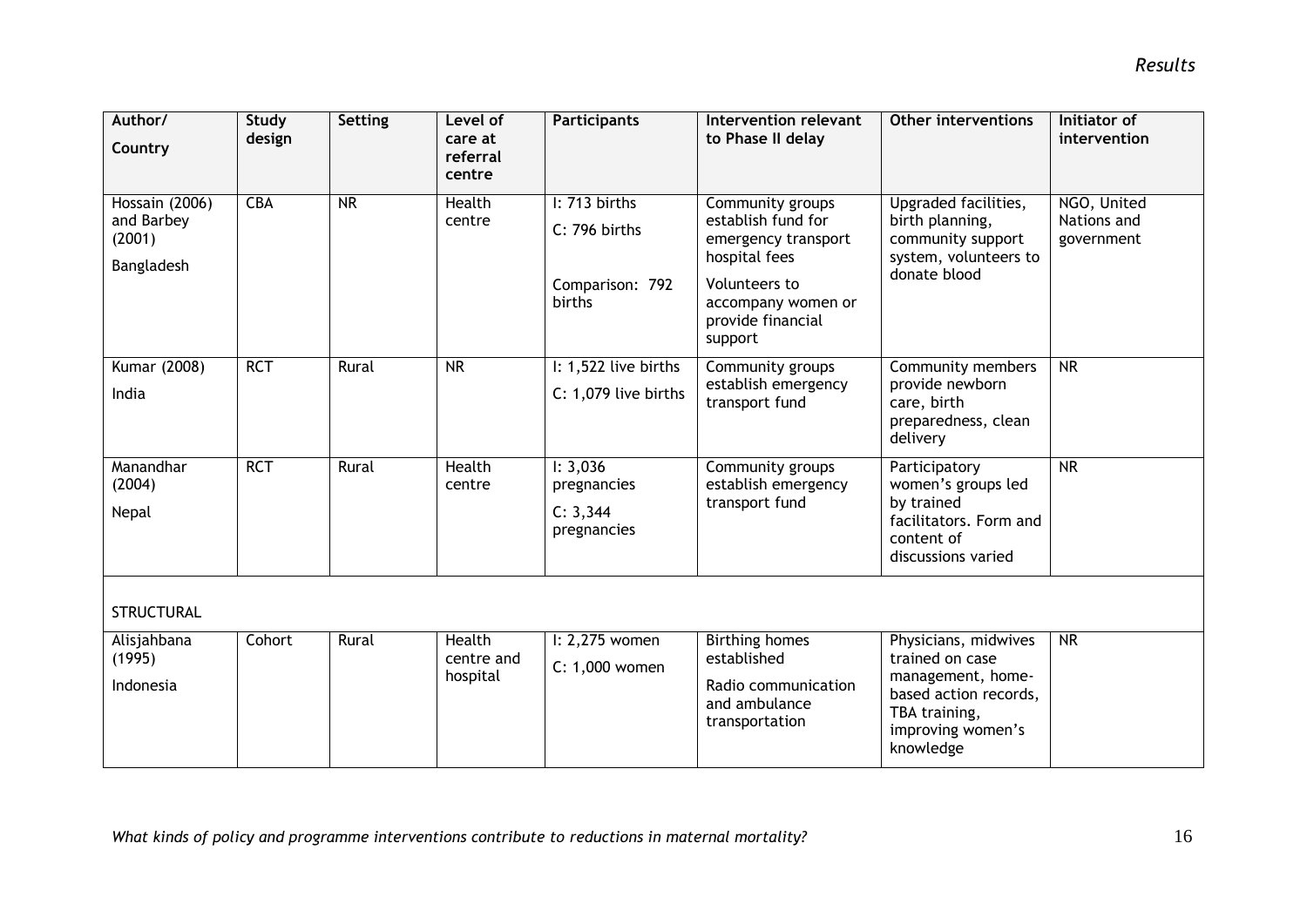| Author/<br>Country                                                  | Study<br>design | Setting                | Level of<br>care at<br>referral<br>centre | <b>Participants</b>                | <b>Intervention relevant</b><br>to Phase II delay                                                            | <b>Other interventions</b>                                                                         | Initiator of<br>intervention      |
|---------------------------------------------------------------------|-----------------|------------------------|-------------------------------------------|------------------------------------|--------------------------------------------------------------------------------------------------------------|----------------------------------------------------------------------------------------------------|-----------------------------------|
| <b>Brazier (2009)</b><br>and FCI (2007)<br><b>Burkina Faso</b>      | <b>CBA</b>      | Rural                  | <b>Health</b><br>centre and<br>hospital   | $l: 2,554$ women<br>C: 2,859 women | Ambulance purchase<br>Radio call system                                                                      | Obstetric care<br>training, equipment<br>and supplies, quality<br>assurance,<br>management systems | $\overline{\text{NR}}$            |
| Chandramohan<br>(1994, 1995)<br>Zimbabwe                            | Cohort          | Rural                  | Hospital                                  | 6,438 women                        | Building a maternity<br>waiting home                                                                         | None                                                                                               | Hospital advisory<br>board        |
| Lonkhuijzen<br>(2003)<br>Zambia                                     | Cohort          | Rural                  | Hospital                                  | 510 women                          | Maternity waiting home                                                                                       | None                                                                                               | NR                                |
| Lungu (2001)<br>Malawi                                              | <b>CBA</b>      | Rural                  | <b>Health</b><br>centre                   | $l: 41$ women<br>C: 53 women       | Bicycle ambulance<br>placed in community                                                                     | Community transport<br>plan in other arm of<br>study                                               | Bilateral donor and<br>government |
| <b>Millard (1991)</b><br>Zimbabwe                                   | Cohort          | Rural                  | Hospital                                  | 854 births                         | Antenatal village                                                                                            | None                                                                                               | $\overline{\text{NR}}$            |
| Tumwine (1996)<br>Zimbabwe                                          | Cohort          | Rural                  | Hospital                                  | 1,053 births                       | <b>Maternity waiting</b><br>shelter                                                                          | None                                                                                               | NR                                |
| <b>MIXED</b>                                                        |                 |                        |                                           |                                    |                                                                                                              |                                                                                                    |                                   |
| Fauveau (1991),<br>Maine (1996)and<br>Ronsmans (1997)<br>Bangladesh | <b>CBA</b>      | Rural (flood<br>plain) | <b>Health</b><br>centre and<br>hospital   | 1: 4,424<br>C: 5,206               | Boats, boatmen,<br>helpers to accompany<br>women<br>Referral chain with<br>ambulances for onward<br>referral | Nurse-midwives<br>posted in outposts to<br>work alongside<br>community health<br>workers and TBAs  | Academic                          |

NR=Not reported, I=Intervention group, C=Control group, TBA=traditional birth attendant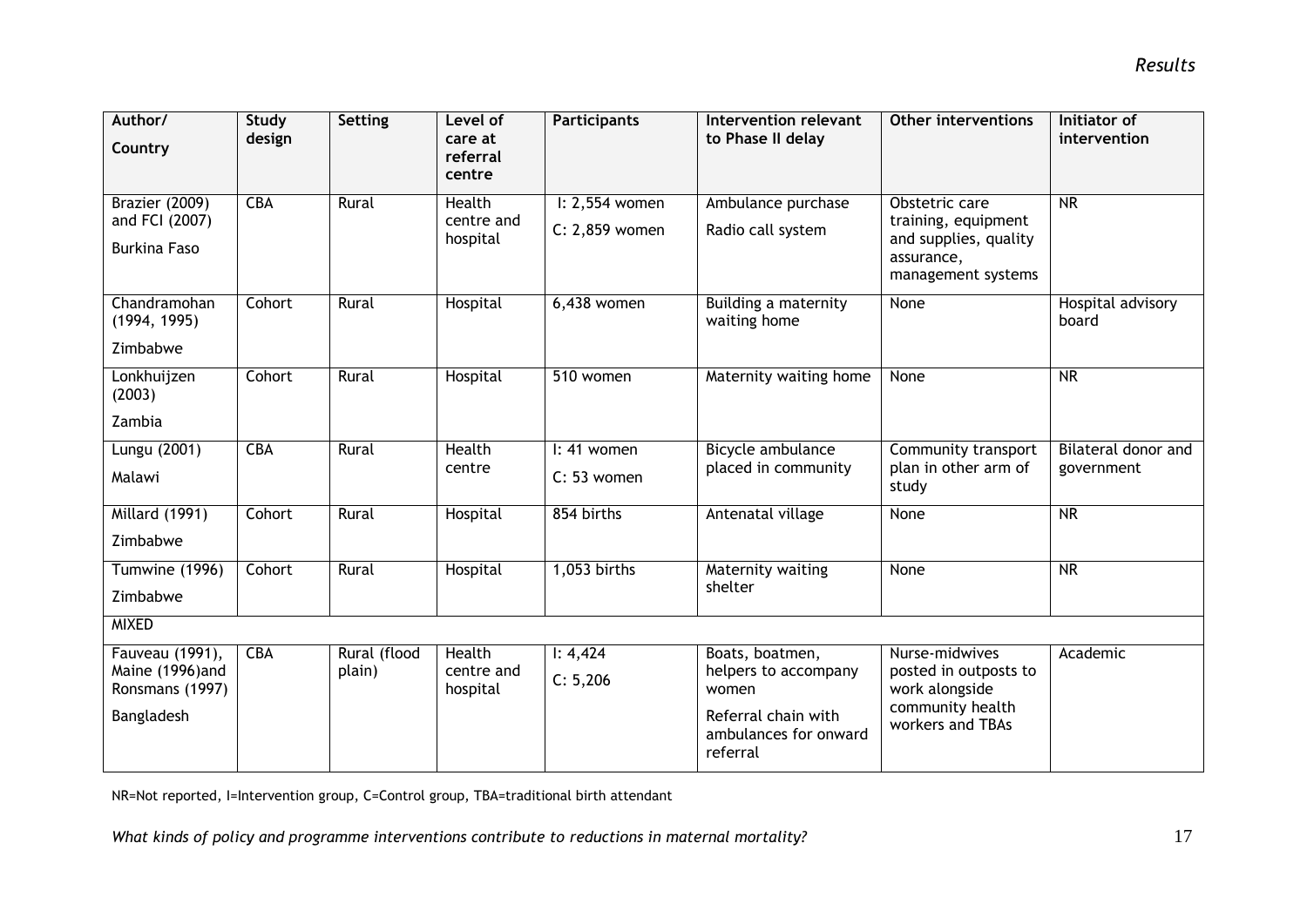### <span id="page-22-0"></span>**3.3 Quality assessment**

The quality assessment ratings are summarised in Table 2. Four studies randomly allocated participants to intervention or control areas. Most of the included studies were somewhat likely to be representative of the target population although some of the studies on maternity waiting homes (Lonkhuijzen et al. 2003, Tumwine and Dungare 1996) referred high-risk women from an antenatal clinic, increasing the likelihood of selection bias. Differences between intervention and control groups were not reported in many of the non-randomised studies, raising concerns about potential confounding factors. The difficulty of blinding the investigators to visible, community-based interventions was identified as a specific limitation in a few studies (Azad et al. 2010, Kumar et al. 2008, Manandhar et al. 2004). It was not mentioned in other studies, but the feasibility of using this particular criterion in visible community interventions is limited.

Several studies described the use of standard validated tools for data collection such as verbal autopsy (Azad et al. 2010, Ronsmans et al. 1997) and demographic and health survey questionnaires (Brazier et al. 2009). Other studies did not describe data collection tools in detail nor efforts to ascertain the reliability or validity of the tools. Withdrawal and dropout rates were reported in about half the studies.

| Author, year                    | <b>Selection</b><br><b>bias</b> | <b>Study</b><br>design | <b>Confounder</b> | <b>Blinding</b> | Data<br>collection<br>methods | Withdrawal/<br>dropouts |
|---------------------------------|---------------------------------|------------------------|-------------------|-----------------|-------------------------------|-------------------------|
| Alisjahbana<br>(1995)           | Moderate                        | Moderate               | Weak              | Weak            | Moderate                      | Strong                  |
| Azad (2010)                     | Moderate                        | Strong                 | Strong            | Weak            | Strong                        | Strong                  |
| <b>Bailey (2002)</b>            | Strong                          | Weak                   | Weak              | Weak            | Weak                          | Strong                  |
| <b>Bhutta (2008)</b>            | Moderate                        | Strong                 | Weak              | Moderate        | Strong                        | Weak                    |
| Brazier (2009),<br>FCI (2007)   | Moderate                        | Moderate               | Weak              | Weak            | Moderate                      | Weak                    |
| Chandramohan<br>(1994)          | Moderate                        | Moderate               | Weak              | Weak            | Weak                          | Strong                  |
| Chandramohan<br>(1995)          | Moderate                        | Moderate               | Moderate          | Weak            | Weak                          | Weak                    |
| Fauveau<br>(1991)               | Moderate                        | Weak                   | Strong            | Weak            | Moderate                      | Weak                    |
| Hossain 2006),<br>Barbey (2001) | Moderate                        | Moderate               | Weak              | Weak            | Moderate                      | Weak                    |
| Kumar (2008)                    | Moderate                        | Strong                 | Moderate          | Weak            | Strong                        | Strong                  |
| Lonkhuijzen<br>(2003)           | Weak                            | Moderate               | Weak              | Weak            | Weak                          | Strong                  |
| Lungu (2001)                    | Moderate                        | Moderate               | Strong            | Weak            | Weak                          | Strong                  |
| Maine (1996)                    | Moderate                        | Weak                   | Weak              | Weak            | Weak                          | Weak                    |
| Manandhar<br>(2004)             | Moderate                        | Strong                 | Strong            | Weak            | Strong                        | Strong                  |
| Millard (1991)                  | Moderate                        | Moderate               | Weak              | Weak            | Weak                          | Weak                    |

**Table 2:** Quality assessment summary table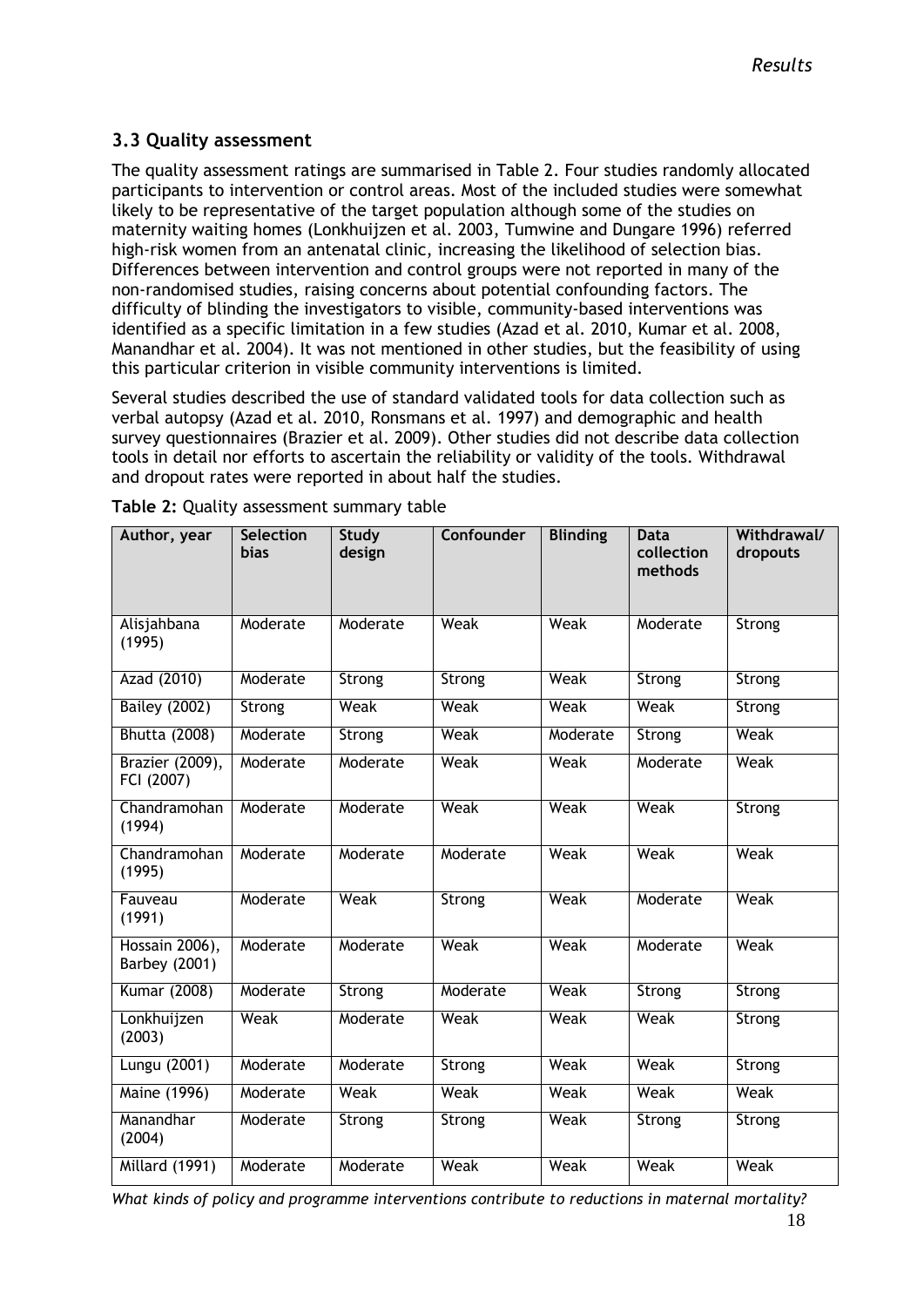| Author, year       | <b>Selection</b><br><b>bias</b> | <b>Study</b><br>design | Confounder | <b>Blinding</b> | <b>Data</b><br>collection<br>methods | Withdrawal/<br>dropouts |
|--------------------|---------------------------------|------------------------|------------|-----------------|--------------------------------------|-------------------------|
| Ronsmans<br>(1997) | Not<br>applicable               | Moderate               | Moderate   | Weak            | Strong                               | Weak                    |
| Tumwine<br>(1996)  | Weak                            | Moderate               | Weak       | Weak            | Weak                                 | Weak                    |

# <span id="page-23-0"></span>**3.4 Effects of interventions**

Effects of the interventions on maternal mortality were variable. An overall reduction in maternal mortality (OR 0.67 95% CI 0.19, 2.31) was seen in the three RCTs of communitytargeted organisational interventions, but did not achieve statistical significance (Azad et al. 2010, Bhutta et al. 2008, Manandhar et al. 2004). Substantial statistical heterogeneity was present ( $l^2$  =79%), with some studies showing a benefit but not others. None of the trials aimed to study the effect of interventions on maternal mortality so the sample sizes were not of adequate magnitude to measure this outcome with statistical confidence.

Of the non-randomised studies reporting maternal mortality, the mixed organisationalstructural intervention (Fauveau et al. 1991), which enumerated deaths and births within a surveillance site, showed a reduction in maternal mortality (OR 0.35 95% CI 0.14, 0.88). A subsequent study. which used some of the same data but looked at mortality trends over a longer period, did not (Ronsmans et al. 1997). The two other studies of maternity waiting homes (Chandramohan et al. 1994, Tumwine and Dungare 1996) had small numbers of maternal deaths and did not show reductions in maternal mortality. Figure 3 summarises the findings of the studies which reported data on maternal mortality.

Maternal case fatality was only available from one study and showed no difference between intervention and control groups (OR 0.68 95% CI 0.06, 7.69), data not given (Maine et al. 1996).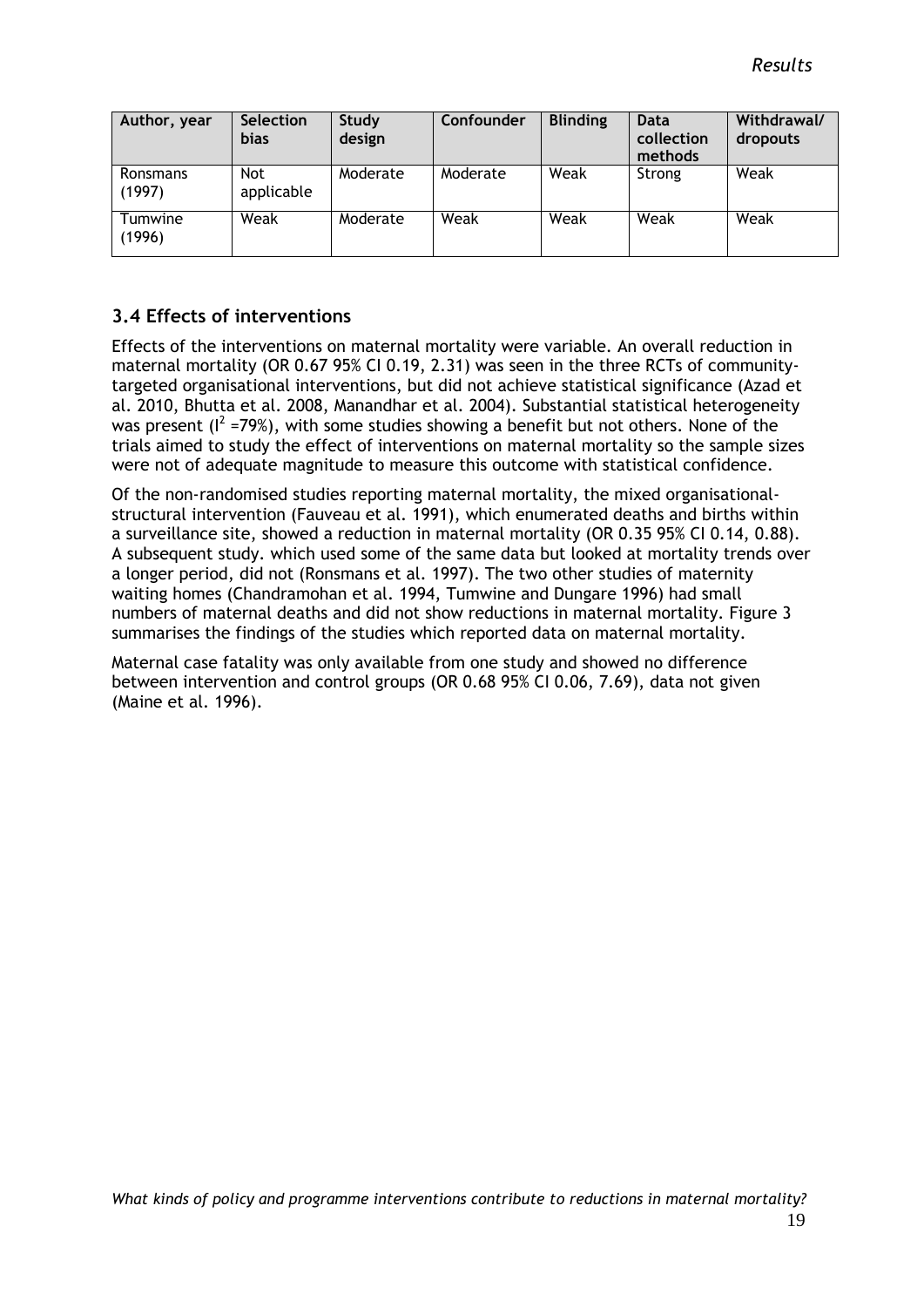|                                                                                                                                                    | <b>Odds Ratio</b><br>Experimental<br>Control |               |        |               | <b>Odds Ratio</b> |                                              |                                         |
|----------------------------------------------------------------------------------------------------------------------------------------------------|----------------------------------------------|---------------|--------|---------------|-------------------|----------------------------------------------|-----------------------------------------|
| <b>Study or Sub-group</b>                                                                                                                          | <b>Events</b>                                | <b>Total</b>  | Events | Total         | Weight            | M-H, Random, 95% CI                          | M-H, Random, 95% CI                     |
| <b>1.1.1 RCTs</b>                                                                                                                                  |                                              |               |        |               |                   |                                              |                                         |
| Azad 2010                                                                                                                                          | 55                                           | 15153         | 32     | 14736         | 41.3%             | 1.67 [1.08, 2.59]                            |                                         |
| Bhutta 2008                                                                                                                                        | 5                                            | 2932          | 8      | 2610          | 32.2%             | $0.56$ [0.18, 1.70]                          |                                         |
| Manandhar 2004<br>Subtotal (95% CI)                                                                                                                | 2                                            | 2899<br>20984 | 11     | 3226<br>20572 | 26.5%<br>100.0%   | $0.20$ $[0.04, 0.91]$<br>$0.67$ [0.19, 2.31] |                                         |
| Total events                                                                                                                                       | 62                                           |               | 51     |               |                   |                                              |                                         |
| Heterogeneity: Tau <sup>2</sup> = 0.92; Chi <sup>2</sup> = 9.45, df = 2 (P = 0.009); $1^2$ = 79%<br>Test for overall effect: $Z = 0.63$ (P = 0.53) |                                              |               |        |               |                   |                                              |                                         |
| <b>1.1.2 Others</b>                                                                                                                                |                                              |               |        |               |                   |                                              |                                         |
| Chandramohan 1994                                                                                                                                  | 1                                            | 1556          | 2      | 2859          | 6.8%              | $0.92$ [0.08, 10.14]                         |                                         |
| Fauveau 1991                                                                                                                                       | 6                                            | 4424          | 20     | 5206          | 29.3%             | $0.35$ $[0.14, 0.88]$                        |                                         |
| Ronsmans 1997                                                                                                                                      | 58                                           | 20360         | 67     | 24556         | 56.4%             | 1.04 [0.73, 1.48]                            |                                         |
| Tumwine 1996                                                                                                                                       | 1                                            | 277           | 3      | 757           | 7.5%              | 0.91 [0.09, 8.79]                            |                                         |
|                                                                                                                                                    |                                              |               |        |               |                   |                                              |                                         |
|                                                                                                                                                    |                                              |               |        |               |                   |                                              |                                         |
|                                                                                                                                                    |                                              |               |        |               |                   |                                              |                                         |
|                                                                                                                                                    |                                              |               |        |               |                   |                                              | 0.1<br>10<br>0.01<br>100                |
|                                                                                                                                                    |                                              |               |        |               |                   |                                              | Favours intervention<br>Favours control |

**Figure 3:** Effects of interventions on maternal mortality

Figures 4 and 5 illustrate findings on neonatal and perinatal deaths. Neonatal mortality was the primary outcome investigated in the four RCTs (Azad et al. 2010, Bhutta et al. 2008, Kumar et al. 2008, Manandhar et al. 2004). These studies showed significant reductions in neonatal deaths (OR 0.69 95% CI 0.53, 0.90) and perinatal deaths (OR 0.78 95% CI 0.61, 1.00) in the intervention groups. Neonatal deaths were not significantly reduced in non-randomised studies, but one study showed a reduction in perinatal deaths (OR 0.58 95% CI 0.39, 0.88) (Chandramohan et al. 1995).

**Figure 4:** Effects of interventions on neonatal mortality

|                                                                                                    | Intervention  |               | Control |               |                 | <b>Odds Ratio</b>                        | <b>Odds Ratio</b>                       |
|----------------------------------------------------------------------------------------------------|---------------|---------------|---------|---------------|-----------------|------------------------------------------|-----------------------------------------|
| <b>Study or Sub-group</b>                                                                          | <b>Events</b> | Total         | Events  | Total         | Weight          | M-H, Random, 95% CI                      | M-H, Random, 95% CI                     |
| 2.3.1 RCTs                                                                                         |               |               |         |               |                 |                                          |                                         |
| Azad 2010                                                                                          | 515           | 15153         | 557     | 14736         | 30.2%           | $0.90$ [0.79, 1.01]                      |                                         |
| Bhutta 2008                                                                                        | 121           | 2932          | 156     | 2610          | 25.3%           | $0.68$ [0.53, 0.86]                      |                                         |
| Kumar 2008                                                                                         | 64            | 1522          | 91      | 1079          | 21.4%           | $0.48$ [0.34, 0.66]                      |                                         |
| Manandhar 2004<br>Subtotal (95% CI)                                                                | 76            | 2899<br>22506 | 119     | 3226<br>21651 | 23.1%<br>100.0% | 0.70 [0.52, 0.94]<br>$0.69$ [0.53, 0.90] |                                         |
| <b>Total events</b>                                                                                | 776           |               | 923     |               |                 |                                          |                                         |
| Heterogeneity: Tau <sup>2</sup> = 0.06; Chi <sup>2</sup> = 15.23, df = 3 (P = 0.002); $I^2 = 80\%$ |               |               |         |               |                 |                                          |                                         |
| Test for overall effect: $Z = 2.77$ (P = 0.006)                                                    |               |               |         |               |                 |                                          |                                         |
| 2.3.2 Others                                                                                       |               |               |         |               |                 |                                          |                                         |
| Chandramohan 1995                                                                                  | 13            | 1556          | 38      | 2859          | 68.8%           | $0.63$ [0.33, 1.18]                      |                                         |
| Millard 1991                                                                                       | 8             | 477           | 10      | 322           | 31.2%           | $0.53$ [0.21, 1.36]                      |                                         |
|                                                                                                    |               |               |         |               |                 |                                          |                                         |
|                                                                                                    |               |               |         |               |                 |                                          |                                         |
|                                                                                                    |               |               |         |               |                 |                                          |                                         |
|                                                                                                    |               |               |         |               |                 |                                          |                                         |
|                                                                                                    |               |               |         |               |                 |                                          | 10<br>0.1<br>0.01<br>100                |
|                                                                                                    |               |               |         |               |                 |                                          | Favours intervention<br>Favours control |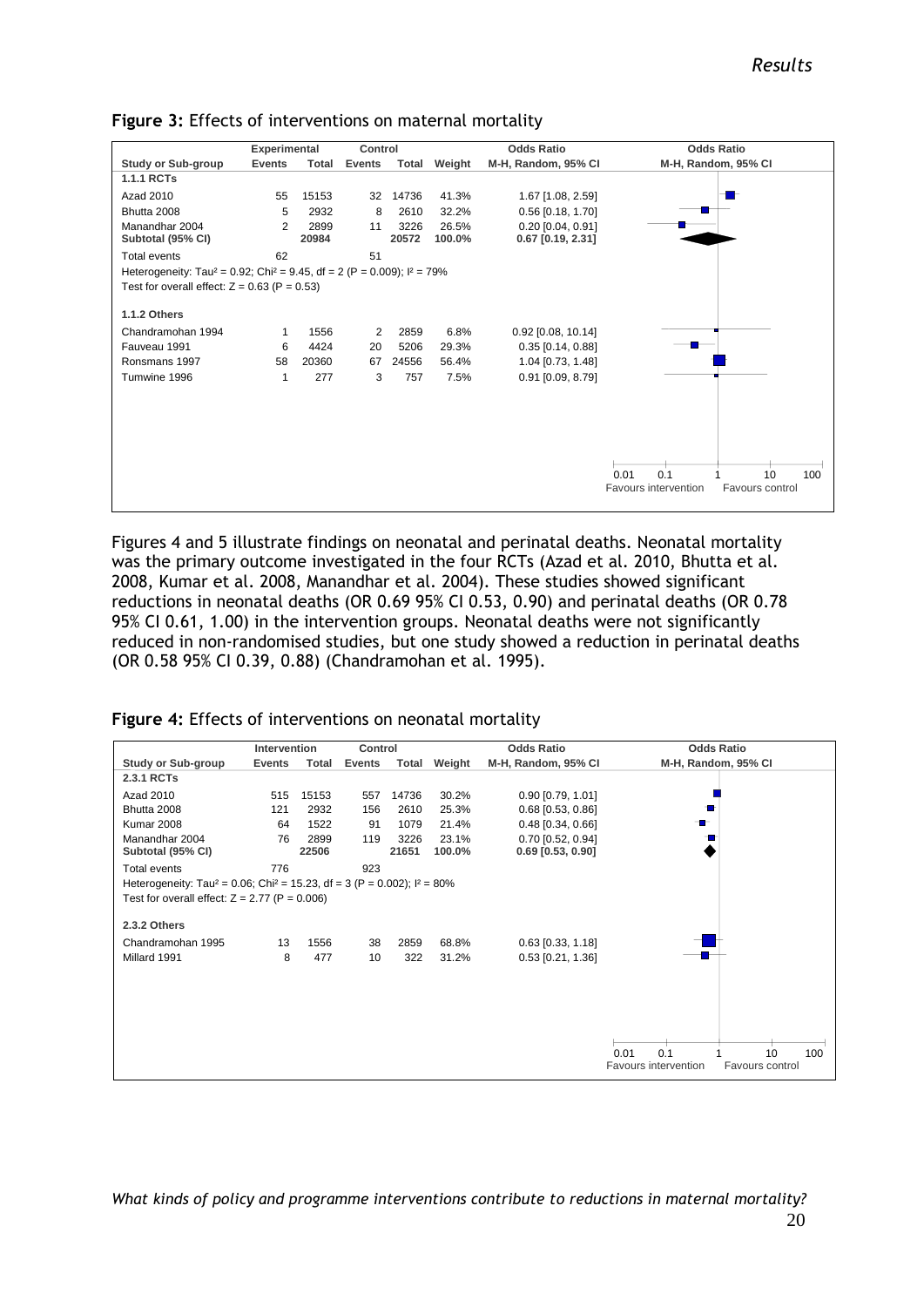|                                                                                                   | Experimental  |               | <b>Odds Ratio</b><br>Control |               |                 | <b>Odds Ratio</b>                          |                                                                     |
|---------------------------------------------------------------------------------------------------|---------------|---------------|------------------------------|---------------|-----------------|--------------------------------------------|---------------------------------------------------------------------|
| <b>Study or Sub-group</b>                                                                         | <b>Events</b> | Total         | Events                       | Total         | Weight          | M-H, Random, 95% CI                        | M-H, Random, 95% CI                                                 |
| 2.6.1 RCT                                                                                         |               |               |                              |               |                 |                                            |                                                                     |
| Azad 2010                                                                                         | 952           | 15695         | 956                          | 15257         | 28.9%           | $0.97$ [0.88, 1.06]                        |                                                                     |
| Bhutta 2008                                                                                       | 222           | 2932          | 281                          | 2610          | 25.7%           | $0.68$ [0.56, 0.82]                        |                                                                     |
| Kumar 2008                                                                                        | 112           | 1522          | 131                          | 1079          | 22.3%           | $0.57$ [0.44, 0.75]                        |                                                                     |
| Manandhar 2004<br>Subtotal (95% CI)                                                               | 123           | 2899<br>23048 | 147                          | 3226<br>22172 | 23.2%<br>100.0% | $0.93$ [0.73, 1.19]<br>$0.78$ [0.61, 1.00] |                                                                     |
| <b>Total events</b>                                                                               | 1409          |               | 1515                         |               |                 |                                            |                                                                     |
| Heterogeneity: Tau <sup>2</sup> = 0.05; Chi <sup>2</sup> = 21.48, df = 3 (P < 0.0001); $P = 86\%$ |               |               |                              |               |                 |                                            |                                                                     |
| Test for overall effect: $Z = 2.00$ (P = 0.05)                                                    |               |               |                              |               |                 |                                            |                                                                     |
| 2.6.2 Others                                                                                      |               |               |                              |               |                 |                                            |                                                                     |
| Alisjahbana 1995                                                                                  | 99            | 2176          | 37                           | 963           | 50.6%           | 1.19 [0.81, 1.75]                          |                                                                     |
| Chandramohan 1995                                                                                 | 30            | 1573          | 94                           | 2915          | 49.4%           | 0.58 [0.39, 0.88]                          |                                                                     |
|                                                                                                   |               |               |                              |               |                 |                                            |                                                                     |
|                                                                                                   |               |               |                              |               |                 |                                            |                                                                     |
|                                                                                                   |               |               |                              |               |                 |                                            |                                                                     |
|                                                                                                   |               |               |                              |               |                 |                                            |                                                                     |
|                                                                                                   |               |               |                              |               |                 |                                            | 0.1<br>0.01<br>10<br>100<br>Favours intervention<br>Favours control |
|                                                                                                   |               |               |                              |               |                 |                                            |                                                                     |

#### **Figure 5:** Effects of interventions on perinatal mortality

Figures 6 and 7 shows the effects of interventions on utilisation of health facilities in studies where sufficient data was available to ascertain odds ratios. Two studies (Alisjahbana et al. 1995, Manandhar et al. 2004,) show an improvement in utilisation of health facilities and in deliveries with health professionals (doctor, nurse or midwife). Two other studies (Bhutta et al. 2008, Kumar et al. 2008) demonstrated improvements in one of these two indicators of utilisation.

**Figure 6:** Effects of interventions on utilisation of health facilities

|                    | Intervention |       | Control |                                                                      |        | <b>Odds Ratio (Non-event)</b> |                                     | <b>Odds Ratio (Non-event)</b> |
|--------------------|--------------|-------|---------|----------------------------------------------------------------------|--------|-------------------------------|-------------------------------------|-------------------------------|
| Study or Sub-group | Events       | Total |         | M-H, Random, 95% CI<br>Events Total<br>Weight<br>M-H, Random, 95% CI |        |                               |                                     |                               |
| 3.2.1 RCTs         |              |       |         |                                                                      |        |                               |                                     |                               |
| Bhutta 2008        | 121          | 395   | 48      | 375                                                                  | 36.7%  | $0.33$ [0.23, 0.48]           |                                     |                               |
| Manandhar 2004     | 201          | 2945  | 66      | 3270                                                                 | 63.3%  | $0.28$ [0.21, 0.37]           |                                     |                               |
|                    |              |       |         |                                                                      |        |                               |                                     |                               |
| 3.2.2 Others       |              |       |         |                                                                      |        |                               |                                     |                               |
| Alisjahbana 1995   | 114          | 2275  | 16      | 1000                                                                 | 100.0% | $0.31$ [0.18, 0.52]           |                                     |                               |
|                    |              |       |         |                                                                      |        |                               |                                     |                               |
|                    |              |       |         |                                                                      |        |                               | 0.01<br>0.1<br>Favours intervention | 10<br>100<br>Favours control  |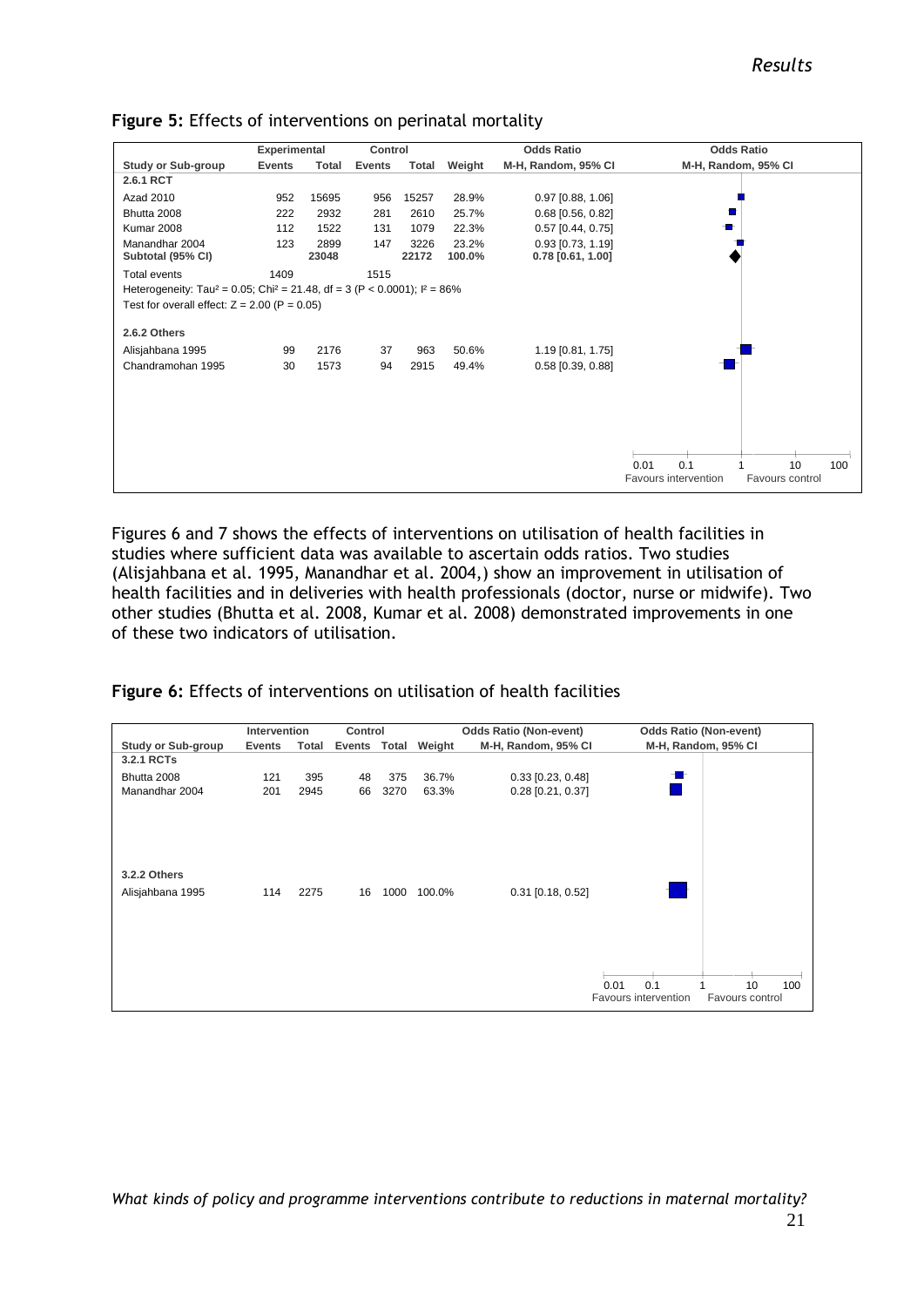|                                                                                                     | Intervention  |       | Control      |      |        | <b>Odds Ratio (Non-event)</b> | <b>Odds Ratio (Non-event)</b> |                     |  |  |  |  |
|-----------------------------------------------------------------------------------------------------|---------------|-------|--------------|------|--------|-------------------------------|-------------------------------|---------------------|--|--|--|--|
| <b>Study or Sub-group</b>                                                                           | <b>Events</b> | Total | Events Total |      | Weight | M-H, Random, 95% CI           |                               | M-H, Random, 95% CI |  |  |  |  |
| 3.4.1 RCTs                                                                                          |               |       |              |      |        |                               |                               |                     |  |  |  |  |
| <b>Kumar 2008</b>                                                                                   | 416           | 1559  | 222          | 1129 | 37.3%  | $0.67$ [0.56, 0.81]           |                               |                     |  |  |  |  |
| Manandhar 2004                                                                                      | 207           | 2945  | 69           | 3270 | 36.3%  | $0.29$ [0.22, 0.38]           |                               |                     |  |  |  |  |
| Total events                                                                                        | 623           |       | 291          |      |        |                               |                               |                     |  |  |  |  |
| Heterogeneity: Tau <sup>2</sup> = 0.35; Chi <sup>2</sup> = 25.57, df = 1 (P < 0.00001); $I^2$ = 96% |               |       |              |      |        |                               |                               |                     |  |  |  |  |
| Test for overall effect: $Z = 1.91$ (P = 0.06)                                                      |               |       |              |      |        |                               |                               |                     |  |  |  |  |
| 3.4.2 Others                                                                                        |               |       |              |      |        |                               |                               |                     |  |  |  |  |
| Alisjahbana 1995                                                                                    | 83            | 2275  | 6            | 1000 | 26.4%  | $0.16$ [0.07, 0.37]           |                               |                     |  |  |  |  |
|                                                                                                     |               |       |              |      |        |                               |                               |                     |  |  |  |  |
|                                                                                                     |               |       |              |      |        |                               |                               |                     |  |  |  |  |
|                                                                                                     |               |       |              |      |        |                               |                               |                     |  |  |  |  |
|                                                                                                     |               |       |              |      |        |                               |                               |                     |  |  |  |  |
|                                                                                                     |               |       |              |      |        |                               |                               |                     |  |  |  |  |
|                                                                                                     |               |       |              |      |        |                               | 0.1<br>0.01                   | 10<br>100           |  |  |  |  |
|                                                                                                     |               |       |              |      |        |                               | Favours intervention          | Favours control     |  |  |  |  |

**Figure 7:** Effects of interventions on deliveries with health professionals

# <span id="page-26-0"></span>*3.4.1 Effects of interventions by sub-groups*

Neonatal deaths may be divided into early and late deaths. Early neonatal deaths occur in the first seven days of life and late neonatal deaths occur after the seventh day but before the first 28 days of completed life. Total neonatal mortality was shown in Figure 4. In Figures 8 and 9, the data is disaggregated by early and late neonatal deaths. In the RCTs, both early and late neonatal deaths were reduced in intervention groups. One nonrandomised study (Tumwine and Dungare 1996) provided data on small numbers of early neonatal deaths but no difference in effect was seen between intervention and control groups.

|  |  | Figure 8: Effects of interventions on early neonatal mortality |  |  |  |
|--|--|----------------------------------------------------------------|--|--|--|
|--|--|----------------------------------------------------------------|--|--|--|

|                                      | <b>Experimental</b>                                                                                                                                |               | <b>Control</b> |               |                     | <b>Odds Ratio</b>                          | <b>Odds Ratio</b>   |     |  |  |
|--------------------------------------|----------------------------------------------------------------------------------------------------------------------------------------------------|---------------|----------------|---------------|---------------------|--------------------------------------------|---------------------|-----|--|--|
| <b>Study or Sub-group</b>            | <b>Events</b>                                                                                                                                      | Total         |                |               | Events Total Weight | M-H, Random, 95% CI                        | M-H, Random, 95% CI |     |  |  |
| 2.1.1 RCTs                           |                                                                                                                                                    |               |                |               |                     |                                            |                     |     |  |  |
| Azad 2010                            | 410                                                                                                                                                | 15153         | 435            | 14736         | 35.5%               | $0.91$ [0.80, 1.05]                        |                     |     |  |  |
| Bhutta 2008                          | 90                                                                                                                                                 | 2932          | 113            | 2610          | 25.0%               | $0.70$ [0.53, 0.93]                        |                     |     |  |  |
| <b>Kumar 2008</b>                    | 53                                                                                                                                                 | 1522          | 67             | 1079          | 19.7%               | $0.54$ [0.38, 0.79]                        |                     |     |  |  |
| Manandhar 2004<br>Subtotal (95% CI)  | 50                                                                                                                                                 | 2899<br>22506 | 70             | 3226<br>21651 | 19.8%<br>100.0%     | $0.79$ [0.55, 1.14]<br>$0.75$ [0.60, 0.94] |                     |     |  |  |
| Total events                         | 603                                                                                                                                                |               | 685            |               |                     |                                            |                     |     |  |  |
|                                      | Heterogeneity: Tau <sup>2</sup> = 0.03; Chi <sup>2</sup> = 8.37, df = 3 (P = 0.04); $I^2 = 64\%$<br>Test for overall effect: $Z = 2.47$ (P = 0.01) |               |                |               |                     |                                            |                     |     |  |  |
| 2.1.2 Others                         |                                                                                                                                                    |               |                |               |                     |                                            |                     |     |  |  |
| Tumwine 1996                         | 4                                                                                                                                                  | 277           | $\overline{7}$ |               | 757 100.0%          | 1.57 [0.46, 5.40]                          |                     |     |  |  |
|                                      |                                                                                                                                                    |               |                |               |                     |                                            |                     |     |  |  |
|                                      |                                                                                                                                                    |               |                |               |                     |                                            |                     |     |  |  |
|                                      |                                                                                                                                                    |               |                |               |                     |                                            |                     |     |  |  |
|                                      |                                                                                                                                                    |               |                |               |                     |                                            | 0.1<br>10<br>0.01   | 100 |  |  |
| Favours intervention Favours control |                                                                                                                                                    |               |                |               |                     |                                            |                     |     |  |  |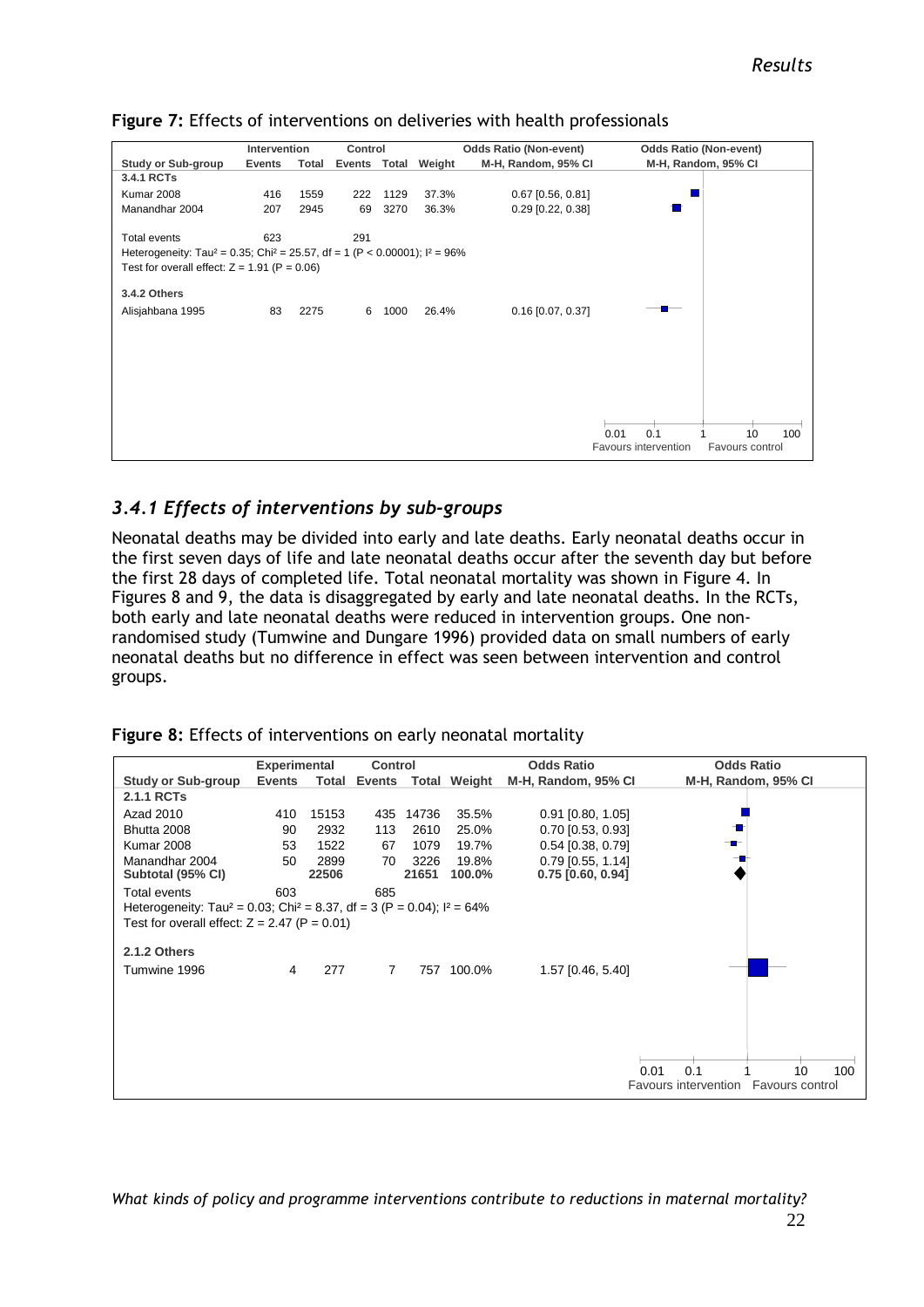|                                                                                                 | <b>Experimental</b>                       |       | <b>Control</b> |        |                     | <b>Odds Ratio</b>   | <b>Odds Ratio</b>                    |           |  |  |
|-------------------------------------------------------------------------------------------------|-------------------------------------------|-------|----------------|--------|---------------------|---------------------|--------------------------------------|-----------|--|--|
| <b>Study or Sub-group</b>                                                                       | Events<br>Total<br><b>Events</b><br>Total |       |                | Weight | M-H, Random, 95% CI | M-H, Random, 95% CI |                                      |           |  |  |
| <b>2.2.1 RCTs</b>                                                                               |                                           |       |                |        |                     |                     |                                      |           |  |  |
| Azad 2010                                                                                       | 105                                       | 15153 | 122            | 14736  | 35.9%               | $0.84$ [0.64, 1.09] |                                      |           |  |  |
| Bhutta 2008                                                                                     | 31                                        | 2932  | 43             | 2610   | 24.8%               | $0.64$ [0.40, 1.02] |                                      |           |  |  |
| <b>Kumar 2008</b>                                                                               | 11                                        | 1522  | 24             | 1079   | 15.2%               | $0.32$ [0.16, 0.66] |                                      |           |  |  |
| Manandhar 2004                                                                                  | 26                                        | 2899  | 49             | 3226   | 24.1%               | $0.59$ [0.36, 0.95] |                                      |           |  |  |
| Subtotal (95% CI)                                                                               |                                           | 22506 |                | 21651  | 100.0%              | 0.62 [0.44, 0.87]   |                                      |           |  |  |
| Total events                                                                                    | 173                                       |       | 238            |        |                     |                     |                                      |           |  |  |
| Heterogeneity: Tau <sup>2</sup> = 0.07; Chi <sup>2</sup> = 7.00, df = 3 (P = 0.07); $1^2$ = 57% |                                           |       |                |        |                     |                     |                                      |           |  |  |
| Test for overall effect: $Z = 2.73$ (P = 0.006)                                                 |                                           |       |                |        |                     |                     |                                      |           |  |  |
|                                                                                                 |                                           |       |                |        |                     |                     |                                      |           |  |  |
|                                                                                                 |                                           |       |                |        |                     |                     |                                      |           |  |  |
|                                                                                                 |                                           |       |                |        |                     |                     |                                      |           |  |  |
|                                                                                                 |                                           |       |                |        |                     |                     | 0.1<br>0.01                          | 10<br>100 |  |  |
|                                                                                                 |                                           |       |                |        |                     |                     | Favours intervention Favours control |           |  |  |

#### **Figure 9:** Effects of interventions on late neonatal mortality

Perinatal mortality includes stillbirths and early neonatal deaths. The RCTs show an overall non-significant effect of interventions on stillbirth (OR 0.85 95% CI 0.67, 1.08). The three studies on maternity waiting homes provided data on stillbirths and showed a significant reduction in stillbirth rate when combined (OR 0.52 95% CI 0.34, 0.80) (Figure 10).

|  |  |  |  | Figure 10: Effects of interventions on stillbirths |  |  |
|--|--|--|--|----------------------------------------------------|--|--|
|--|--|--|--|----------------------------------------------------|--|--|

|                                                                                                   |               | <b>Experimental</b><br>Control |               |               | <b>Odds Ratio</b> | <b>Odds Ratio</b>                          |                                                                              |
|---------------------------------------------------------------------------------------------------|---------------|--------------------------------|---------------|---------------|-------------------|--------------------------------------------|------------------------------------------------------------------------------|
| <b>Study or Subgroup</b>                                                                          | <b>Events</b> | Total                          | <b>Events</b> |               | Total Weight      | M-H, Random, 95% CI                        | M-H, Random, 95% CI                                                          |
| 2.5.1 RCTs                                                                                        |               |                                |               |               |                   |                                            |                                                                              |
| Azad 2010                                                                                         | 542           | 15695                          | 521           | 15257         | 32.5%             | $1.01$ [0.90, 1.14]                        |                                                                              |
| Bhutta 2008                                                                                       | 132           | 3064                           | 168           | 2778          | 26.5%             | 0.70 [0.55, 0.88]                          |                                                                              |
| <b>Kumar 2008</b>                                                                                 | 59            | 1581                           | 64            | 1143          | 19.6%             | $0.65$ [0.45, 0.94]                        |                                                                              |
| Manandhar 2004<br>Subtotal (95% CI)                                                               | 73            | 2972<br>23312                  | 77            | 3303<br>22481 | 21.5%<br>100.0%   | 1.05 [0.76, 1.46]<br>$0.85$ [0.67, 1.08]   |                                                                              |
| Total events                                                                                      | 806           |                                | 830           |               |                   |                                            |                                                                              |
| Heterogeneity: Tau <sup>2</sup> = 0.04; Chi <sup>2</sup> = 11.70, df = 3 (P = 0.009); $1^2$ = 74% |               |                                |               |               |                   |                                            |                                                                              |
| Test for overall effect: $Z = 1.33$ (P = 0.18)                                                    |               |                                |               |               |                   |                                            |                                                                              |
| 2.5.2 Others                                                                                      |               |                                |               |               |                   |                                            |                                                                              |
| Chandramohan 1995                                                                                 | 17            | 1573                           | 56            | 2915          | 62.2%             | $0.56$ [0.32, 0.96]                        |                                                                              |
| Millard 1991                                                                                      | 9             | 486                            | 14            | 336           | 25.7%             | $0.43$ [0.19, 1.01]                        |                                                                              |
| Tumwine 1996<br>Subtotal (95% CI)                                                                 | 3             | 280<br>2339                    | 16            | 773<br>4024   | 12.1%<br>100.0%   | $0.51$ [0.15, 1.77]<br>$0.52$ [0.34, 0.80] |                                                                              |
| Total events                                                                                      | 29            |                                | 86            |               |                   |                                            |                                                                              |
| Heterogeneity: Tau <sup>2</sup> = 0.00; Chi <sup>2</sup> = 0.24, df = 2 (P = 0.89); $I^2 = 0\%$   |               |                                |               |               |                   |                                            |                                                                              |
| Test for overall effect: $Z = 3.00$ (P = 0.003)                                                   |               |                                |               |               |                   |                                            |                                                                              |
|                                                                                                   |               |                                |               |               |                   |                                            | 0.01<br>10<br>100<br>$^{\circ}$ 1<br>Favours intervention<br>Favours control |

Data disaggregating the effect of interventions on wealth was available from the structural intervention in Burkina Faso involving ambulance purchase and radio call systems (Brazier et al. 2009). In the intervention district, baseline studies showed that 44% of the wealthiest women and 14% of the poorest used health facilities for childbirth. After the intervention, utilisation rates increased (Table 3) and the gap between poorest and richest groups narrowed to five percentage points. The organisational intervention in Guatemala which provided various forms of support to women during referral (Bailey et al. 2002), investigated referrals by sub-groups at different times of pregnancy (antepartum, intrapartum, postpartum). The study showed no change in referral rates after intervention for antenatal and intrapartum complications. Increases in postpartum referral were noted, but the analysis was based on fewer than 25 cases.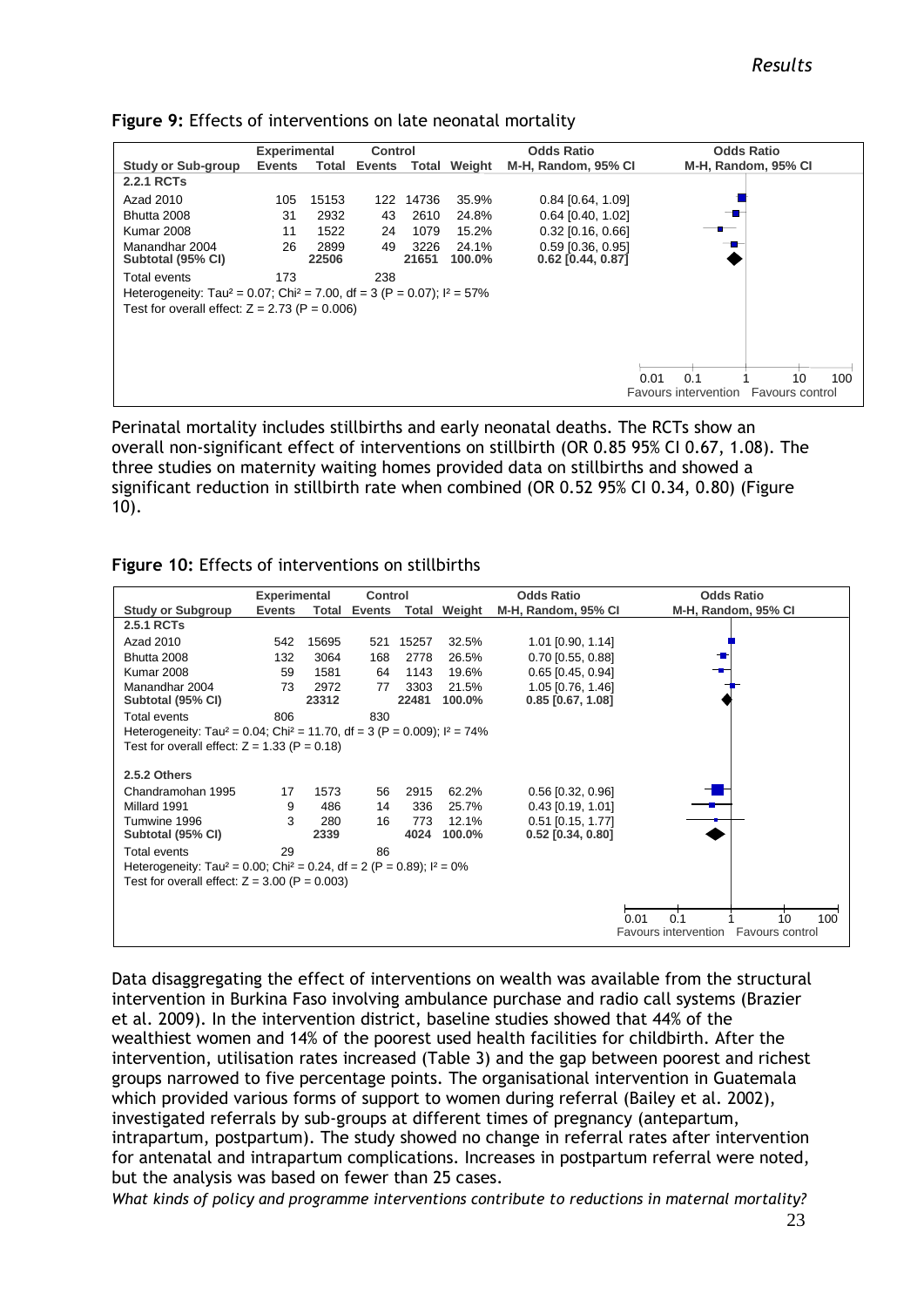### <span id="page-28-0"></span>*3.4.2 Factors explaining the effects of interventions*

To identify factors explaining the effects of the various interventions, we examined indicators which measured the processes by which interventions achieved their effects, as illustrated in our conceptual pathway of problem, intervention and effect (Figure 1). None of the studies included were designed to explain the effects of interventions. Table 3 summarises these outputs and intermediate effects of the various referral interventions. The table is arranged in order of a postulated sequence of effect. For the referral intervention to have an effect, women would have to know about an intervention and/or be referred in the first instance. They would then have to comply with or use the referral intervention and subsequently overcome barriers they encountered, in order to reach appropriate care (measured using proxies such as delivery at health facility, with a health professional or met need).

Data on the explanatory mechanisms through which the referral intervention works is patchy. Some studies (Figures 6 and 7) show statistically significant improvements in utilisation of health facilities and health professionals. Most of the studies with data available only on percentage change (Table 3), show improvement in utilisation of health facilities and with health professionals in the intervention arm, although two studies did not (Azad et al. 2010, Bailey et al. 2002). The discrepancy between proportions of deliveries in health facilities and deliveries with health professionals within the same study are not always clearly explained in the papers, but are probably due to use of different denominators.

Two studies provide data on referral rate, compliance and utilisation. It is unclear whether the data presented in the Guatemalan study share the same denominators (Bailey et al. 2002). The findings from the Indonesian study have shown that 13% of women in the intervention group were referred and of these 73% complied, resulting in a 12% institutional delivery rate (Alisjahbana et al. 1995).

Four studies of maternity waiting homes provided information on travel time or distance (and health outcomes), but no other factors were described which could explain the effects of the intervention. The study on bicycle ambulances (Lungu et al. 2001) traced use rates of bicycle ambulances in villages and subsequent utilisation of health facilities. The bicycles were designed to pull a trailer-stretcher mounted on wheels the same size as those of the bicycles. Of 20 instances of use of the bicycles, only four were for obstetric referrals. The others were for other medical conditions. During the study period, more women from villages without bicycle ambulances delivered in health facilities – 70% in control villages compared to 49% of women in villages with bicycles. Furthermore, 22% of institutional deliveries during the study period came from villages provided with the bicycles and 42% from control villages (data not shown). The negative effect of the intervention on health facility utilisation was postulated to be due to a perception that bicycles brought unwanted attention to women during labour, so they preferred to walk to health facilities or deliver at home.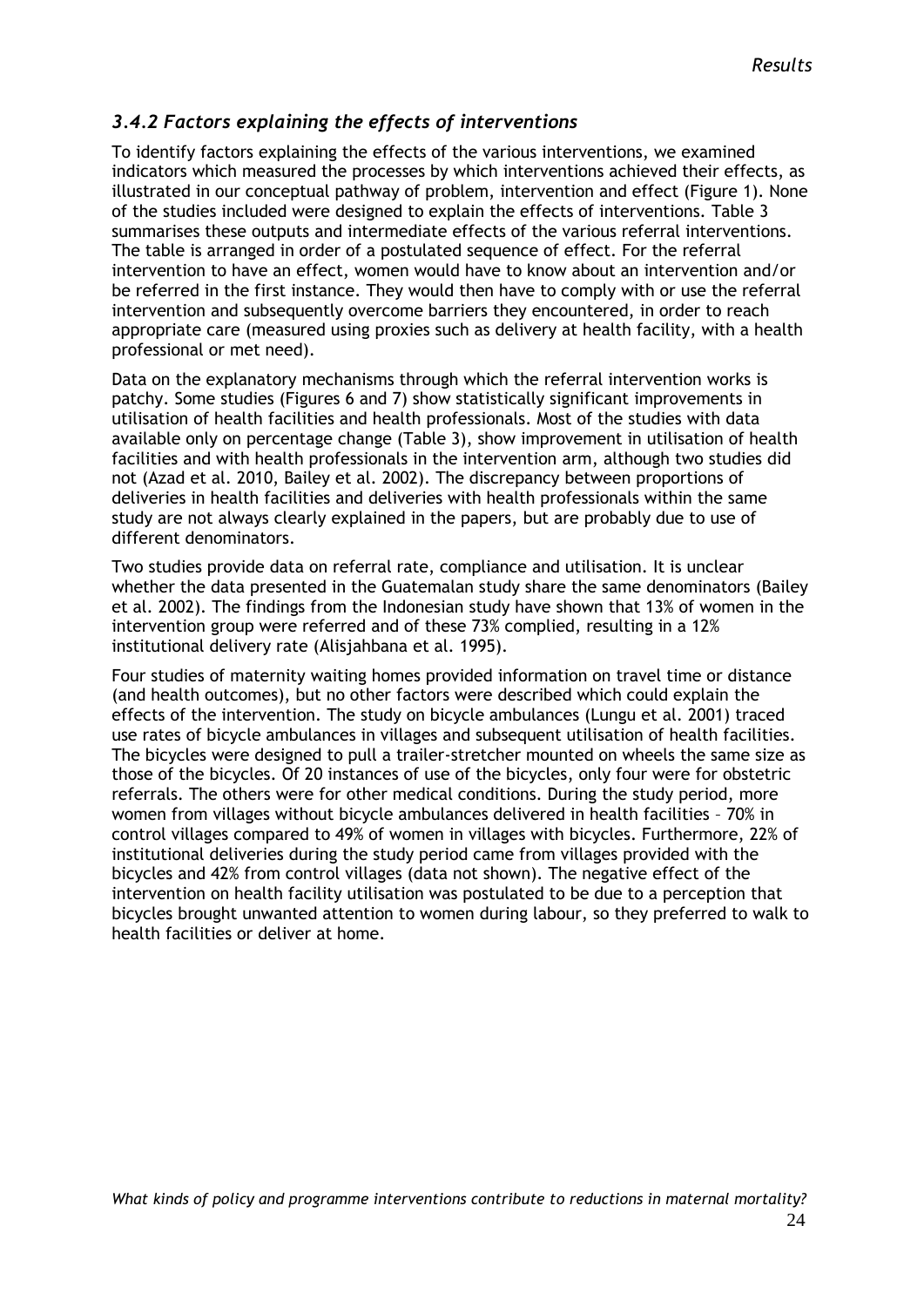| Table 3: Summary table of intermediate outcomes and process measures, after intervention |  |  |
|------------------------------------------------------------------------------------------|--|--|
|------------------------------------------------------------------------------------------|--|--|

| <b>Study</b>                                         | Azad<br>(2010)                                                                                                                        | <b>Bailey</b><br>(2002)  | <b>Bhutta</b><br>(2008)  | <b>Hossain</b><br>$(2006)$ ,<br><b>Barbey</b><br>(2001) | Kumar<br>(2008)          | <b>Manandhar</b><br>(2004)          | Alisjahbana<br>(1995)                                                                            | <b>Brazier</b><br>$(2009)$ ,<br><b>FCI</b><br>(2007) | Chandramohan<br>(1994, 1995) | Lonkhuijzen<br>(2003)  | <b>Tumwine</b><br>(1996) | <b>Millard</b><br>(1991) | Lungu<br>(2001)           | Fauveau (1991),<br>Maine (1996),<br>Ronsmans<br>(1997) |
|------------------------------------------------------|---------------------------------------------------------------------------------------------------------------------------------------|--------------------------|--------------------------|---------------------------------------------------------|--------------------------|-------------------------------------|--------------------------------------------------------------------------------------------------|------------------------------------------------------|------------------------------|------------------------|--------------------------|--------------------------|---------------------------|--------------------------------------------------------|
| Referral<br>mechanism                                | Organisational interventions including community emergency transport<br>funds and/or support to surmount institutional, cost barriers |                          |                          |                                                         |                          | ambulances                          | Structural interventions, including maternity waiting homes, and/or radios and/or car or bicycle |                                                      |                              |                        |                          |                          |                           |                                                        |
| Knowledge of<br>intervention                         | <b>NR</b>                                                                                                                             | <b>NR</b>                | Unclear                  | Unclear                                                 | Unclear                  | Unclear                             | <b>NR</b>                                                                                        | <b>NR</b>                                            | Yes                          | Yes                    | <b>NR</b>                | Unclear                  | Yes                       | Unclear                                                |
| Referral rate of<br>women with<br>complication       | $\overline{\text{NR}}$                                                                                                                | $I = 49%$<br>$C = 38%$   | $\overline{\text{NR}}$   | $\overline{\text{NR}}$                                  | $\overline{\text{NR}}$   | NR                                  | $I = 13%$<br>$C = 6%$                                                                            | Unclear                                              | 31%                          | $I = 43%$<br>$C = 57%$ | $\overline{\text{NR}}$   | $I = 59%$<br>$C = 41%$   | $\overline{\text{NR}}$    | NR                                                     |
| Compliance<br>with/use of<br>intervention            | $\overline{\text{NR}}$                                                                                                                | $I = 78%$<br>$C = 69%$   | Unclear                  | $\overline{\text{NR}}$                                  | <b>NR</b>                | <b>NR</b>                           | $I = 73%$<br>$C = 60%$                                                                           | $\overline{\text{NR}}$                               | Yes <sup>b</sup>             | Yes <sup>b</sup>       | Yes <sup>b</sup>         | Yes <sup>b</sup>         | 20%                       | <b>NR</b>                                              |
| Travel time/<br>distance                             | NR                                                                                                                                    | NR                       | NR                       | NR                                                      | NR                       | NR                                  | NR                                                                                               | 'Modal<br>walking<br>time<br>>1h'                    | 150 metres                   | 'next to' ward         | NR                       | $2 \text{ min.}$<br>walk | 5km<br>90min.             | $2-4h$                                                 |
| Costs to user                                        | $\overline{\overline{\mathsf{NR}}}$                                                                                                   | <b>NR</b>                | <b>NR</b>                | US\$<br>$0.03 -$<br>$0.06^{a}$                          | <b>NR</b>                | $\overline{\overline{\mathsf{NR}}}$ | Pay 'small'<br>amount                                                                            | 'Low'                                                | Free                         | <b>US\$9</b>           | Free                     | <b>NR</b>                | <b>US\$0.1</b><br>per use | $\overline{\text{NR}}$                                 |
| <b>Satisfaction</b><br>with referral<br>intervention | $\overline{\overline{\mathsf{NR}}}$                                                                                                   | <b>NR</b>                | $\overline{\text{NR}}$   | $\overline{\text{NR}}$                                  | Unclear                  | Unclear                             | <b>TBA</b><br>reported<br>loss of<br>credibility                                                 | Unclear                                              | Unclear                      | Unclear                | Unclear                  | Unclear                  | Unclear                   | Unclear                                                |
| Delivery in<br>health facility                       | $I = 15%$<br>$C = 16%$                                                                                                                | $I = 49%$<br>$C = 52%$   | $I = 30.6%$<br>$C = 13%$ | $I = 21%$<br>$C = 5%$                                   | $I = 20%$<br>$C = 14%$   | $I = 7%$<br>$C = 2%$                | $I = 12%$<br>$C = 4%$                                                                            | $I = 57%$<br>$C = 36%$                               | $\overline{\mathsf{NR}}$     | $\overline{\text{NR}}$ | <b>NR</b>                | <b>NR</b>                | $I = 49%$<br>$C = 70%$    | $\overline{\text{NR}}$                                 |
| Delivery en<br>route                                 | $\overline{\text{NR}}$                                                                                                                | $\overline{\mathsf{NR}}$ | $\overline{\text{NR}}$   | <b>NR</b>                                               | $I = 1.5%$<br>$C = 1.7%$ | NR                                  | $\overline{\text{NR}}$                                                                           | $\overline{\text{NR}}$                               | $\overline{\mathsf{NR}}$     | $\overline{\text{NR}}$ | $\overline{\text{NR}}$   | $\overline{\text{NR}}$   | $\overline{\text{NR}}$    | $\overline{\text{NR}}$                                 |
| Delivery with<br>health<br>professional              | $I = 2%$<br>$C = 4%$                                                                                                                  | $\overline{\text{NR}}$   |                          | $\overline{\text{NR}}$                                  | $I = 27%$<br>$C = 20%$   | $I = 7%$<br>$C = 2%$                | $I = 13%$<br>$C = 5%$                                                                            | $I = 56%$<br>$C = 36%$                               | NR                           | $\overline{\text{NR}}$ | $\overline{\text{NR}}$   | $\overline{\text{NR}}$   | $\overline{\text{NR}}$    | $I = 13%$                                              |
| Met need                                             | NR                                                                                                                                    | $\overline{\text{NR}}$   | $\overline{\text{NR}}$   | $I = 40%$<br>$C = 12%$                                  | NR                       | NR                                  | NR                                                                                               | $\overline{\text{NR}}$                               | <b>NR</b>                    | $\overline{\text{NR}}$ | NR                       | NR                       | NR                        | NR                                                     |

NR=Not reported; I=intervention group, C=control group; a: reported in some community groups only; b: participants were selected based on use or non-use of maternity waiting home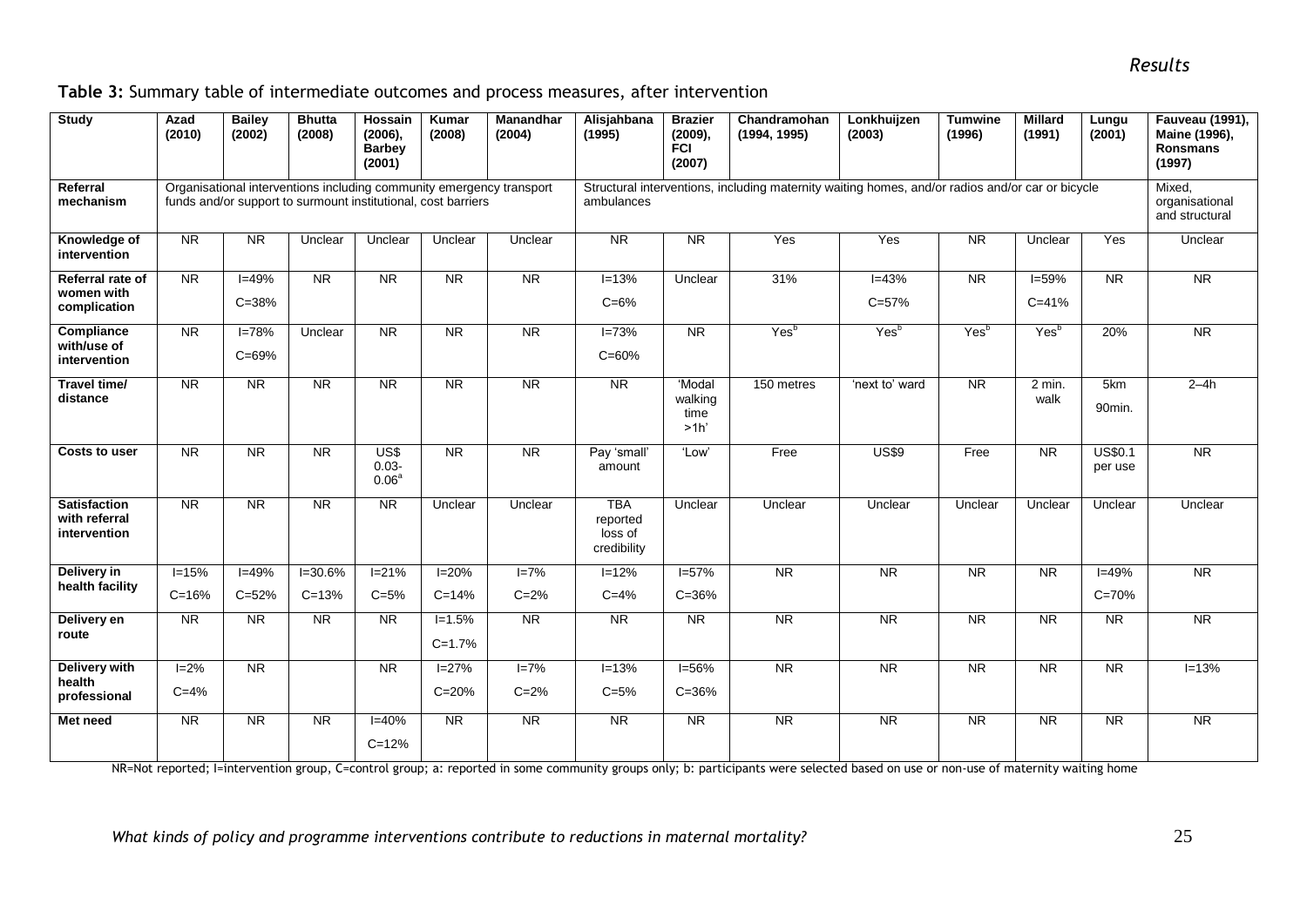*Discussion Results*

# <span id="page-30-0"></span>**4. Discussion**

Fourteen interventions from 19 papers were included in this review. We focused our review on the interventions or components of interventions which aimed to overcome Phase II delays. Of the fourteen interventions, six were organisational in nature and involved surmounting obstacles to emergency transport especially those of cost. Seven were structural in nature and involved the use of maternity waiting homes, radios and ambulances. One study used structural and organisational mechanisms to enhance various types and levels of transport and the linkages between them.

The findings of this systematic review need to be interpreted with caution. Interventions in a number of the included studies comprised several components, some of which were not related to referral. This did not allow the effects of the referral interventions to be isolated. Studies were also subject to constraints of design, methods and related factors.

#### <span id="page-30-1"></span>**4.1 Summary of main results**

The success of complex, community-based interventions in reducing neonatal mortality is well documented and the subject of other systematic reviews (Kidney et al. 2009, Bhutta and Lassi 2010). In our efforts to examine these community-based interventions from the perspective of their referral components, we found evidence of a reduction in neonatal deaths from RCTs of community-based studies. The limitation in interpretation of this finding is that it is not possible to disentangle the effects of the referral from the other components. The changes observed may have been a result of the other components, or may only have occurred if the various elements were combined. We also observed an increase in utilisation of health facilities in some studies, but again, from studies of multicomponent interventions. Conclusive evidence that referral interventions reduce maternal mortality was not found. None of the included studies were of a sufficient size to investigate this relatively rare event.

Our sub-group analysis was limited by lack of data. All studies were confined to rural settings. There is weak evidence from sub-Saharan Africa suggesting that maternity waiting homes may reduce stillbirth rates. It is plausible that being in a maternity waiting home will allow women to be seen more rapidly in the case of any untoward event. Assuming that rapid and effective action (such as monitoring of foetal well-being and/or expediting delivery) is taken, an intrauterine death could be averted. The mechanisms through which this intervention might work and the factors which might be prerequisites for success (e.g. availability of surgery, or regular assessment of women staying in the maternity waiting home), could not be elicited from the studies included.

Two studies described special geographical terrain – a mountainous area in Guatemala (Bailey et al. 2002) and a flood plain in Bangladesh (Fauveau et al. 1991). None of the studies report variation of terrain within the study sites. One study improving transport and communication reported a narrowing of discrepancy in use of health facility between rich and poor women (Brazier at al 2009). Another study encouraging the use of advocates and companions during referral noted higher referral rates only for postpartum complications, although numbers of cases included in the study were small (Bailey et al. 2002). Both studies were multi-component in nature so conclusions regarding the effect of the Phase II intervention cannot be drawn.

*What kinds of policy and programme interventions contribute to reductions in maternal mortality?* It is postulated that the functionality of a health system may influence the effectiveness of a referral intervention, but none of the included studies provided information to assess the health system. We also attempted to identify whether the origin or initiator of an intervention was of importance (Table 1). Some studies described how the intervention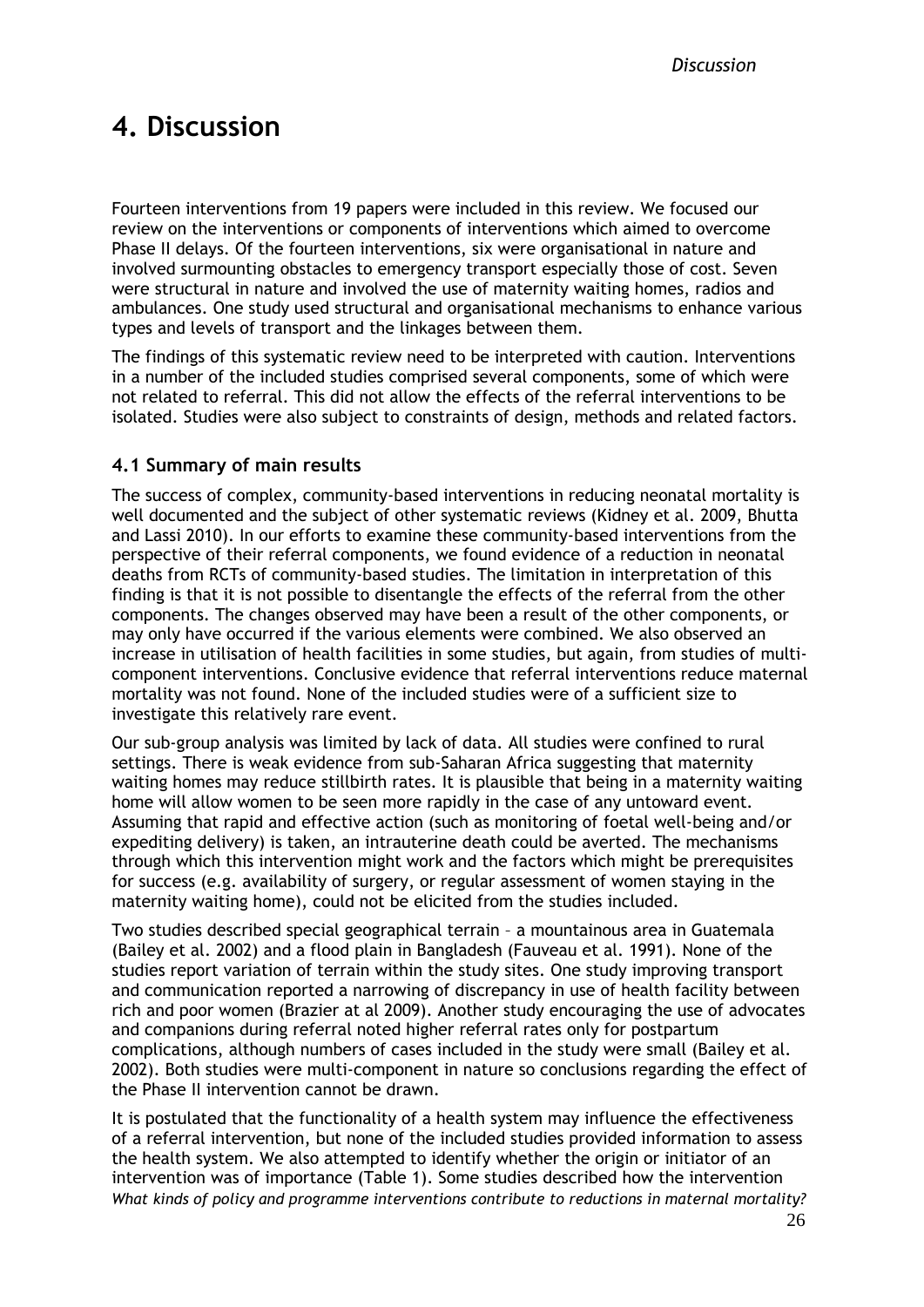was conceived, for example, the interventions implemented in Nepal (Manandhar et al. 2004) were informed by Bolivia's Warmi project (Howard-Grabman et al. 2002). The Indian study (Kumar et al. 2008) was influenced by the field-based Gadchiroli experience (Bang et al. 2005) and previous randomised controlled trials (Manandhar et al. 2004, Baqui et al. 2008). Maternal mortality estimates for the countries during the time of the intervention were looked up to see if there were variations in the types of interventions implemented. No discernable patterns were found in these crude attempts at sub-group analysis.

The studies included do not allow assessment of factors explaining the effects of the various interventions. None of them were designed to do so. Our attempt to use the studies to develop a causal pathway was limited by lack of data and. in some studies, the inability to isolate the effect of the referral intervention from other component interventions. There was also insufficient data to conduct regression analyses to explain effects of interventions.

#### <span id="page-31-0"></span>**4.2 Lessons learned and recommendations for policy and practice**

Interventions to reduce delays in reaching an appropriate health care facility during an obstetric emergency are often implemented as one of several components simultaneously addressing other issues of access and quality such as decision making, adequacy of care and improvement of treatment modalities. This is hardly surprising, as to have the best chance of achieving reductions in maternal and neonatal mortality, interventions such as referral need to be complex in nature and work as part of the health system. We have found that such multi-component interventions with referral elements have an effect on improving health outcomes. Initiatives to improve maternal and newborn mortality should therefore continue to include interventions to improve referral. This is not at all a new recommendation; referral systems have, after all, been recognised as crucial since the Alma Ata declaration in 1978. Other studies using modelling techniques have predicted that maternal mortality decline will reach a threshold of less than 35% decline if access to emergency obstetric care is not provided, and that referral and transport strategies, alongside other interventions, could contribute to as much as an 80% reduction in maternal mortality (Goldie et al. 2010). This systematic review has strengthened the evidence for continuing to address delays in reaching obstetric care during emergencies.

As for the effect of specific interventions, common sense tells us that interventions that reduce travel time and link up the referral system are likely to be necessary. Do we need to have strong evidence of effectiveness for such decisions to be made? Perhaps not, yet this review shows that what are apparently 'good ideas' do need to be carefully assessed. The use of bicycle ambulances is one example. Examples of studies describing its utility have been reviewed (Holmes and Kennedy 2010), but this should not be assumed for all situations, as the study from Malawi demonstrates (Lungu et al. 2001). Good quality implementation research is necessary and will tell us more about factors that affect referral. Some progress has been made as regards implementation know-how. Factors that affect referral such as transport and cost barriers are thought to be substantial in rural African settings (Macintyre and Hotchkiss 1999). Requisites for implementing successful referral systems include: interventions based on need and capability, resources, linkages between referral levels, communication and transport arrangements, protocols for referral, provider performance, affordability, capacity for monitoring effectiveness and policy support (Murray and Pearson 2006). These studies go some way toward telling us about barriers and what needs to be in place for effective referral.

*What kinds of policy and programme interventions contribute to reductions in maternal mortality?* Many more unknowns remain. Do existing levels of maternal mortality, functioning of the health system, terrain or time of pregnancy matter when selecting which interventions to implement? Our study reveals that studies which met inclusion criteria were primarily set in rural areas – we can make no conclusions on Phase II delays in urban settings, or for that matter, any other contextual factors. Related to this is the deficit in understanding of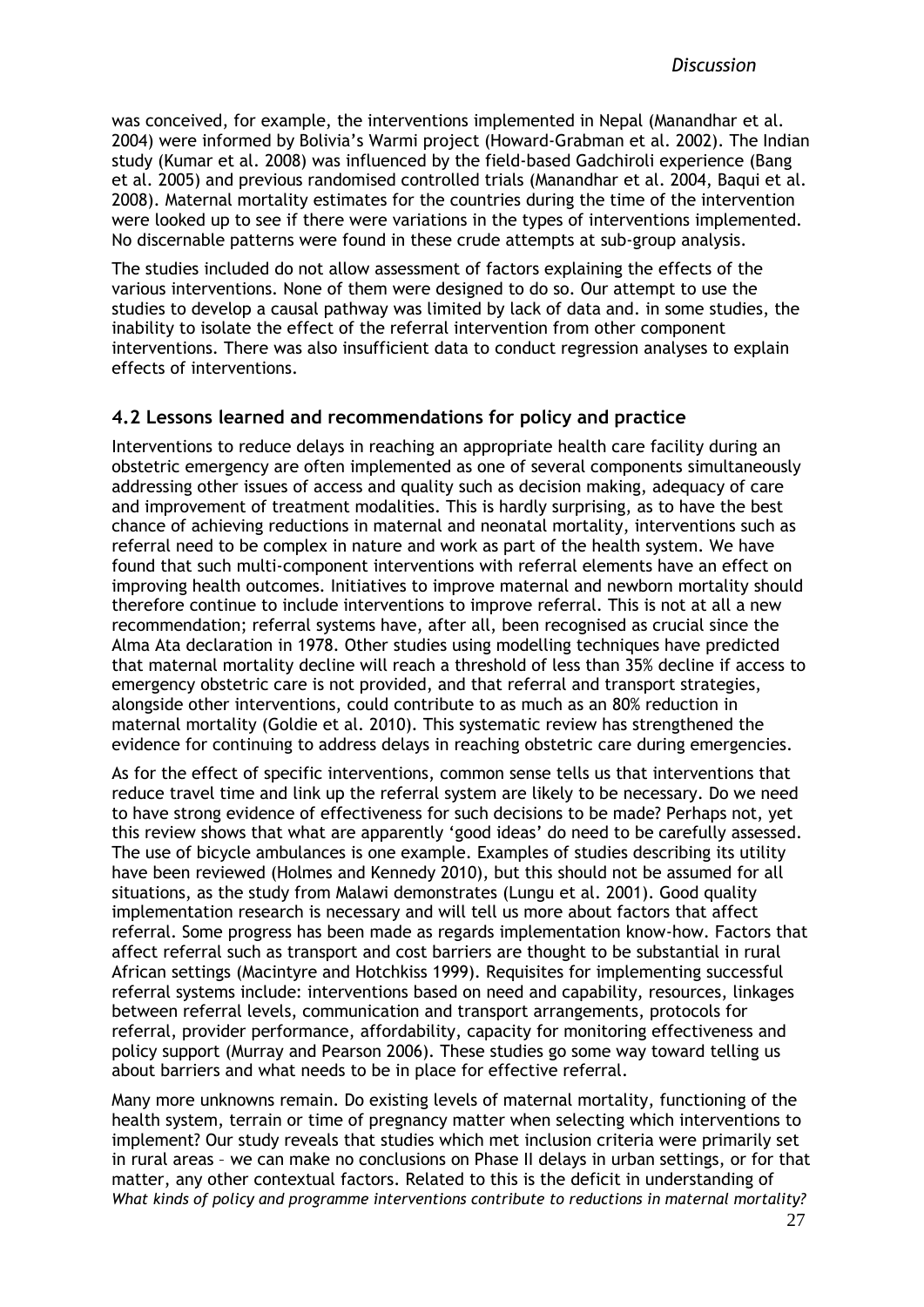mechanisms through which referral mechanisms work. Ten years ago, the tracking of individuals who have been referred was recommended (Macintyre and Hotchkiss 1999). Subsequently, the use of technologies related to transport and communication was reviewed (Krasovec 2004). The lack of high-quality studies to inform action was highlighted in that paper and the situation is unchanged today. The work by Murray and Pearson (2006) began to throw light on factors necessary to successfully implement referral interventions. The authors wrote of the need for 'theoretically informed social and organisational research' which remains unmet. Today, the literature describes a range of ideas relating to new and reinstated technologies, techniques and interventions to improve referral (Holmes and Kennedy 2010) but we are still no better informed because our knowledge is limited by studies not amenable to providing conclusive evidence. The few studies – 19 out of over 600 potentially relevant studies – which met the criteria for inclusion are testimony to the low priority given to careful design of implementation and use of best practices in monitoring and evaluation.

Our recommendations are as follows. Firstly, while continuing to invest in implementing referral interventions within maternal and newborn health programmes, we urge health planners to ensure that the interventions are rigorously monitored and evaluated, or operations research studies designed with controls and comparisons. Secondly, we believe that our finding of the reduction in stillbirth rates in maternity waiting home interventions needs further exploration through well-conducted studies, as the finding was based on studies with suboptimal study designs subject to biases. Finally, we believe that the type of research most relevant to referral interventions for policy and practice is not based on questions of 'what works', but should aim to understand how the interventions work and why. To this end, we recommend that the next step to build on this systematic review is to develop explanatory mechanisms for referral through the use of causal and theoretically informed models (Murray and Pearson 2006, Pawson and Tilley 2003), allowing utilisation of data from a broader range of studies than could be included in this review. Such work will limit the need for primary research and make maximum use of existing literature. We expect such work to generate knowledge on how referral interventions work, provide transferable and cumulative lessons from research which take into account contexts and result in improved learning across research, policy and practice.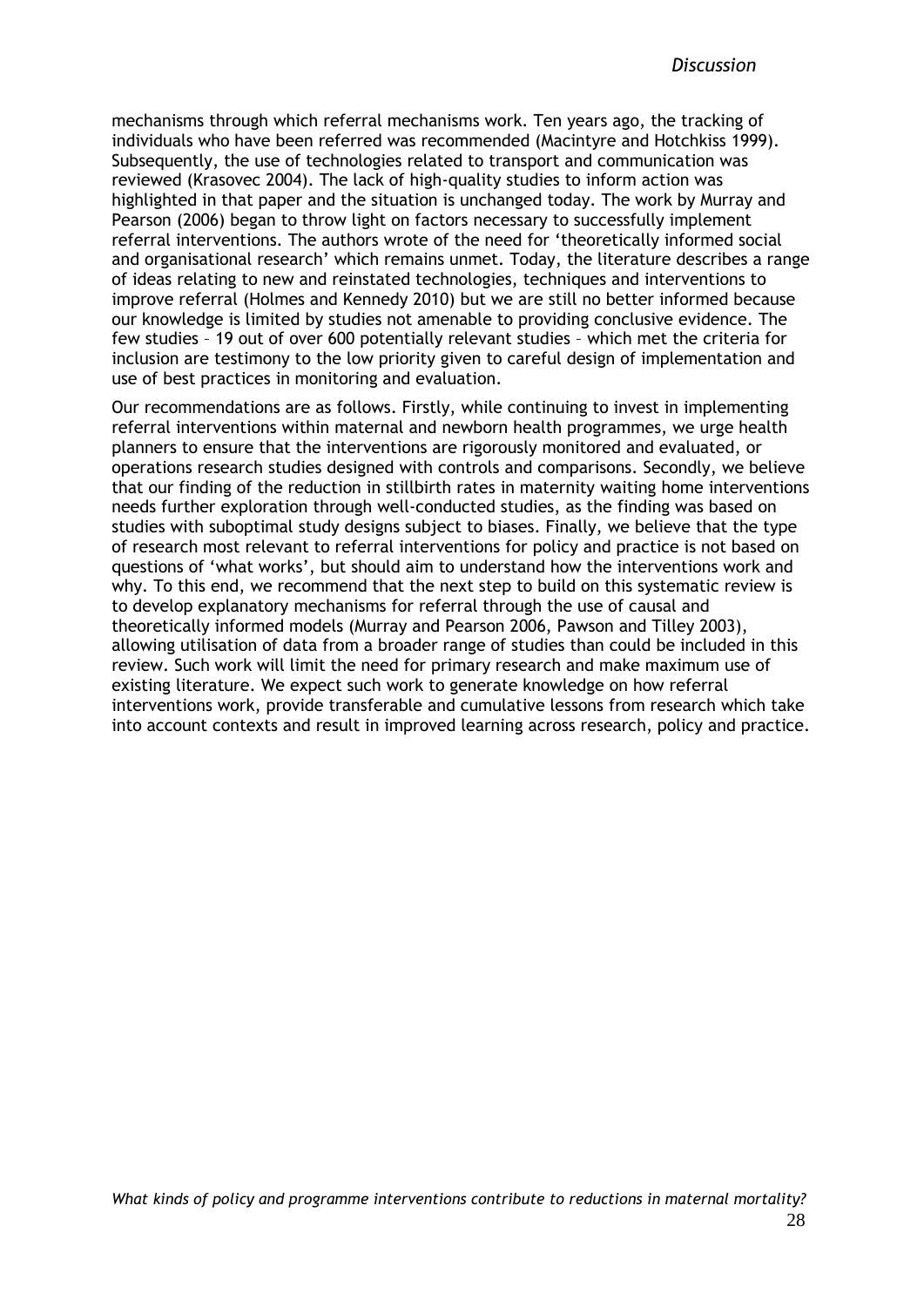# <span id="page-33-0"></span>**5. References**

#### <span id="page-33-1"></span>**5.1 Studies included in synthesis**

Alisjahbana A, Williams C, Dharmayanti R, Hermawan D, Kwast B, Koblinksy M (1995) An integrated village maternity service to improve referral patterns in a rural area in West Java. *International Journal of Gynecology and Obstetrics* 48 (Suppl.) S83-S94.

Azad K, Barnett S, Banerjee B, Shaha S, Khan K, Rego A, Barua S, Flatman D, Pagel C, Prost A, Ellis M, Costello A (2010) Effects of scaling up women's groups on birth outcomes in three rural districts in Bangladesh: a cluster randomised trial. *Lancet* 375: 1193-1202.

Bailey P, Szaszdi J, Glover L (2002) Obstetric complications: does training traditional birth attendants make a difference*? Revista Panamericana de Salud Pública/Pan American Journal of Public Health* 11(1): 15-23.

Barbey A, Faisel A, Myeya J, Stavrou V, Stewart J, Zimicki S (2001) *Dinajpur SafeMother Initiative: final evaluation report*. Available at:

http://webtest.dhaka.net/care/publication/Publication 6871971.pdf (accessed 2 June 2011).

Bhutta Z, Memon Z, Soofi S, Salat M, Cousens S, Martines J (2008) Implementing community-based perinatal care: results from pilot study in rural Pakistan. *Bulletin of the World Health Organization* 86: 452–459.

Brazier E, Andrzejewski C, Perkins M, Themmen E, Knight R, Bassane B (2009) Improving poor women's access to maternity care: findings from a primary care intervention in Burkina Faso. *Social Science and Medicine* 69: 682–690.

Chandramohan D, Cutts F, Chandra R (1994) Effects of a maternity waiting home on adverse maternal outcomes and the validity of antenatal risk screening. *International Journal of Gynecology and Obstetrics* 46: 279-284.

Chandramohan D, Cutts F, Millard P (1995) The effect of stay in a maternity waiting home on perinatal mortality in rural Zimbabwe. *Journal of Tropical Medicine and Hygiene* 98: 261-267.

Fauveau V, Stewart K, Khan S, Chakraborty J (1991) Effect on mortality of community based maternity care programme in rural Bangladesh. *Lancet* 338: 1183-1186.

FCI Family Care International Burkina Faso (2007) Testing approaches for increasing skilled care during childbirth: key findings from Ouargaye, Burkina Faso. Available at: <http://www.familycareintl.org/UserFiles/File/SCI%20Burkina%20Faso%20Summary.pdf> (accessed 3 June 2011).

Hossain J, Ross S (2006) The effect of addressing demand for as well as supply of emergency obstetric care in Dinajpur, Bangladesh. *International Journal of Gynecology and Obstetrics* 92: 320- 328.

Kumar V, Mohanty S, Kumar A, Misra R, Santosham M, Awasthi S, Baqui A, Singh P, Singh V, Ahuja R, Singh J, Malik G, Ahmed S, Black R, Bhandari M, Darmstadt G (2008) Effect of community-based behaviour change management on neonatal mortality in Shivgarh, Uttar Pradesh, India: a clusterrandomised controlled trial. *Lancet* 372: 1151-1162.

Lonkhuijzen L, Stegeman M, Nyirongo R, van Roosmalen J (2003) Use of maternity waiting home in rural Zambia. *African Journal of Reproductive Health* 7(1): 32-36.

Lungu K, Kamfosa V, Hussein J, Ashwood-Smith H (2001) Are bicycle ambulances and community transport plans effective in strengthening obstetric referral systems in Southern Malawi. *Malawi Medical Journal* 13(2): 16-18.

Maine D, Aklin M, Chakraborty J, Francisco A, Strong M (1996) Why did maternal mortality decline in Matlab? *Studies in Family Planning* 27 (4): 179-187.

Manandhar D, Osrin D, Shrestha B, Mesko N, Morrison J, Tumbahangphe K, Tamang S, Thapa S, Shrestha D, Thapa B, Shrestha J, Wade A, Borghi J, Standing H, Manandhar M, Costello A (2004)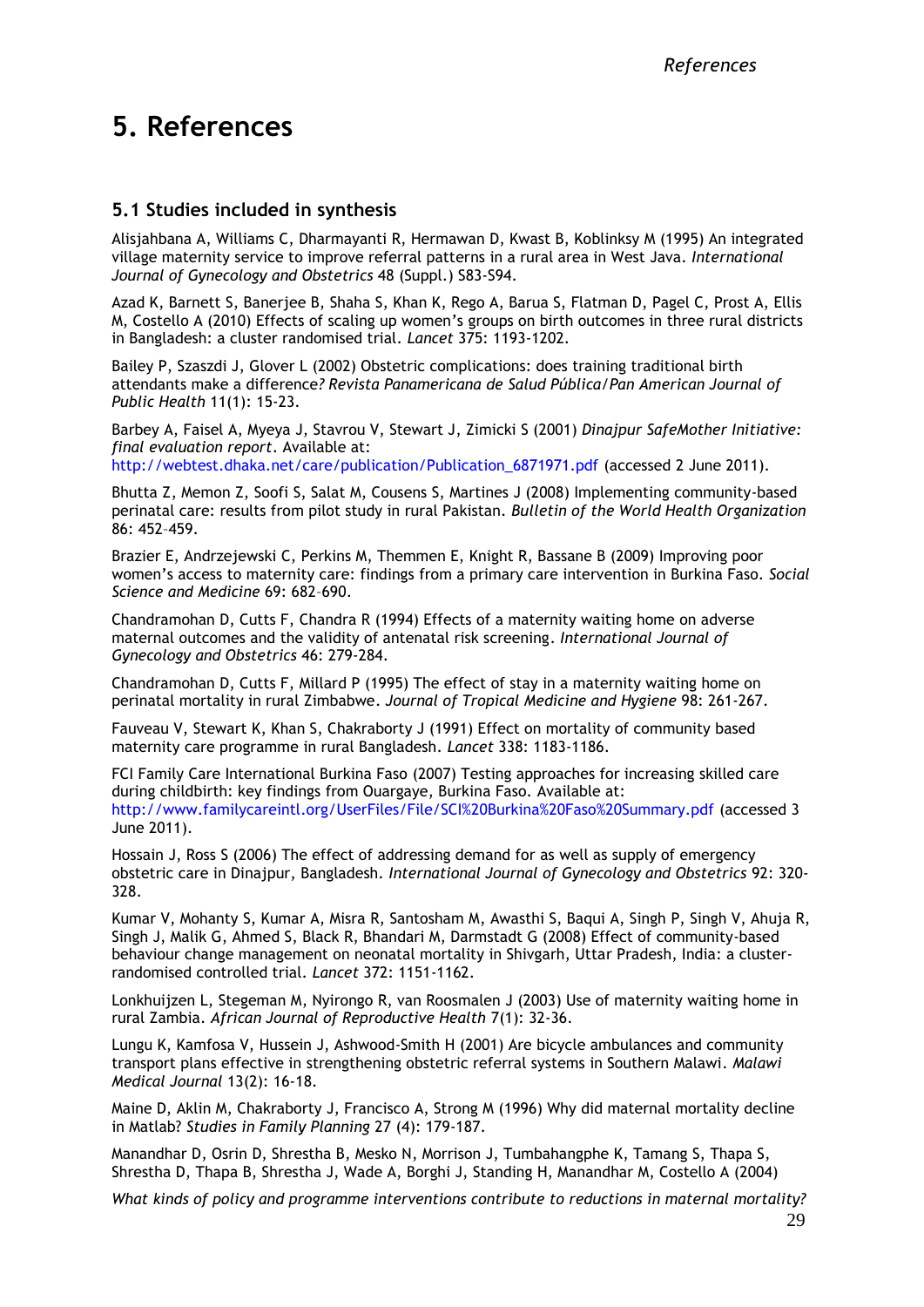Effect of a participatory intervention with women's groups on birth outcomes in Nepal: clusterrandomised controlled trial. *Lancet* 364: 970-979.

Millard P, Bailey J, Hanson J (1991) Antenatal village stay and pregnancy outcome in rural Zimbabwe. *Central Africa Journal of Medicine* 37(1): 1-4.

Ronsmans C, Vanneste A, Chakraborty J, Ginneken J (1997) Decline in maternal mortality in Matlab, Bangladesh: a cautionary tale. *Lancet* 350: 1810-1814.

Tumwine J, Dungare P (1996) Maternity waiting shelters and pregnancy outcome: experience from a rural area in Zimbabwe. *Annals of Tropical Paediatrics* 16: 55-59.

#### <span id="page-34-0"></span>**5.2 Other references used in the text of the report**

AbouZahr C (1998) Antepartum and postpartum hemorrhage. In: Murray C, Lopez A (eds) *Health dimensions of sex and reproduction*. Boston, MA: Harvard School of Public Health, Chapter 4.

Bang AT, Reddy HM, Deshmukh MD, Baitule SB, Bang RA (2005) Neonatal and infant mortality in the ten years (1993-2003) of the Gadchiroli field trial: effect of home based neonatal care. *Journal of Perinatology* 25(Suppl. 1): S92-107.

Baqui AH, El-Arifeen S, Darmstadt GL, Ahmed S, Williams EK, Seraji HR, Mannan I, Rahman SM, Shah R, Saha SK, Syed U, Winch PJ, Lefevre A, Santosham M, Black RE (2008) Effect of community based newborn care intervention package implemented through two service delivery strategies in Sylhet district, Bangladesh: a cluster randomised controlled trial. *Lancet*: 371:1936-1944.

Bhutta ZA, Lassi ZS (2010) Empowering communities for maternal and newborn health *Lancet* 375 (9721): 1142-1144.

Effective Public Health Practice Project (2009) Quality assessment tool. Available at: <http://www.ephpp.ca/Tools.html> (accessed 7 June 2011).

Essien E, Ifenne D, Sabitu K, Musa A, Alti-Muazu M, Adidu V, Golji N, Mukaddas M (1997) *International Journal of Gynecology and Obstetrics* 59(Suppl. 2) :S237-244.

Fahdhy M, Chongsuvivatwong V (2005) Evaluation of World Health Organization partograph implementation by midwives for maternity home birth in Medan, Indonesia. *Midwifery* 21(4): 301- 310.

Foord F (1995) Gambia: evaluation of the mobile health care service in West Kiang district. *World Health Statistics Quarterly* 48: 18-22.

Geerts L, Theron AM, Grove D, Theron GB, Odendaal HJ (2004) A community-based obstetric ultrasound service. *International Journal of Gynaecology and Obstetrics* 84(1): 23-31.

Goldie S, Sweet S, Carvalho N, Natchu U, Hu D (2010) Alternative strategies to reduce maternal mortality in India: a cost-effectiveness analysis. *PLoS Medicine* 7: 4.

Hofman JJ, Dzimadzi C, Lungu K, Ratsma YEC, Hussein J (2008) Motorcycle ambulances for referral of obstetric emergencies in rural Malawi: do they reduce delay and what do they cost? *International Journal of Gynaecology and Obstetrics* 102: 191-197.

Hogan MC, Foreman KJ, Naghavi M, Ahn S, Wang J, Makela SM, Lopez AD, Lozano R, Murray CJL (2010) Maternal mortality for 181 countries, 1980–2008: a systematic analysis of progress towards Millennium Development Goal 5. *Lancet* 375: 1609-1623.

Holmes W, Kennedy E (2010) Reaching emergency obstetric care: overcoming the second delay. Melbourne: Burnet Institute.

Howard-Grabman L, Seoane G, Davenport C, MotherCare, Save the Children (2002) *The Warmi Project: a participatory approach to improve maternal and neonatal health, an implementers manual*. Westport: John Snow International.

Jahn A, de Brouwere V (2001) Referral in pregnancy and childbirth: concepts and strategies. Available at: <http://www.jsieurope.org/safem/collect/safem/pdf/s2940e/s2940e.pdf> (accessed 3 June 2011).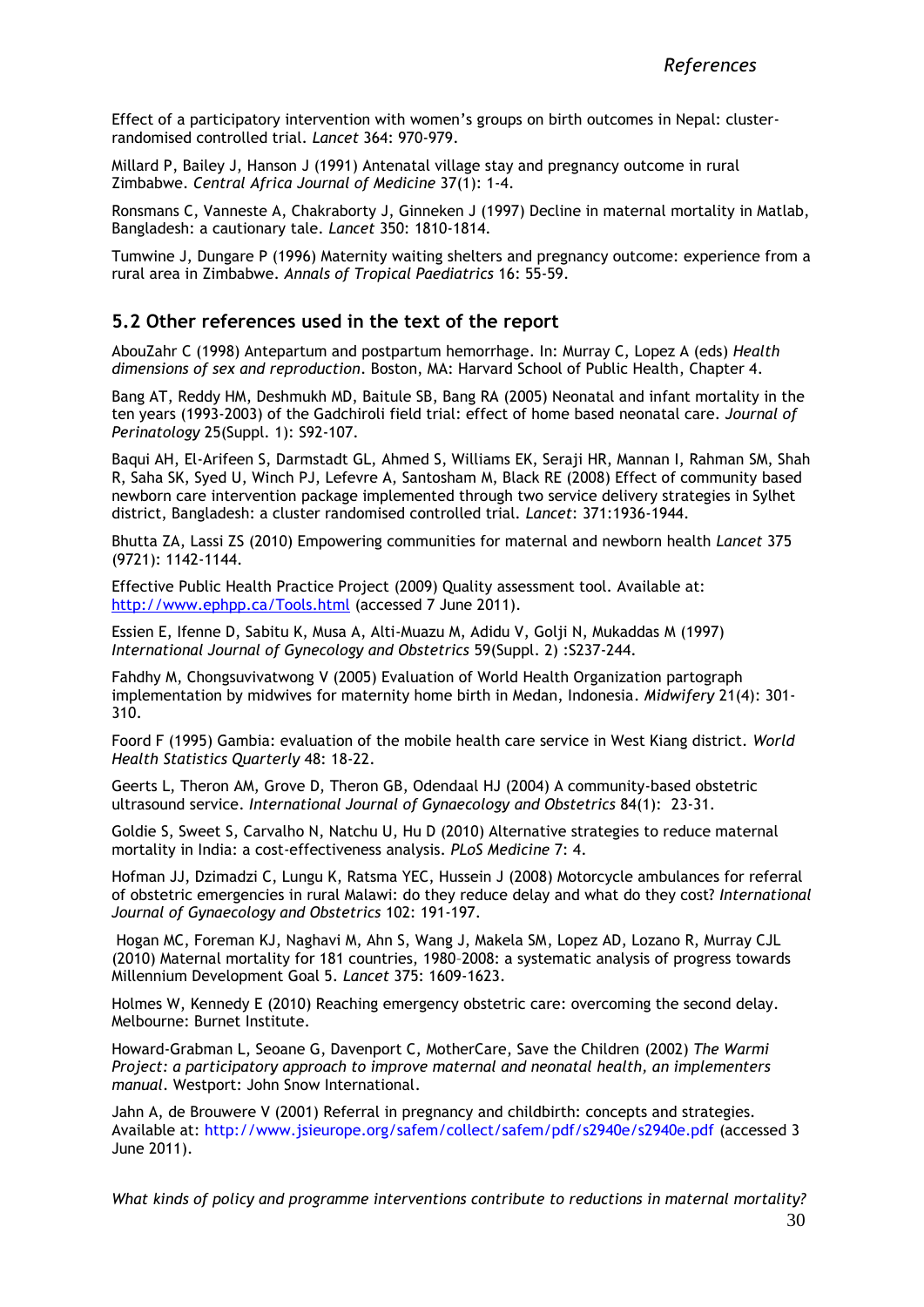Jokhio AH, Winter HR, Cheng KK (2005) An intervention involving traditional birth attendants and perinatal and maternal mortality in Pakistan. *New England Journal of Medicine* 352(20): 19.

Kidney E, Winter H, Khan KS, Gulmezoglu AM, Meads CA, Deeks JJ, MacArthur C (2009) Systematic review of effect of community level interventions to reduce maternal mortality. *BMC Pregnancy and Childbirth* 9 :2.

Kongnyuy EJ, Leigh B, van den Broek N (2008) Effect of audit and feedback on the availability, utilisation and quality of emergency obstetric care in three districts in Malawi. *Women and Birth* 21(4):149-155.

Krasovec K (2004) Auxiliary technologies related to transport and communication for obstetric emergencies. International Journal of Gynecology and Obstetrics 85(1): S14-S23.

Macintyre K, Hotchkiss D (1999) Referral revisited: community financing schemes and emergency transport in rural Africa. *Social Science and Medicine* 49: 1473-1487.

McCaw-Binns AM, Ashley DE, Knight LP, MacGillivray I, Golding J (2004) Strategies to prevent eclampsia in a developing country: I. Reorganization of maternity services. *International Journal of Gynecology and Obstetrics* 87(3): 286-294.

Murray SF, Pearson SC (2006) Maternity referral systems in developing countries: Current knowledge and future research needs. *Social Science and Medicine* 62: 2205-2215.

Pawson R Tilley N. Realistic evaluation. London: Sage Publications, 1997.

Thaddeus S, Maine D (1994) Too far to walk: maternal mortality in context. *Social Science and Medicine* 38(8): 1091-1110.

UNICEF (2009) *State of the world's children*, New York: UNICEF.

Walter I, Nutley S, Davies H (2003) *Developing a taxonomy of interventions used to increase the impact of research: Appendix I*. St Andrews: Research Unit for Research Utilisation, University of St. Andrews. Available at:

<http://www.ruru.ac.uk/PDFs/Taxonomy%20development%20paper%20070103.pdf> (accessed 2 October 2010).

World Bank (2011) *Country and lending groups*. Available at: <http://data.worldbank.org/about/country-classifications/country-and-lending-groups> (accessed 6 June 2011).

World Health Organization (2010) *Trends in maternal mortality: 1990-2008: estimates developed by WHO, UNFPA, UNICEF and the World Bank*. Geneva: WHO Press.

#### <span id="page-35-0"></span>**5.3 Full text retrieved but excluded**

[No author] (1986) Maternal mortality: helping women off the road to death. *WHO Chronicle* 40(5): 175-183.

[No author] (1990) A method of self monitoring at home during pregnancy*. Zhonghua Fu Chan Ke Za Zhi* 25(3): 130-133, 187.

[No author] (1991) Reaching help on time in an emergency delivery. *Safer Mother* 5: 5-7.

Abauleth Y, Koffi A, Cisse M, Boni S, Djanhan Y, Janky E (2006) Prognosis of uterine rupture during labour: a 293 case series compiled at the Bouake University hospital center (Ivory Coast). *Médecine Tropicale* 66: 5.

Adisasmita A, Deviany P, Nandiaty F, Stanton C, Ronsmans C (2008) Obstetric near miss and deaths in public and private hospitals in Indonesia. *BMC Pregnancy and Childbirth* 8:10.

Afsana K, Rashid S (2001) The challenges of meeting rural Bangladeshi women's needs in delivery care. *Reproductive Health Matters* 9(18): 79-89.

Aggarwal A, Pandey A, Bhattacharya B (2007) Risk factors for maternal mortality in Delhi slums: a community-based case control study. *Indian Journal of Medical Sciences* 61(9): 517-526.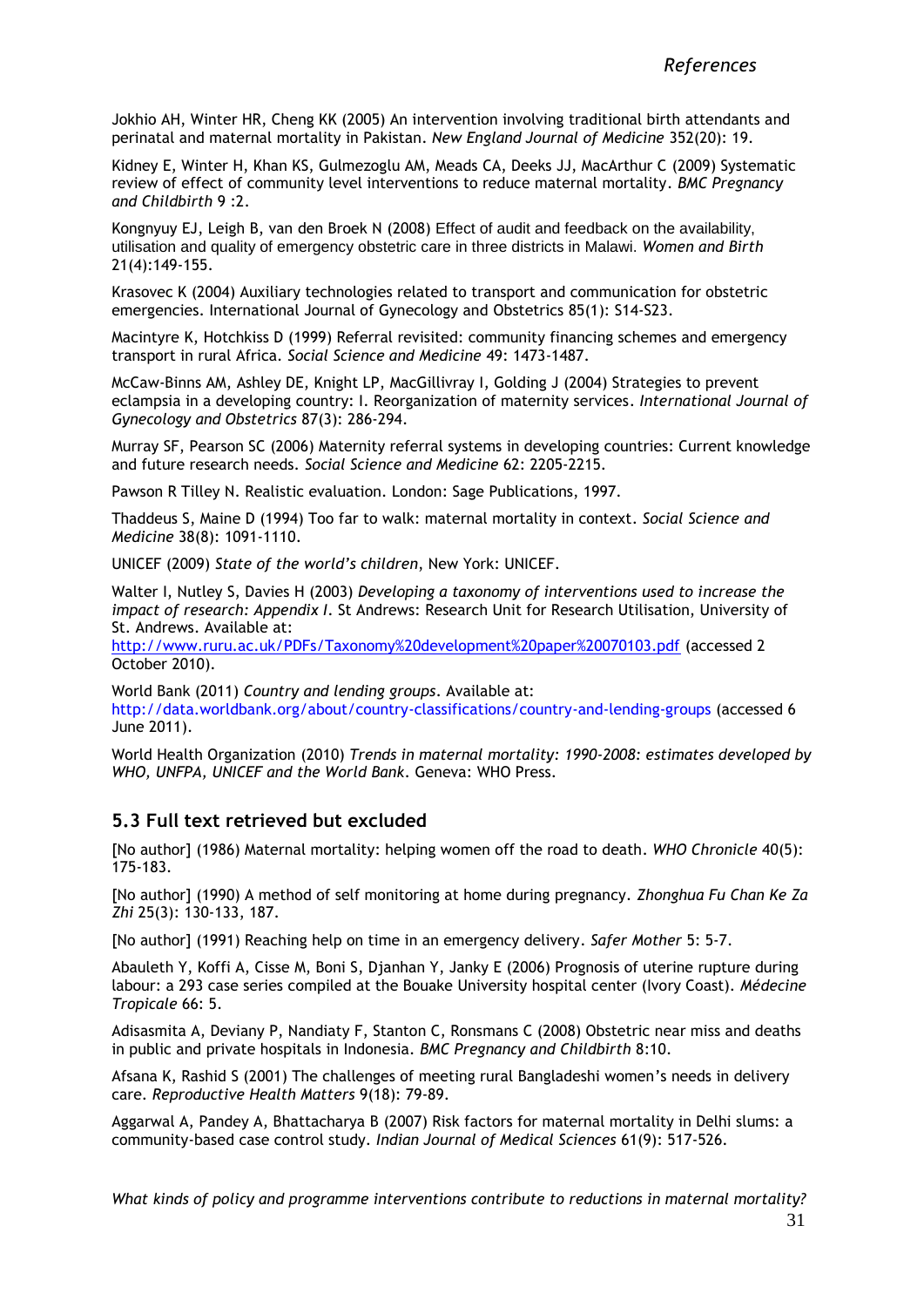Agwu M, Umeora U, Ejikeme N, Egwuatu E (2008) Retained placenta aspect of clinical management in a tertiary health institution in Nigeria. *Nigerian Journal of Medicine* 17(2): 146-149.

Ahluwalia I, Robinson D, Vallely L, Gieseker K, Kabakama A (2010) Sustainability of communitycapacity to promote safer motherhood in the north western Tanzania: what remains? *Global Health Promotion* 17(1): 39-49.

Ahluwalia I, Schmid T, Kouletio M, Kanenda, O (2003) An evaluation of a community-based approach to safe motherhood in North western Tanzania*. International Journal of Gynecology and Obstetrics* 82: 231-240.

Akbari A, Mayhew A, Al-Alawi M, Grimshaw J, Winkens R, Glidewell E, Pritchard C, Thomas R, Fraser C (2005) Interventions to improve outpatient referrals from primary care to secondary care. *Cochrane Database of Systematic Reviews* 2008, Issue 4. Art. No.: CD005471. DOI: 10.1002/14651858.CD005471.pub2.

Akello B, Nabiwemba E, Zirabamuzaale C, Orach G (2008) Risk factors for perinatal mortality in Arua regional referral hospital, West Nile, Uganda. *East African Journal of Public Health* 5(3): 180- 185.

Ali M, Miyoshi C, Ushijima H (2006) Emergency medical services in Islamabad, Pakistan: a publicprivate partnership. *Public Health* 120: 50-57.

Andina M, Figa-Talamanca I (1996) *Maternity waiting homes: a review of experiences*. Geneva: World Health Organization.

Anta R, El-Wahab S, Giuffrida A (2009) *Mobile health: the potential of mobile telephony to bring health care to the majority*. Washington, DC: Inter-American Development Bank.

Bali S, Singh J (2007) Mobile phone consultation for community health care in rural north India. *Journal of Telemedicine and Telecare* 13(8): 421-424.

Baqui A, El-Arifeen S, Darmstadt G, Ahmed S, Williams E, Seraji H, Mannan I, Rahman S, Shah R, Saha S, Syed U, Winch P, Lefevre A, Santosham M, Black R (2008) Effect of community based newborn care intervention package implemented through two service-delivery strategies in Sylhet district, Bangladesh: a cluster randomised controlled trial. *Lancet* 371: 1936-1944.

Barber S (2009) Mexico's conditional cash transfer programme increases caesarean section rates among the rural poor. *European Journal of Public Health* 20(4): 383-388.

Barber S, Gertler P (2008) Empowering women to obtain high quality care: evidence from an evaluation of Mexico's conditional cash transfer programme. *Health Policy and Planning* 24: 18-25.

Bogg L, Huang K, Long Q, Shen Y, Hemminki E (2010)Dramatic increase in caesarean deliveries in the midst of health reforms in rural China. *Social Science and Medicine* 70: 1544-1549.

Borghi J, Ensor T, Neupane B, Tiwari S (2006) Financial implications of skilled attendance at delivery in Nepal. *Tropical Medicine and International Health* 2(2): 228-237.

Bossyns P (2006) *The referral system: a neglected element in the health district concept: eight years field research in rural Niger*. Brussels: Vrije Universiteit Brussel, Faculteit Geneeskunde en Farmacie.

Bossyns P, Abache R, Abdoulaye M, Lerberghe W (2005) Unaffordable or cost-effectiveness? Introducing an emergency referral system in rural Niger. *Tropical Medicine and International Health* 10 (9): 879-887.

Cham M, Sundby J, Vangen S (2005) Maternal mortality in the rural Gambia, a qualitative study on access to emergency obstetric care. *Reproductive Health* 2(1): 3.

Chan V, Kaufman R (2009) Mobile phones as mediators of health behaviour change in cardiovascular disease in developing countries. *Studies in Health Technology and Informatics* 143: 453-458.

Chen L, Chen C, Yang W (2008) The influences of Taiwan's National Health Insurance on women's choice of prenatal care facility: investigation of differences between rural and non-rural areas. *BMC Health Services Research* 8: 67.

Chen MJ (2006) The effect of planned maternal transport on postnatal outcomes in very low birth weight infants. *Clinical Neonatology* 13(1): 6-11.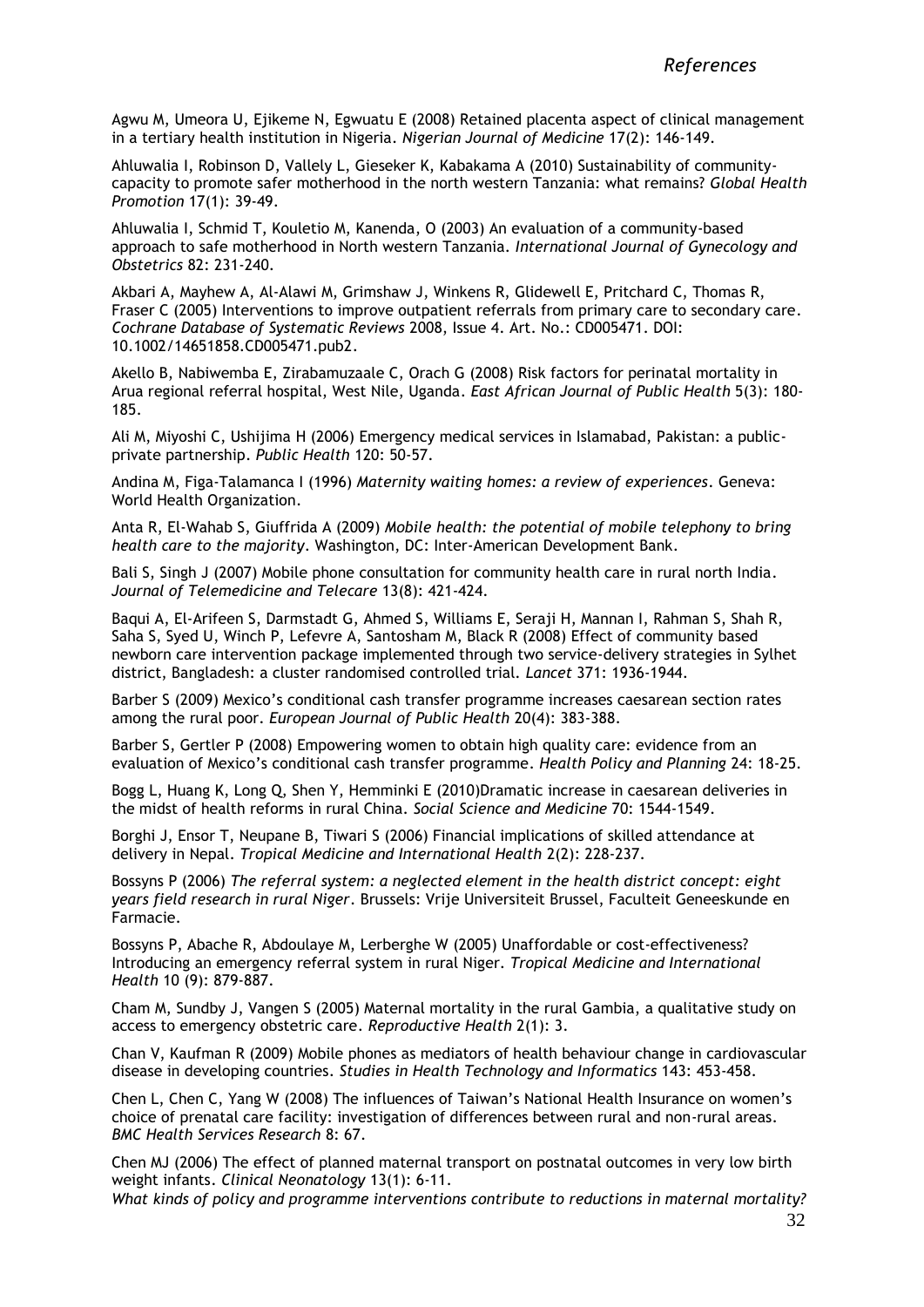Chipangwi D, Zamaere P, Graham W, Duncan B, Kenyon T, Chinyama R (1992) Maternal mortality in the Thyolo District of southern Malawi. *East African Medical Journal* 69 (12): 675-679.

Chiwuzie J, Okojie O, Okolocha C, Omorogbe S, Oronsaye A, Akpala W, Ande B, Onoguwe B, Oikeh, E (1997) Emergency loan funds to improve access to obstetric care in Ekpoma, Nigeria. *International Journal of Gynecology and Obstetrics* 59(Suppl.): S231-S236.

Coleman B, Poudyal S (2003) *Improving emergency access to obstetric facilities*: a report on a study of existing facilities. Available at: [http://www.nsmp.org/pdf/Improving-Emergency-Access---](http://www.nsmp.org/pdf/Improving-Emergency-Access---Coleman-&-Poudal.pdf) [Coleman-&-Poudal.pdf](http://www.nsmp.org/pdf/Improving-Emergency-Access---Coleman-&-Poudal.pdf) (accessed 3 June 2011).

Costello A, Azad K, Barnett S (2006)An alternative strategy to reduce maternal mortality. *Lancet* 368: 2122-2123.

Criel B, Stuyft P, Lerberghe W (1999) The Bwamanda hospital insurance scheme; effective for whom? A study of its impact on hospital utilization patterns. *Social Science and Medicine* 48: 897- 911.

DCMFH (2004) Final report: Study on utilization of emergency obstetric care (EmOC) in selected districts of Nepal. Available at:

[http://www.nsmp.org/publications\\_reports/documents/UtilisationEvaluationRpt.pdf](http://www.nsmp.org/publications_reports/documents/UtilisationEvaluationRpt.pdf) (accessed 3 June 2011).

De Costa A, Patil R, Kushwah S, Diwan V (2009) Financial incentive to influence maternal mortality in a low-income setting; making available money to transport-experiences from Amarpatan, India. *Global Health Action* 18: 2.

Dellagi R, Belgecem I, Hamrouni M, Zouari B (2008) Evaluation du système de suivi des décès maternels dans les structures publiques de Tunis (1999-2004). *Eastern Mediterranean Health Journal* 14: 6.

Dentzer S (2010) E-health's promise for the developing world. *Health Affairs* 29(2): 229.

Devadasan N, Elias M, John D, Grahacharya S, Ralte L (2008) A conditional cash assistance programme for promoting institutional deliveries among the poor in India: process evaluation results. *Studies in Health Services Organisation and Policy* 24: 257-273.

Dubourg D, De Brouwere V, Lerberghe W, Richard F, Litt V, Derveeuw M (2000) *The unmet obstetric needs network*. Antwerp: UON Network.

Dujardin B, Clarysse G, Criel B, De Brouwere V, Wangata N (1995) The strategy of risk approach in antenatal care: evaluation of the referral compliance. *Social Science and Medicine* 40(4): 529-535.

Eckermann E, Deodato G (2008) Maternity waiting homes in Southern Lao PDR: the unique silk home. *Journal of Obstetrics and Gynecology Research* 34 (5): 767–775.

Edwards N, Roelofs S (2005) Participatory approaches in the co-design of a comprehensive referral system. *Canadian Nurse* 101(8): 20-24.

Eldavitch S (2006) Creative approaches to rapid assessment and transfer of patients at risk. *International Journal of Gynecology and Obstetrics* 94(2): S153.

Ensor T (2004) Consumer led demand side financing in health and education and its relevance for low and middle income countries. *International Journal of Health Planning and Management* 19: 267-285.

Ensor T, Cooper S (2004) Overcoming barriers to health services access: influencing the demand side. Health *Policy and Planning* 19(2): 69-79.

Ensor T, Nadjib M, Quayyum Z, Megraini A (2008) Public funding for community-based skilled delivery care in Indonesia: to what extent are the poor benefitting? *European Journal of Health Economics* 9: 385-392.

Ensor T, Ronoh J (2005) Effective financing of maternal health services: a review of literature. *Health Policy* 75: 49-58.

Essen B, Bodker B, Sjoberg N, Gudmundsson S, Ostergren P, Langhoff-Roos J (2002) Is there an association between female circumcision and perinatal death? *Bulletin of the World Health Organization* 80: 629-632.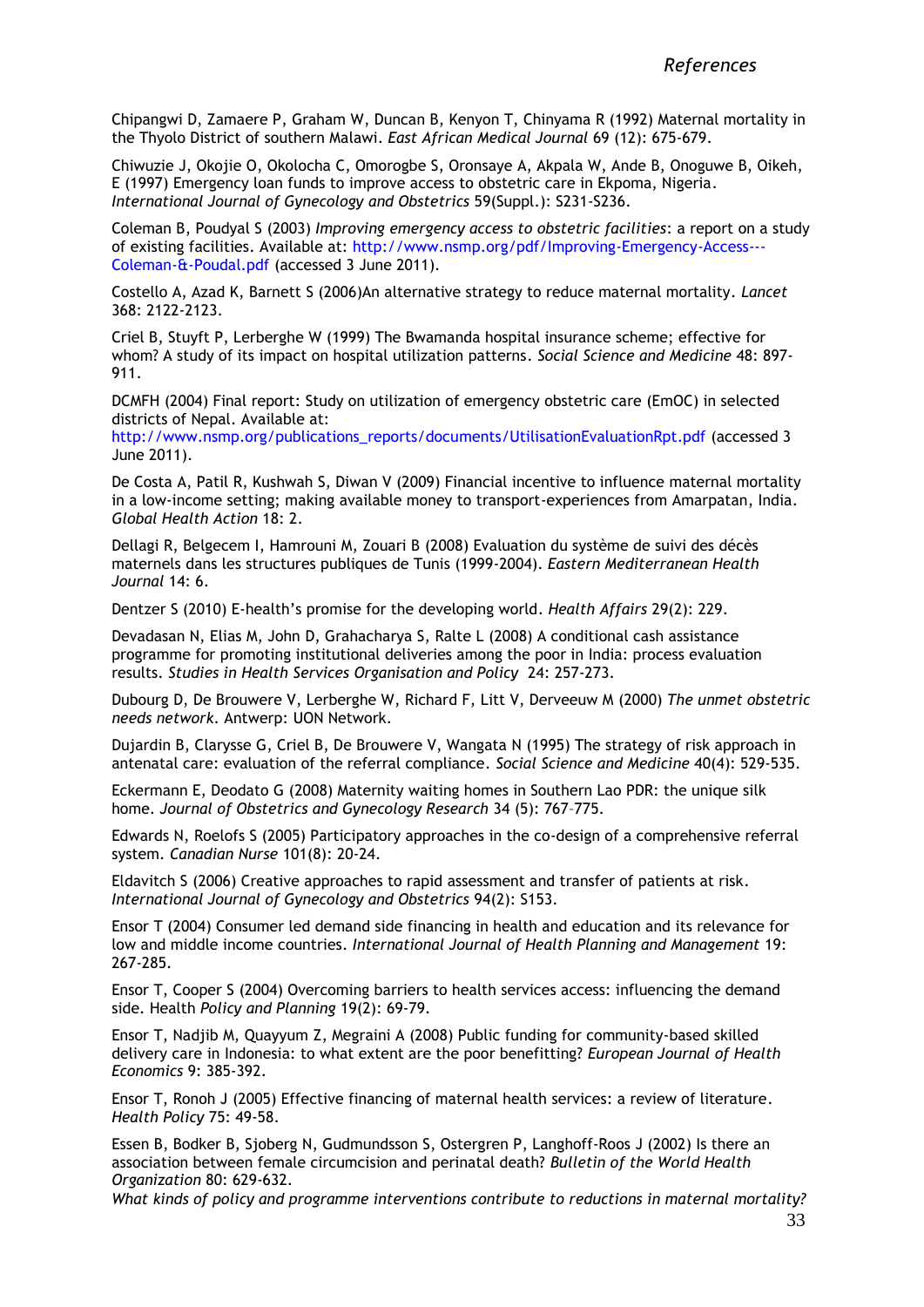Essien E, Ifenne D, Sabitu K, Musa A, Alti-Muazu M, Adidu V, Golji N, Mukaddas M (1997) Community loan funds and transport services for obstetric emergencies in northern Nigeria. *International Journal of Gynecology and Obstetrics* 59 (2); S237-S244.

Fawcus S, Mbizvo M, Lindmark G, Nystrom L (1996) A community based investigation of avoidable factors for maternal mortality in Zimbabwe. *Studies in Family Planning* 27(6): 319-327.

Fougner B, Nakling J (2000) Deliveries during transport to hospital and deliveries shortly after admission to hospital in Oppland county. *Tidsskrift for den Norske laegeforening* 120(11): 1288- 1290.

Fournier P, Dumont A, Tourigny C, Dunkley G, Drame S (2009) Improved access to comprehensive emergency obstetric care and its effect on institutional maternal mortality in rural Mali. *Bulletin of the World Health Organization* 87: 30–38.

Fox-Rushby J, Foord F (1996) Costs, effects and cost effectiveness analysis of mobile maternal health care service in West Kiang, The Gambia. *Health Policy* 35: 123-143.

Freedman L, Graham W, Brazier E, Smith J, Ensor, Fauveau V, Themmen E, Currie S, Agarwal, K (2007) Practical lessons from global safe motherhood initiatives: time for a new focus on implementation. *Lancet* 370: 1383-1391.

Gabrysch S, Campbell O (2009) Still too far to walk: literature review of the determinants of delivery service use. *BMC Pregnancy and Childbirth* 9: 34.

Gabrysch S, Lema C, Bedrinana E, Bautista M, Malca R, Campbell O, Miranda, J (2009) Cultural adaptation of birthing services in rural Ayacucho, Peru. *Bulletin of the World Health Organization* 87: 724-729.

Ganatra B, Coyaji J, Rao V (1998) Too far, too little, too late: a community based case control study of maternal mortality in Rural West Maharashtra, India. *Bulletin of the World Health Organization* 76(6): 591-598.

Goldie S, Sweet S, Carvalho N, Natchu U, Hu D (2010) Alternative strategies to reduce maternal mortality in India: a cost-effectiveness analysis. *PLoS Medicine* 7: 4.

Gomez E (2008) Connecting communities of need with public health: can SMS text-messaging improve outreach communication? Paper presented at: *41st Hawaii International Conference on System Sciences*, 7-10 January.

Gulmezoglu A, Say L, Betran A, Villar J, Piaggio, G (2004) WHO systematic review of maternal mortality and morbidity: methodological issues and challenges. *BMC Medical Research Methodology* 4: 16.

Hakim L (2001) Impact of female genital mutilation on maternal and neonatal outcomes during parturition. *East Africa Medical Journal* 78: 255-258.

Hamlin C (2004) Preventing fistula: transports role in empowering communities for health in Ethiopia. Addis Ababa: Addis Ababa Fistula Hospital.

Heyen-Perschon J (2001) *Summary of the FABIO/BSPW – Bicycle ambulance project (Uganda)*. New York: ITDP Europe.

Heyen-Perschon J (2005) *Report on current situation in the health sector of Senegal and possible roles for non-motorised transport interventions*. New York: Institute for Transportation and Development Policy.

Hofmeyr G (2004) Obstructed labor: using better technologies to reduce mortality. International Journal of Gynecology and Obstetrics 85(Suppl.1): S62-S72.

Hofman J, Dzimadzi C, Lungu K, Ratsma E (2007) Motorcycle ambulances stationed at rural health centres in Malawi reduce referral time of obstetric emergencies compared with a car ambulance posted at a district hospital. *Tropical Medicine and International Health* 12(Suppl. 1): 98-99.

Hofman J, Dzimadzi C, Lungu K, Ratsma E, Hussein J (2008) Motorcycle ambulances for referral of obstetric emergencies in rural Malawi: do they reduce delay and what do they cost? *International Journal of Gynecology and Obstetrics* 102 (2): 191-197.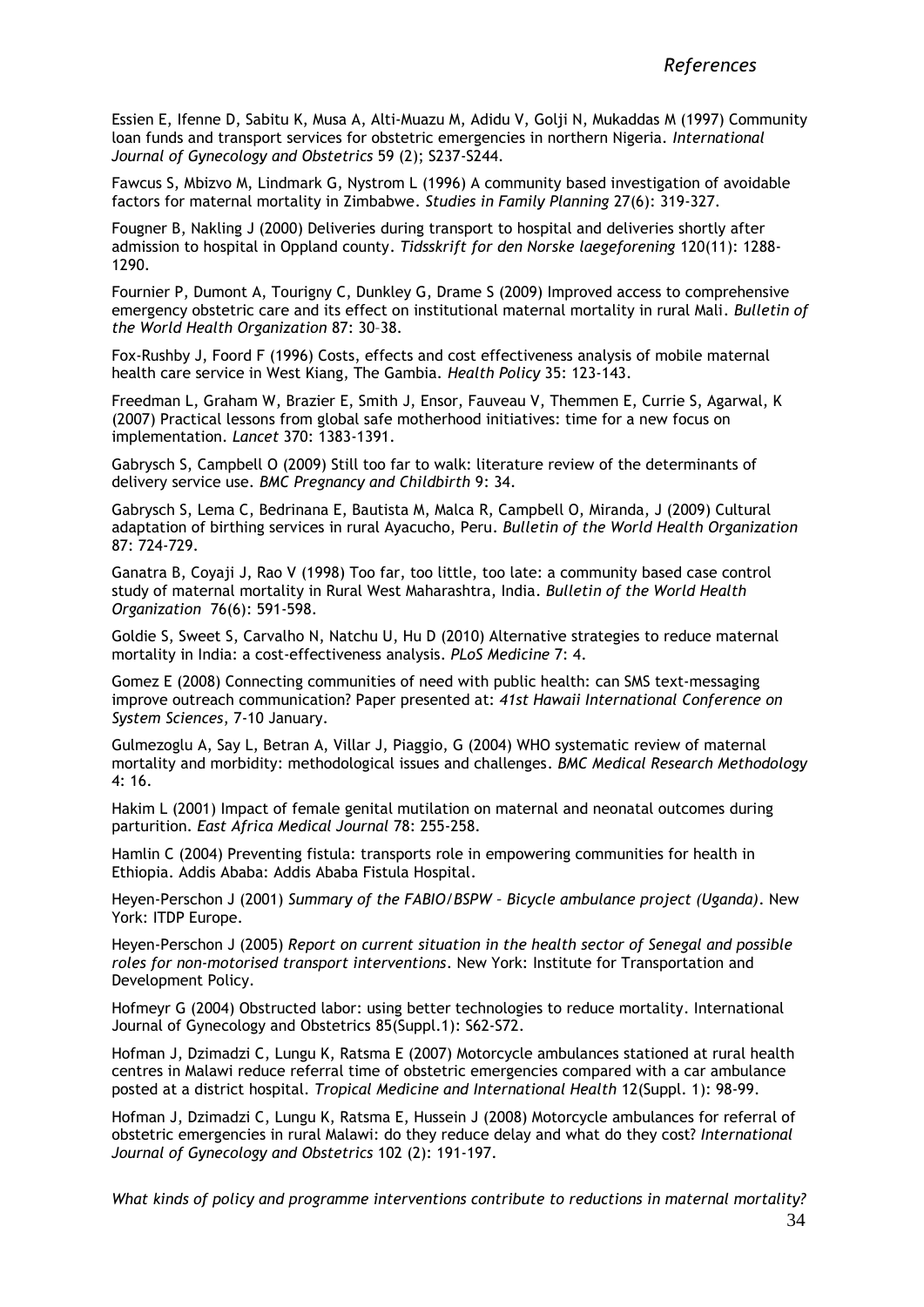Holmes W, Kennedy E (2010) *Briefing paper: reaching emergency obstetric care: overcoming the second delay*. Available at:

http://www.wchknowledgehub.com.au/sites/default/files/pdf/mnrh\_1\_2\_briefingpaper\_Reaching [emergency\\_obstetric\\_care\\_2009.pdf](http://www.wchknowledgehub.com.au/sites/default/files/pdf/mnrh_1_2_briefingpaper_Reaching_emergency_obstetric_care_2009.pdf) (accessed 3 June 2011).

Ir P, Horeman D, Narin S, van Damme W (2008) Improving access to safe delivery for poor pregnant women; a case study of vouchers plus health equity funds in three health districts in Cambodia. *Studies in Health Services Organisation and Policy* 223-256.

Iyengar K, Iyengar S (2009) Emergency obstetric care and referral: experience of two midwife-led health centres in rural Rajasthan, India. *Reproductive Health Matters* 17(33): 9-20.

Jahn A, de Brouwere V (2001) Referral in pregnancy and childbirth: concepts and strategies. Available at:<http://www.jsieurope.org/safem/collect/safem/pdf/s2940e/s2940e.pdf> (accessed 3 June 2011).

Jokhio A, Winter H, Cheng K (2005) An intervention involving traditional birth attendants and perinatal and maternal mortality in Pakistan. *New England Journal of Medicine* 352: 2091-2099.

Kandeh H, Leigh B, Kanu M, Kuteh M, Bangura J, Seisay A (1997) Community motivators promote use of emergency obstetric services in rural Sierra Leone. *International Journal of Gynecology and Obstetrics* 59(2); S209- S218.

Kaplan W (2006) Can the ubiquitous power of mobile phones be used to improve health outcomes in developing countries?. *Globalization and Health* 2: 9.

Kidney E, Winter H, Khan K, Gulmezoglu M, Meads C, Deeks J, MacArthur C (2009) Systematic review of effect of community level interventions to reduce maternal mortality. *BMC Pregnancy and Childbirth* 9: 2.

Kirigia J, Seddoh A, Gatwiri D, Muthuri L, Seddoh J (2005) E-health: determinants, opportunities, challenges and the way forward for countries in the WHO African Region. *BMC Public Health* 5: 137.

Kobusingye O, Hyder A, Bishai D, Hicks E, Mock C, Joshipura M (2005) Emergency medical systems in low- and middle income countries: recommendations for action. *Bulletin of the World Health Organization* 83(8): 626-631.

Kongnyuy E, Leigh B, Van den Broek N (2008) Effect of audit feedback on the availability, utilisation and quality of emergency obstetric care in three districts in Malawi. *Women and Birth* 21: 149-155.

Kongnyuy E, Mlava G, Van den Broek N (2008) Criteria-based audit to improve a district referral system in Malawi: a pilot study. *BMC Health Services Research* 8: 190.

Krasovec K (2004) Auxiliary technologies related to transport and communication for obstetric emergencies. *International Journal of Gynecology and Obstetrics* 85 (1): S14-S23.

Kruk M, Mbaruku G, Rockers P, Galea S (2008) User fee exemptions are not enough: out of pocket payments for free delivery services in rural Tanzania. *Tropical Medicine and International Health* 13(12): 1442-1451.

Kruk M, Prescott M, Galea S (2008) Equity of skilled birth attendant utilization in developing countries: financing and policy determinants. American Journal of Public Health 98: 142-147.

Kwast B (1996) Reduction of maternal and perinatal mortality in rural and peri-urban settings: what works? *European Journal of Obstetrics and Gynecology and Reproductive Biology* 69: 47-53.

Lagarde M, Haines A, Palmer N (2007) Conditional cash transfers for improving uptake of health interventions in low and middle income countries: a systematic review. *Journal of the American Medical Association* 298(16): 1900-1910.

Lassi Z, Haider B, Bhutta Z (2010) Community based intervention packages for reducing maternal and neonatal outcomes. *Cochrane Database of Systematic Reviews* 2010, Issue 11. Art. No.: CD007754. DOI: 10.1002/14651858.CD007754.pub2.

Lee A, Lawn J, Cousens S, Kumar V, Osrin D, Bhutta Z, Wall S, Nandakumar A, Syed U, Darmstadt G (2009) Linking families and facilities for care at birth: what works to avert intrapartum-related deaths? *International Journal of Gynecology and Obstetrics* 107: S65-S88.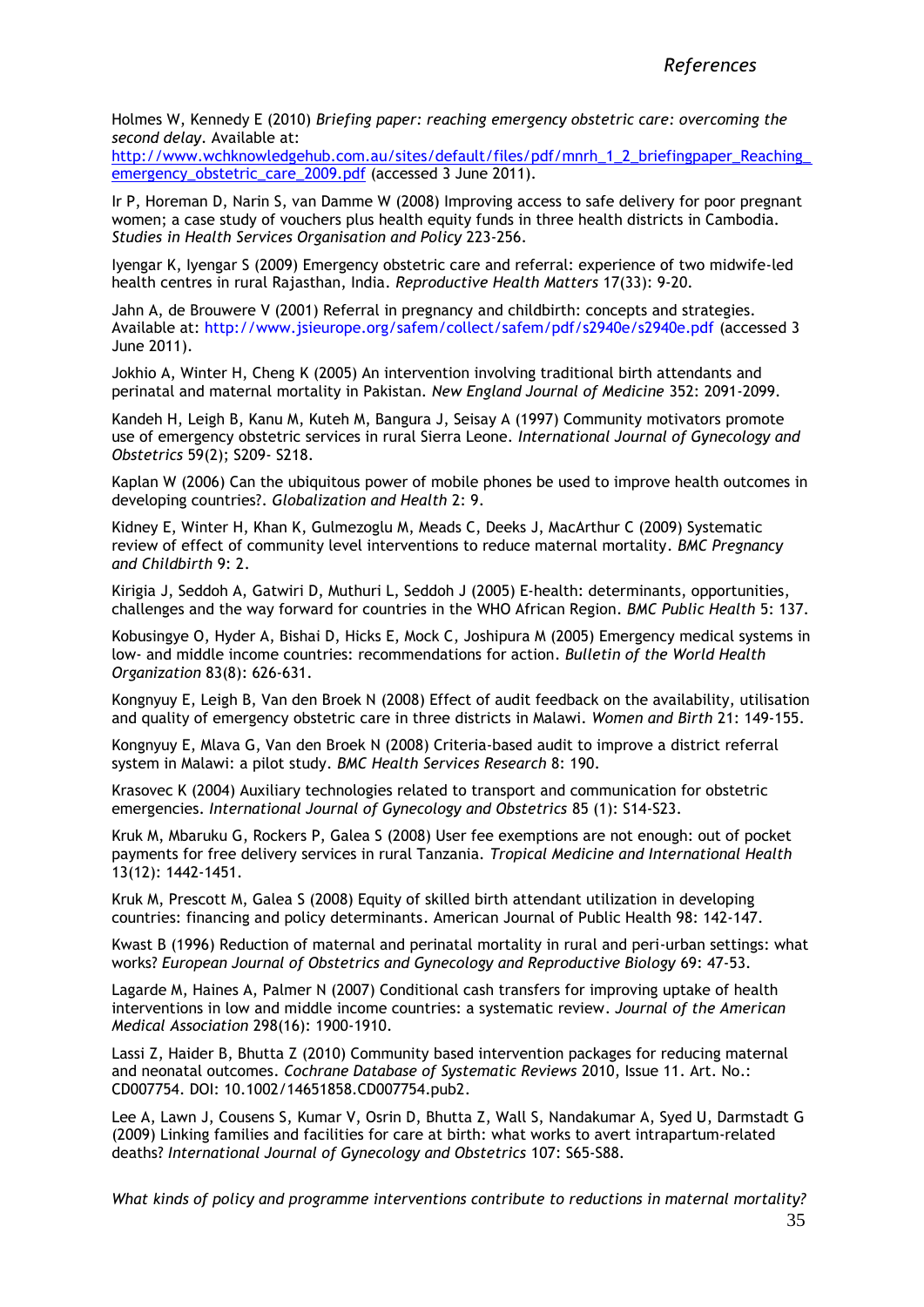Lombaard H, Pattinson R, Backer F, MacDonald P (2005) Evaluation of a strict protocol approach in managing women with severe disease due to hypertension in pregnancy: a before and after study. *Reproductive Health* 2: 7.

Lonkhuijzen L, Stegeman M, Nyirongo R, Roosmalen J (2003) Maternity waiting home in rural Zambia. *Africa Journal of Reproductive Health* 7: 32-36.

Lonkhuijzen L, Stekelenburg J, Roosmalen J (2009) Maternity waiting facilities for improving maternal and neonatal outcome in low-resource countries. *Cochrane Database of Systematic Reviews* 2009, Issue 3. Art. No.: CD006759. DOI: 10.1002/14651858.CD006759.pub2.

MacGillivray I, McCaw-Binns A, Ashley D, Fedrick A, Golding J (2004) Strategies to prevent eclampsia in a developing country: II. Use of a maternal pictorial card. *International Journal of Gynecology and Obstetrics* 87: 295-300.

Macintyre K, Hotchkiss D (1999) Referral revisited: community financing schemes and emergency transport in rural Africa. *Social Science and Medicine* 49: 1473-1487.

Maher D, Muula B, Hamani K, Stephens J (1995) Transport and referral of medical inpatients in Blantyre, Malawi. *Tropical Doctor* 25(2): 93-94.

Mahomed K, Mason E (2000) Home based mothers record: operational feasibility, understanding and usage in a rural community in Zimbabwe. *Tropical Doctor* 30: 155-159.

Maine D (2007) Detours and shortcuts on the road to maternal mortality. *Lancet* 370: 1380-1382.

Maine D, Murat A, Chakraborty J, Francisco A (1996) Why did maternal mortality decline in Matlab? *Studies in Family Planning* 27 (4): 179-187.

Mairiga A, Saleh W (2009) Maternal mortality at the state specialist hospital Bauchi, Northern Nigeria. *East African Medical Journal* 86(1): 25-30.

Maitra K, Singh K, Sekhar C, Saxena B (1995) A multi-centre collaborative study of the care of mothers and infants with a comprehensive MCH care package utilizing high risk approach strategy at primary health centres: summary, conclusions and recommendations. *Indian Pediatrics* 32(1): 67- 72.

Majoko F, Munjanja S, Nystrom L, Mason E, Lindmark G (2007) Randomised controlled trial of two antenatal care models in rural Zimbabwe. *BJOG* 114: 802-811.

Majoko F, Nystrom L, Munjanja S, Lindmark G (2002) Usefulness of risk scoring at booking for antenatal care in predicting adverse pregnancy outcome in a rural African setting. *Journal of Obstetrics and Gynaecology* 22(6): 604-609.

Majoko F, Nystrom L, Munjanja SP, Lindmark G (2005) Effectiveness of referral system for antenatal and intra-partum problems in Gutu district, Zimbabwe. *Journal of Obstetrics and Gynaecology* 25(7): 656-661.

Mamun A, Padmadas S, Khatun M (2006) Maternal health during pregnancy and perinatal mortality in Bangladesh: evidence from a large-scale community based clinical trial. *Paediatric and Perinatal Epidemiology* 20: 482-490.

Marai W, Demissie S (1996) Primiparity: maternal, fetal complications and their determinants in Jimma Hospital, South Western Ethiopia. *Ethiopian Medical Journal* 34.

Martey J, Djan J, Twum S, Browne E, Opoku S (1998) Referrals for obstetrical complications from Ejisu district, Ghana. *West African Journal of Medicine* 17(2): 58-63.

Mathews M, Walley R, Ward A, Akpaidem M, Williams P, Umoh A (1995) Training traditional birth attendants in Nigeria: the pictorial method. *World Health Forum* 16(4): 409-413.

Mavalankar D, Vora K, Ramani K, Raman P, Sharma B, Upadhyaya M (2009) Maternal health in Gujarat, India : a case study. *Journal of Health Population and Nutrition* 27(2): 235-248.

Mbaruku G, van Roosmalen J, Kimondo I, Bilango F, Bergstrom S (2009) Perinatal audit using the 3 delays model in western Tanzania. *International Journal of Gynecology and Obstetrics* 106: 85–88.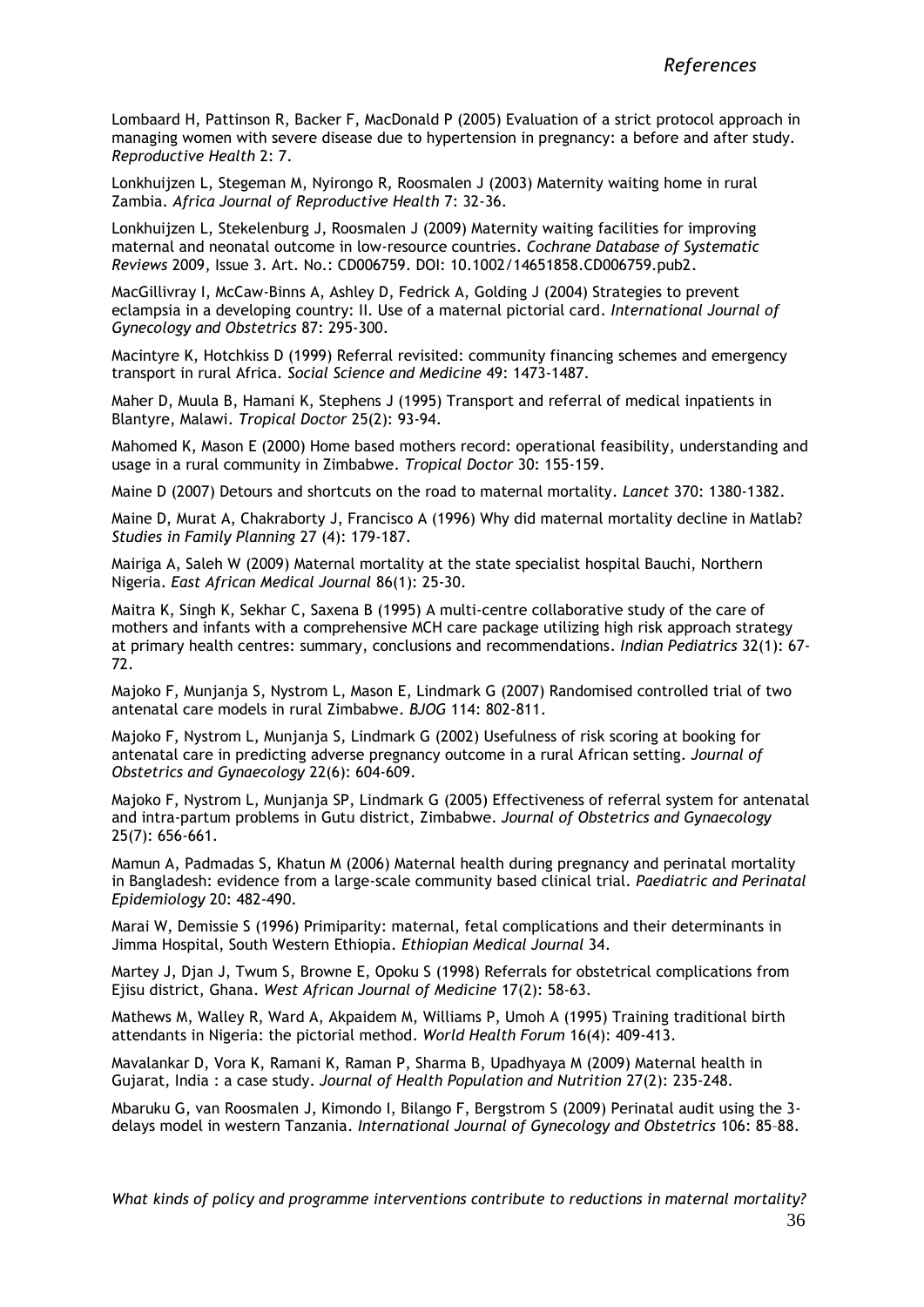McPherson R, Khadka N, Moore J, Shrama M (2006) Are birth-preparedness programmes effective? Results from a field trial in Siraha District, Nepal. *Journal of Health Population and Nutrition* 24(4): 479-488.

Miller S, Fathalla M, Youssif M, Turan J, Camlin C, Al-Hussaini T, Butrick E, Meyer C (2010) A comparative study of the non-pneumatic anti-shock garment for the treatment of obstetric hemorrhage in Egypt *International Journal of Gynecology and Obstetrics* 109: 20-24.

Miller S, Hamza S, Bray E, Lester F, Nada K, Gibson R, Fathalla M, Mourad M, Fathy A, Turan J, Dau K, Nasshar I, Elshair I, Hensleigh P (2006) First aid for obstetric haemorrhage: the pilot study of the non-pneumatic anti-shock garment in Egypt. *BJOG* 113: 424-429.

Miller S, Martin H, Morris J (2008) Anti-shock garment in postpartum haemorrhage. *Best Practice and Research Clinical Obstetrics and Gynecology* 22(6): 1057-1074.

Miller S, Ojengbede O, Turan J, Morhason-Bello I, Martin H, Nsima D (2009) A comparative study of the non-pneumatic anti-shock garment for the treatment of obstetric hemorrhage in Nigeria. *International Journal of Gynecology and Obstetrics* 107(2): 101-105.

Miller S, Ojengbede A, Turan J, Ojengbede O, Butrick E, Hensleigh P (2007) Anti-shock garments for obstetric haemorrhage. *Current Women's Health Reviews* 3(1): 3-11.

Miller S, Turan J, Dau K, Fathalla M, Mourad M, Sutherland T, Hamza S, Lester F, Gibson E, Gipson R, Nada K, Hensleigh P (2007) Use of the non-pneumatic antishock garment (NASG) to reduce blood loss and time to recovery from shock for women with obstetric haemorrhage in Egypt. *Global Public Health* 2(2): 110-124.

Miller S, Turan J, Ojengbede A, Ojengbede O, Fathalla M, Morhason-Bello O, Youssif M, Galandanci H, Hamza S, Awwal M, Akinwuntan A, Mohammed A, McDonough L, Dau K, Butrick E, Hensleigh P (2006) The pilot study of the non-pneumatic anti-shock garments (NASG) in women with severe obstetric hemorrhage: combined results from Egypt and Nigeria. *International Journal of Gynecology and Obstetrics* 94(Suppl. 2): S154-S156.

Mills S, Williams J, Adjuik M (2008) Use of professionals for delivery following the availability of free obstetric care in Northern Ghana. *Maternal Child Health Journal* 12: 509-518.

Moodley J (2004) Maternal deaths associated with hypertensive disorders of pregnancy: a population based study. *Hypertension in Pregnancy* 23(3): 247-256.

Moran A, Sangli G, Dineen R, Rawlins B, Yameogo M, Baya B (2006) Birth preparedness for maternal health: findings from Koupela district, Burkina Faso. *Journal of Health, Population and Nutrition* 24(4): 489-497.

More N, Bapat U, Das S, Patil S, Porel M, Vaidya L, Koriya B, Barnette S, Costello A, Fernandez A, Osrin D (2008) Cluster-randomised controlled trial of community mobilisation in Mumbai slums to improve care during pregnancy, delivery, postpartum and for the newborn. *Trial* 9: 7.

Morris K (2009) Mobile phones connecting efforts to tackle infectious disease. *Lancet* 9(5): 274.

Morrison J, Tamang S, Mesko N, Osrin D, Shrestha B, Manandhar M, Manandhar D, Standing H, Costello A (2005) Women's health groups to improve perinatal care in rural Nepal. *BMC Pregnancy and Childbirth* 5: 6.

Mosha F, Winani S, Wood S, Changalucha J, Ngasalla B (2005) Evaluation of the effectiveness of a clean delivery kit intervention in preventing cord infection and puerperal sepsis among neonates and their mothers in rural Mwanza region, Tanzania. *Tanzania Health Research Bulletin* 7(3): 185- 188.

Mramba L, Nassir F, Ondieki C, Kimanga D (2010) Reasons for low utilisation of a maternity waiting home in rural Kenya. *International Journal of Gynecology and Obstetrics* 108: 152-160.

Muleta M (2004) Socio-demographic profile and obstetric experience of fistula patients managed at the Addis Ababa Fistula Hospital. *Ethiopian Medical Journal* 42(1): 9-16.

Mullany B, Becker S, Hindin M (2007) The impact of including husbands in antenatal health education services on maternal health practices in urban Nepal: results from a randomised controlled trial. *Health Education Research* 22(2): 166-176.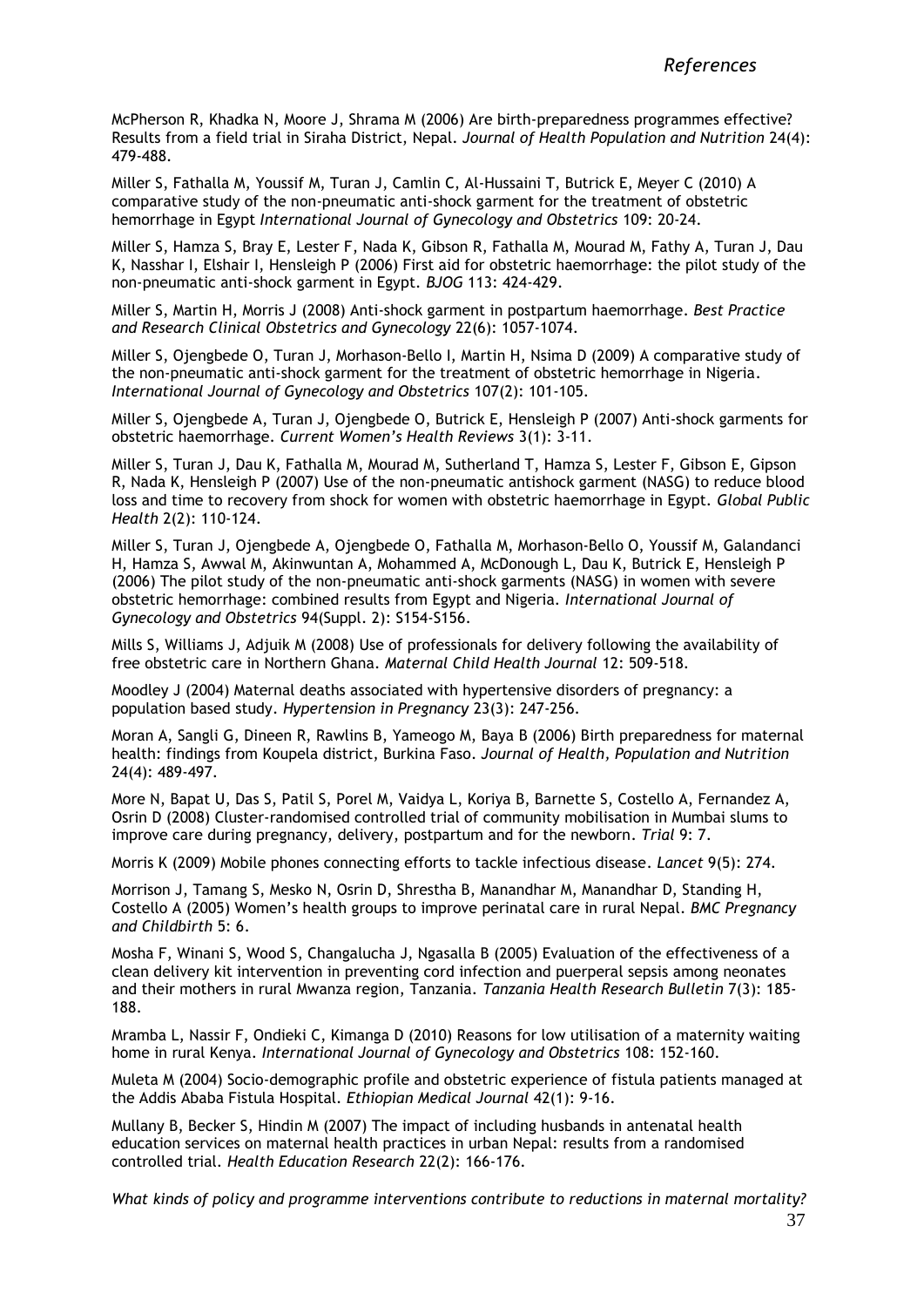Mulongo E, Witte K, Bajunirwe F, Nabukera S, Muchunguzi C, Batwala V, Bagenda F, Farr C, Barry, S (2006) Birth plans and health facility based delivery in rural Uganda. *East African Medical Journal* 83(3): 74-83.

Mumtaz Z, Salway S, Waseem M, Umer, N (2003) Gender-based barriers to primary health care provision in Pakistan: the experience of female providers. *Health Policy and Planning* 18(3): 261- 269.

Murray S, Davies S, Phiri R, Ahmed Y (2001) Tools for monitoring the effectiveness of district maternity referral systems. *Health Policy and Planning* 16(4): 353-361.

Murray S, Pearson S (2006) Maternity referral systems in developing countries: current knowledge and future research needs. *Social Science and Medicine* 62: 2205-2215.

Musoke N (2002) Simple ICTs reduce maternal mortality in rural Uganda: a telemedicine case study. *Bulletin of Medicus Mundi Switzerland* 85.

Mustajab I, Munir M (1986) A rooming-in program for mothers and newborns at Gunung Wenang General hospital Manado. *Paediatrica Indonesiana* 26(9-10): 177-184.

Mutiso S, Qureshi Z, Kinuthia J (2008) Birth preparedness among antenatal clients. *East African Medical Journal* 85(6): 275-283.

Mwabu G (1989) Referral systems and health care seeking behaviour of patients: an economic analysis*. World Development* 17(1): 85-92.

Nakahara S, Saint S, Sann S, Ichikawa M, Kimura A, Eng L, Yoshida K (2010) Exploring referral systems for injured patients in low-income countries: a case study from Cambodia. *Health Policy and Planning* 25: 319-327.

Nasah B, Leke R, Doh A, Moyo J, Fomulu J, Njikam O (1991) The risk approach for reducing maternal mortality: the Yaounde experience. *International Journal of Gynecology and Obstetrics* 36: 195-201.

Newman A, Nicholas D, Ammonoo-Acquah M, Peasah M, Boyd D (1986) Evaluation of a programme to train traditional birth attendants in Ghana. *WHO Offset Publication* 95: 51-60.

Nhindiri P, Munjanja S, Zhanda I, Lindmark G, Nystrom L (1996) A community based study on utilisation of maternity services in rural Zimbabwe. *African Journal of Health Science* 3(4): 120- 125.

Nkyerkyer K (2000) Peripartum referrals to Korle Bu teaching hospital, Ghana: a descriptive study. *Tropical Medicine and International Health* 5(11): 811-817.

Nordberg E, Holmberg S, Kiugu S (1996) Exploring the interface between first and second level care: referrals in rural Africa. *Tropical Medicine and International Health* 1(1): 107-111.

Nwakoby B, Akpala C, Nwagbo D, Onah B, Okeke V, Chukudebelu W, Ikeme A, Okaro J, Egbuciem P, Ikeagu A (1997) Community contact persons promote utilisation of obstetric services in Anambra state, Nigeria. *International Journal of Gynecology and Obstetrics* 59(2): S219-S224.

O'Rourke K, Howard-Grabman L, Seoane G (1998) Impact of community organization of women on perinatal outcomes in rural Bolivia. *Revista Panamericana de Salud Pública/Pan American Journal of Public Health* 3(1):9-14.

O'Rourke K (1995) Evaluation of a training program for traditional birth attendants in Quetzaltenango, Guatemala. *Boletín de la Oficina Sanitaria Panamericana* 119(6) :503-514.

Oduro A, Ansah P, Hodgson A, Afful T, Baiden F, Adongo P, Koram K (2006) Trends in the prevalence of female genital mutilation and its effect on delivery outcomes in the Kassena-Nankana district of northern Ghana. *Ghana Medical Journal* 40(3): 87-92.

Olaniran N, Offiong S, Ottong J, Asuquo E, Duke F (1997) Mobilising the community to utilise obstetric services, Cross River State, Nigeria. *International Journal of Gynecology and Obstetrics* 59(Suppl. 2): S181-S189.

Osrin D, Mesko N, Shrestha B, Shrestha D, Tamang S, Thapa S, Tumbahangphe K, Shrestha J, Manandhar M, Manandhar D, Standing H, Costello A (2003) Implementing a community based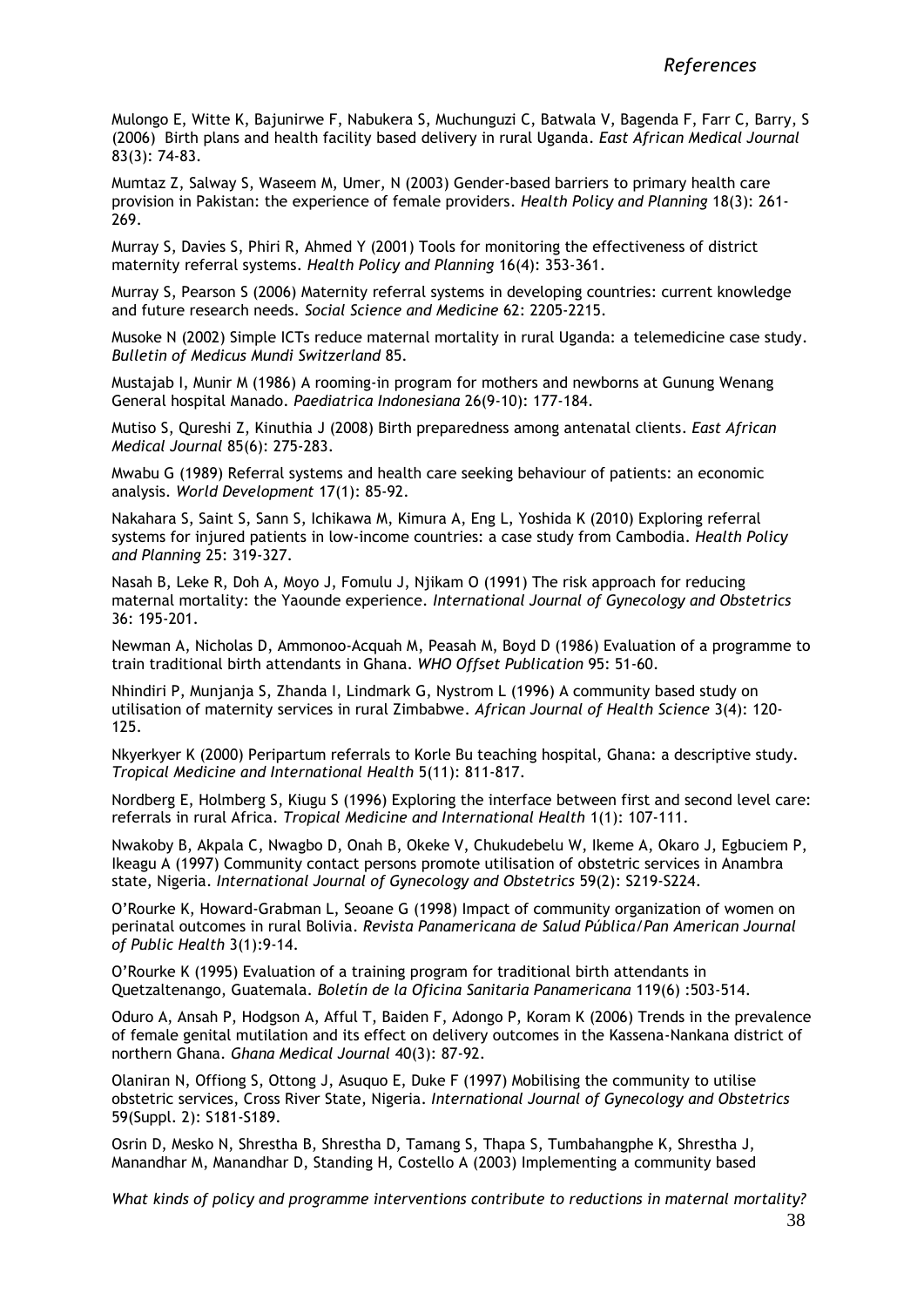participatory intervention to improve essential newborn care in rural Nepal. *Transactions of the Royal Society of Tropical Medicine and Hygiene* 97: 18-21.

Pagel C, Lewycka S, Colbourn T, Mwansambo C, Meguid T, Chiudzu G, Utley M, Costello A (2009) Estimation of potential effects of improved community-based drug provision, to augment health facility strengthening, on maternal mortality due to post-partum haemorrhage and sepsis in sub-Saharan Africa: an equity-effectiveness model. *Lancet* 374: 1441-1448.

Pandey P, Sehgal A, Riboud M, Levine D, Goyal M (2007) Informing resource poor populations and the delivery entitled health and social services in rural India: a cluster randomised controlled trial. *JAMA* 298(16): 1867-1875.

Patted S (2006) Training rural health care providers for prevention of PPH. *International Journal of Gynecology and Obstetrics* 94(Suppl. 2): S135.

Paudel S (2002) Study of ambulance services in Nepal including lessons learned and recommendations. Nepal Safer Motherhood project. Available at: [http://www.nsmp.org/pdf/Study](http://www.nsmp.org/pdf/Study-of-Ambulance-Servicesl.pdf)[of-Ambulance-Servicesl.pdf](http://www.nsmp.org/pdf/Study-of-Ambulance-Servicesl.pdf) (accessed 3 June 2011).

Pedersen B (1985) A pilot project for training traditional birth attendants *Journal of Nurse-Midwifery* 30(1): 43-47.

Peltzer K, Henda N (2006) Traditional birth attendants, HIV/AIDS and safe delivery in the Eastern Cape, South Africa: evaluation of a training programme. *South African Journal of Obstetrics and Gynaecology* 12(3): 140-145.

Pembe A (2010) Quality assessment and monitoring of maternal referrals in rural Tanzania. *Acta Universitatis Upsaliensis* 552.

Petersson K, Svensson M, Christensson K (1999) Evaluation of an adapted model of the World Health Organization partogragh used by Angolan midwives in a peripheral delivery unit. *Midwifery* 16: 82- 88.

Pitt E, Pusponegoro A (2004) Pre-hospital care in Indonesia. *Emergency Medical Journal* 22: 144- 147.

Prevention of Maternal Mortality Network (PMM) (1995) Situation analyses of emergency obstetric care: examples from eleven operations research projects in West Africa. *Social Science and Medicine* 40(5): 657-667.

Poovan P, Kifle F, Kwast B (1990) A maternity waiting home reduces obstetric catastrophes. *World Health Forum* 11(4): 440-445.

Powell-Jackson T, Morrison J, Tiwari S, Neupane B, Costello A (2009) The experiences of districts in implementing a national incentive programme to promote safe delivery in Nepal. *BMC Health Services Research* 9: 97.

Prata N, Mbaruku G, Campbell M, Potts M, Vahidnia F (2005) Controlling postpartum hemorrhage after home births in Tanzania. *International Journal of Gynecology and Obstetrics* 90: 51-55.

Rahman S, Nessa F (1988) Improvement of maternity and child health services in rural Bangladesh: an experimental project. *Public Health* 102: 355-358.

Rajbhandari S, Hodgins S, Sanghvi H, McPherson R, Pradhan Y, Baqui, A (2010) Expanding uterotonic protection following childbirth through community based distribution of misoprostol: operations research study in Nepal. *International Journal of Obstetrics and Gynecology* 108: 282-288.

Rana T, Rajopadhyaya R, Bajracharya B, Karmacharya M, Osrin D (2003) Comparison of midwifery led and consultant led maternity care for low risk deliveries in Nepal. *Health Policy and Planning* 18 (3): 330-337.

Rath A, Basnet I, Cole M, Subedi H, Thomas D, Murray S (2007) Improving emergency obstetric care in the context of very high maternal mortality: the Nepal safer motherhood project 1997-2004. *Reproductive Health Matters* 15(30): 72-80.

Ray A, Salihu H (2004) The impact of maternal mortality interventions using traditional birth attendants and village midwives. *Journal of Obstetrics and Gynaecology* 24 (1): 5-11.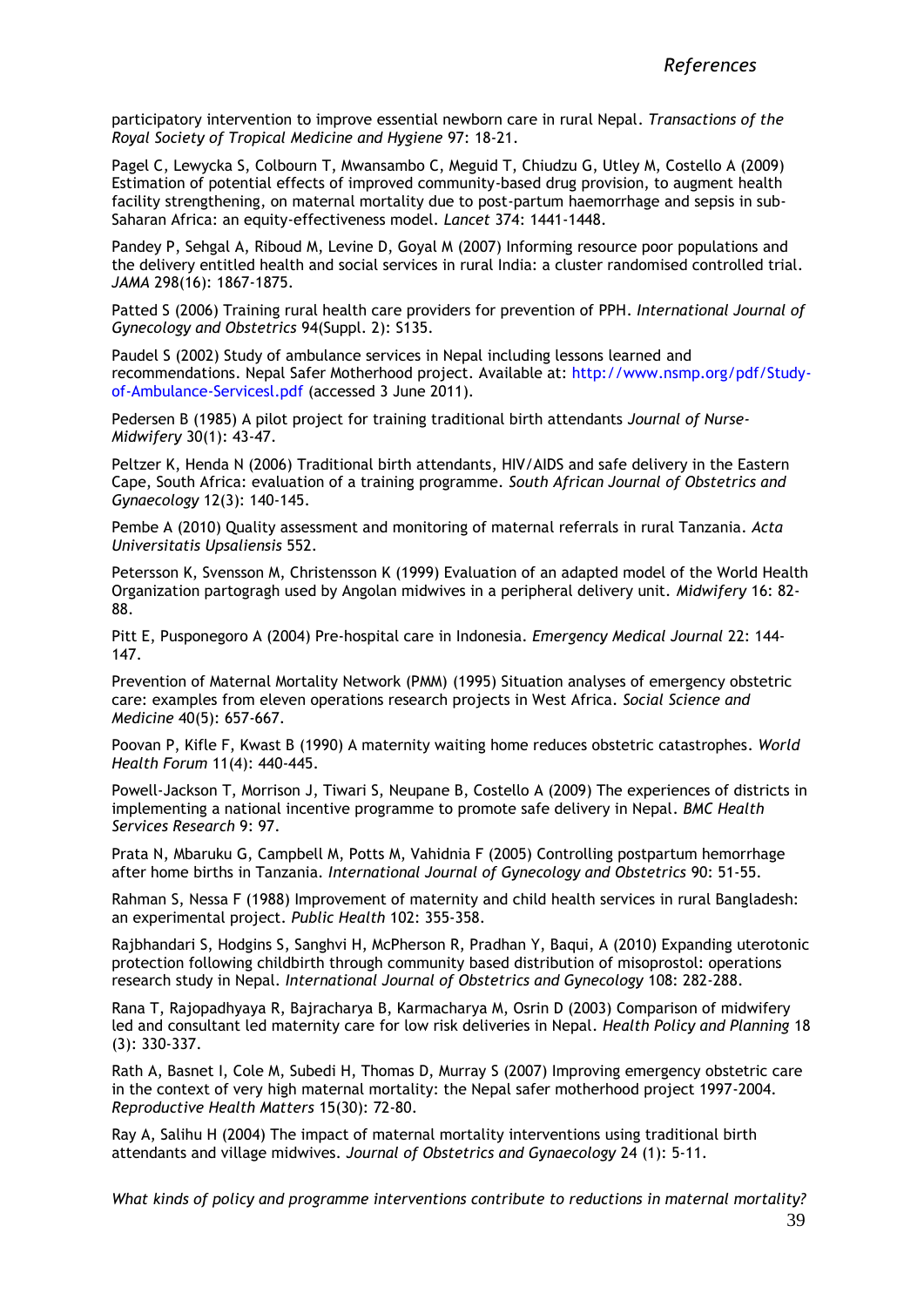Razzak J, Kellermann, A (2002) Emergency medical care in developing countries: is it worthwhile? *Bulletin of the World Health Organization* 80: 900-905.

Renaudin P, Prual A, Vangeenderhuysen C, Abdelkader M, Vall M, Joud D (2007) Ensuring financial access to obstetric care: three years of experience with obstetric risk insurance in Nouakchott, Mauritania. *International Journal of Gynecology and Obstetrics* 99: 183-190.

Richard F, Ouedraogo C, Compaore J, Dubourg D, DeBrouwere V (2007) Reducing financial barriers to emergency obstetric care: experience of cost sharing mechanism in a district hospital in Burkina Faso. *Tropical Medicine and International Health* 12(8): 972-981.

Roedde G (2009) White mud letter to a dear dead friend. *Canadian Medical Association Journal* 181(1-2): e9-10.

Ronsmans C, Chowdhury M, Alam N, Koblinsky M, El Arifeen S (2008) Trends in stillbirths, early and late neonatal mortality in rural Bangladesh: the role of public health interventions. *Paediatric and Perinatal Epidemiology* 22: 269-279.

Ronsmans C, Endang A, Gunawan S, Zazri A, McDermott J, Koblinsky M, Marshall T (2001) Evaluation of a comprehensive home based midwifery programme in South Kalimantan, Indonesia. *Tropical Medicine and International Health* 6(10): 799-810.

Ronsmans C, Etard J, Walraven G, Hoj L, Dumont A, De Bernis L, Kodio B (2003) Maternal mortality and access to obstetric services in West Africa. *Tropical Medicine and International Health* 8(10): 940-948.

Ronsmans C, Scott S, Qomariyah S, Braunholtz D, Marshall T, Pambudi E, Witten K (2009) Professional assistance during birth and maternal mortality in two Indonesian districts. *Bulletin of the World Health Organization* 87: 416-423.

Roost M, Altanirano V, Liljestrand J, Essen B (2010) Does antenatal care facilitate utilization of emergency obstetric care? A case referent study of near-miss morbidity in Bolivia. *Acta Obstetricia et Gynecologica Scandinavica* 89: 335-342.

Roosmalen V (1989) Perinatal mortality in rural Tanzania. *BJOG* 96(7): 827-834.

Samai O, Sengeh P (1997) Facilitating emergency obstetric care through transportation and communication, Bo, Sierra Leone. *International Journal of Gynecology and Obstetrics* 59(2): S157- S164.

Sanghvi H, Ansari N, Prata N, Gibson H, Ehsan A, Smith J (2010) Prevention of postpartum hemorrhage at home birth in Afghanistan. *International Journal of Gynecology and Obstetrics* 108: 276-281.

Sani R, Nameoua B, Yahaya A, Hassane I, Adamou R, Hsia R, Hoekman P, Sako A, Habibou A (2009) The impact of launching surgery at the district level in Niger. *World Journal of Surgery* 33: 2063- 2068.

Schaider J, Ngonyani S, Tomlin S, Rydman R, Roberts R (1999) International maternal mortality reduction: outcome of traditional birth attendant education and intervention in Angola. *Journal of Medical Systems* 23(2): 99-105.

Schieber B, O'Rourke K, Rodriguez C, Bartlett A (1994) Risk factor analysis of peri-neonatal mortality in rural Guatemala. *Bulletin of the Pan American Health Organization* 28(3): 229-238.

Schmid T, Kanenda O, Ahluwalia I, Kouletio M (2001) Transportation for maternal emergencies in Tanzania: empowering communities through participatory problem solving. *American Journal of Public Health* 91(10): 1589-1590.

Schneider P, Dmytraczencko T (2003) *Improving access to maternal health care through insurance*. Insights for Implementers 3. Bethesda, MA: Partners for Health Reform*plus*.

Shah S, Epino H, Bukhman G, Umulisa I, Dushimiyimana J, Reichman A, Noble V (2009) Impact of the introduction of ultrasound services in a limited resource setting: rural Rwanda 2008. *BMC International Health and Human Rights* 9: 4.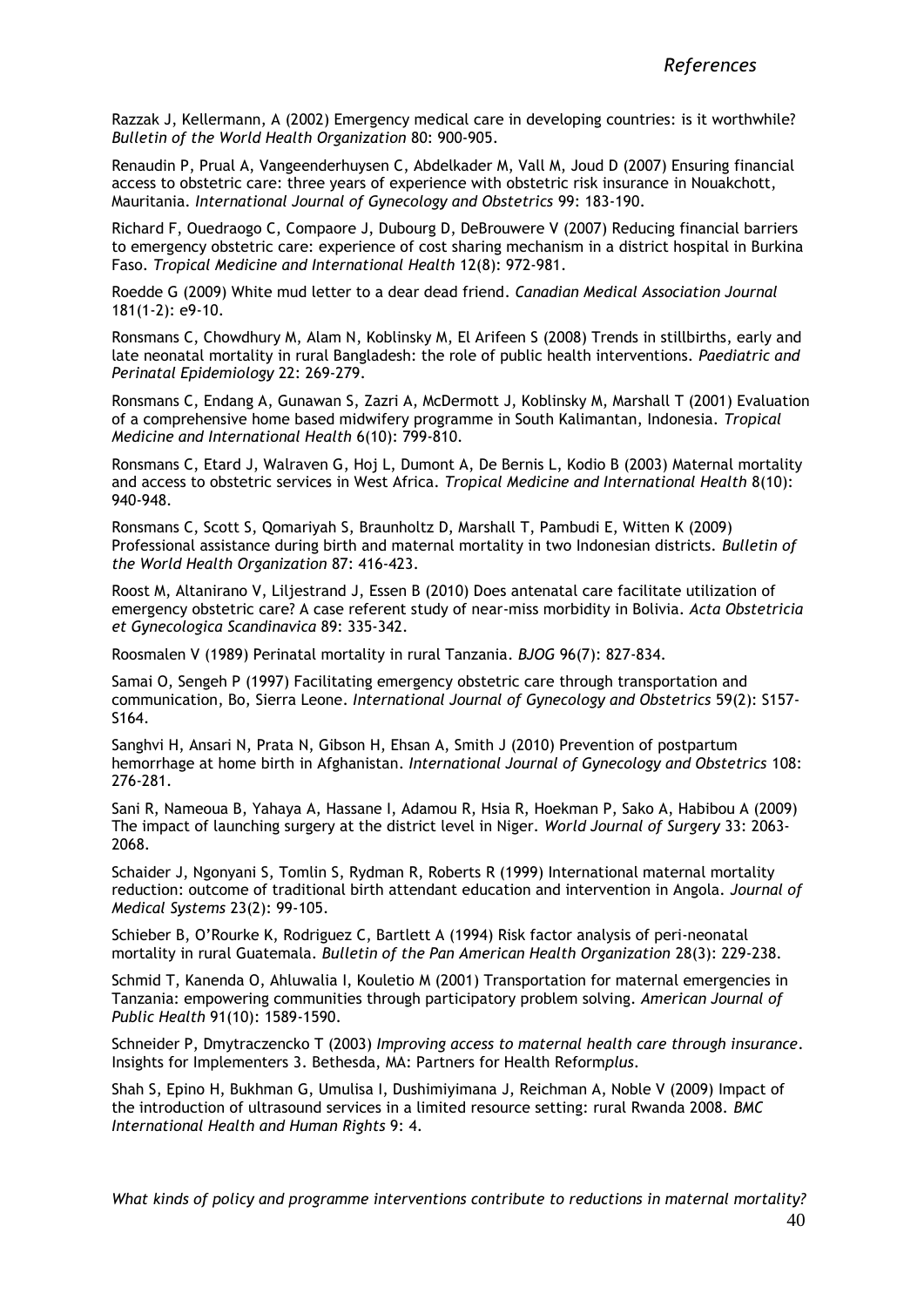Shamsuddin L, Nahar L, Nasrin B, Nahar S, Tamanna S, Kabir R, Ali M, Anwary S (2005) Use of parenteral magnesium sulphate in eclampsia and pre-eclampsia cases in a rural set up of Bangladesh. *Bangladesh Medical Research Council Bulletin* 31(2): 75-82.

Shehu D, Ikeh A, Kuna M (1997) Mobilising transport for obstetric emergencies in north western Nigeria. *International Journal of Gynecology and Obstetrics* 59(2): S173-S180.

Shrestha D, Rajendra K, Shrestha N (2007) Feasibility study on establishing maternity waiting homes in remote areas in Nepal. *Regional Health Forum* 11(2): 33-38.

Shojania G, Jennings A, Mayhew A, Ramsey R, Eccles P, Grimshaw J (2010) The effects of onscreen, point of care computer reminders on processes and outcomes of care. *Cochrane Database of Systematic Reviews* 2009, Issue 3. Art. No.: CD001096. DOI: 10.1002/14651858.CD001096.pub2.

Sibley L, Buffington S, Haileyesus D (2004) The American college of nurse-midwives home based lifesaving skills program: a review of the Ethiopia field test. *Journal of Midwifery and Women's Health* 49(4): 320-328.

Sibley L, Buffington S, Tedessa L, McNatt K (2006) Home-based life saving skills in Ethiopia: an update on the second phase of field testing. Journal of Midwifery and Women's Health 51: 284-291.

Simfukwe V, Barber C, Forster G (2009) *Evaluation report on the 2008-2009 bicycle ambulance pilot project implemented in three districts of eastern province, Zambia*. London: Transaid.

Sirivong A, Silphong B, Simphaly N, Phayasane T, Bonouvong V, Schelp F (2003) Advantages of trained TBA and the perception of females and their experience with reproductive health in two districts of the Luangprabang province, LAO PDR. *South East Asian Journal of Tropical Medicine and Public Health* 34(4): 919-928.

Sloan N, Ngoc N, Hieu T, Quimby C, Winikoff B, Fassihian G (2005) Effectiveness of life saving skill training and improving institutional emergency obstetric care readiness in Lam Dong, Vietnam. *Journal of Midwifery and Women's Health* 50: 315-323.

Smith J, Coleman N, Fortney J, Johnson J, Blumhagen D, Grey T (2000) The impact of traditional birth attendant training on delivery complications in Ghana. *Health Policy and Planning* 15(3): 326- 331.

Soors W, Waelkens M, Criel B (2008) Community health insurance in sub-Saharan Africa: opportunities for improving access to emergency obstetric care? *Studies in Health Services Organisation and Policy* 24: 149-164.

Spaans W, Roosmalen J, van Wiechen C (1998) A maternity waiting home experience in Zimbabwe. *International Journal of Gynecology and Obstetrics* 61: 179-180.

Stekelenburg J, Lonkhuijzen L, Spaans W, Roosmalen, J.2006) Maternity waiting homes in rural districts in Africa: a cornerstone of safe motherhood? *Current Women's Health Reviews* 2(4): 235- 238.

Strand R, Da Silva F, Jangsten E, Berdstrom S (2005) Postpartum hemorrhage: a prospective, comparative study in Angola using a new disposable device for oxytocin administration. *Acta Obstetricia et Gynecolica Scandinavica* 84: 260-265.

Sutherland T, Bishai D (2009) Cost effectiveness of misoprostol and prenatal iron supplementation as maternal mortality interventions in home births in rural India*. International Journal of Gynecology and Obstetrics* 104: 189-193.

Talamanca I (1996) Maternal mortality and the problem of accessibility to obstetric care: the strategy of maternity waiting homes. *Social Science and Medicine* 42(10): 1381-1390.

Tann C, Kizza M, Morison L, Mabey D, Muwanga M, Grosskurth H, Elliott A (2007) Use of antenatal services and delivery care in Entebbe, Uganda: a community survey. *BMC Pregnancy and Childbirth* 7: 23.

Tasnim S, Rahman A, Shahabuddin A (2009) Access to skilled care at home during pregnancy and childbirth: Dhaka Bangladesh. *International Quarterly of Community Health Education* 30(1): 81-87.

Telfar M, Rowley J, Walraven G (2002) Experiences of mothers with antenatal, delivery and postpartum care in rural Gambia. *African Journal of Reproductive Health* 6(1): 74-83.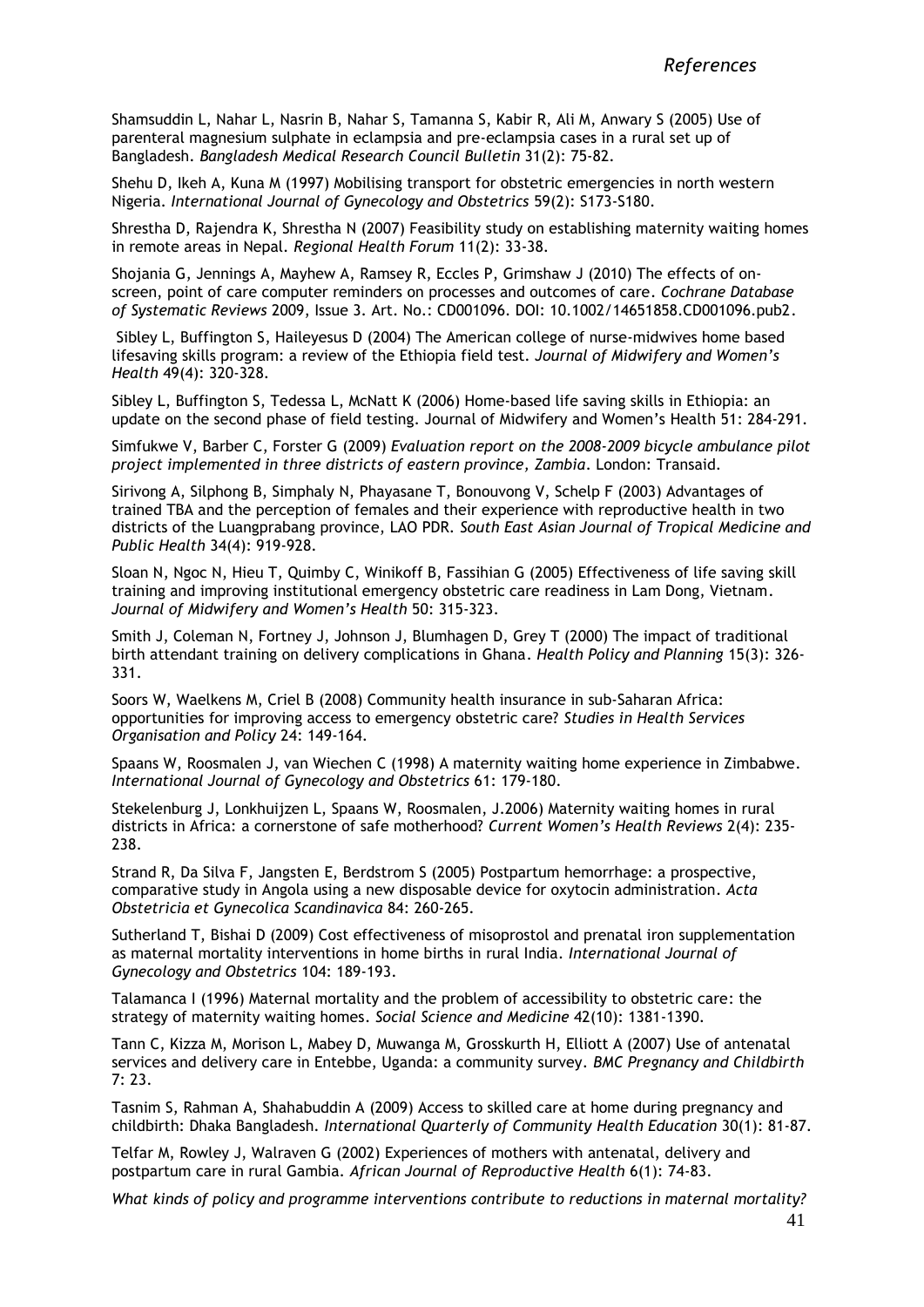Thaddeus S, Maine D (1994) Too far to walk: maternal mortality in context. *Social Science and Medicin*e 38(8): 1091-1110.

Thomas L, Jina R, Tint K, Fonn S (2007) Making systems work: the hard part of improving maternal health services in South Africa. *Reproductive Health Matters* 15(30): 38-49.

Thonneau P, Xu Q, Toure B (1994) Obstetric transfers and maternal mortality: a study in Conakry, Guinea. *Health Policy and Planning* 9(1): 81-90.

Transaid (n.d.) *Access to health services: intermediate modes of transport in resource poor areas*. London: Transaid.

Tripathy P, Nair N, Barnett S, Mahapatra R, Borghi J, Rath S, Rath S, Gope R, Mahto D, Sinha R, Lakshiminarayana R, Patel V, Pagel C, Prost A, Costello A (2010) Effect of a participatory intervention with women's groups on birth outcomes and maternal depression on Jharkland and Orissa, India: a cluster randomised controlled trial. *Lancet* 375: 1182-1192.

Tsu V, Mai T, Nguyen Y, Luu H (2006) Reducing postpartum hemorrhage in Vietnam: assessing the effectiveness of active management of third-stage labor. Journal of Obstetrics and Gynaecological Research 32(5): 489-496.

Tsu V, Sutanto A, Vaidya K, Coffey P, Widjaya A (2003) Oxytocin in prefilled Uniject injection devices for managing third stage labour in Indonesia. *International Journal of Gynecology and Obstetrics* 83: 103-111.

Tuddenham S, Rahman M, Singh S, Barman D, Kanjilal B (2010) Care seeking for postpartum morbidities in Murshidabad, rural India. *International Journal of Gynecology and Obstetrics* 109: 245-254.

Ul Haq Z, Hafeez A, Khanum A, Southall D (2009) Birth preparedness and the role of the private sector: a community survey. *Journal of the Pakistan Medical Association* 59(5): 302-306.

Vangeenderhuysen C, Abdellahi M, Isselmou S (2002) La formation des sages-femmes en échographie obstétricale dans les pays en développement: pourquoi et comment? *Journal de Gynécologie Obstétrique et Biologie de la Reproduction* 31: 100-106.

Vanneste A, Ronsmans C, Chakraborty J, Francisco A (2000) Prenatal screening in rural Bangladesh: from prediction to care. *Health Policy and Planning* 15(1): 1-10.

Villar J, Baaqeel H, Piaggio G, Lumbiganon P, Belizan J, Famot U, Al-Mazrou Y, Carroli G, Pinol A, Donner A, Langer A, Nigenda G, Mugford M, Fox-Rushby J, Hutton G, Bergsjo P, Bakketeig L, Berendes H (2001) WHO antenatal care randomised trial for the evaluation of a new model of routine antenatal care. *Lancet* 357: 1551-1564.

Vora K, Mavalankar D, Ramani K, Upadhyaya M, Sharma B, Iyengar S, Gupta V, Iyengar K (2009) Maternal health situation in India: a case study. *Journal of Health, Population and Nutrition* 27(2): 184-201.

Walraven G, Blum J, Dampha Y, Sowe M, Morison L, Winikoff B, Sloan N (2005) Misoprostol in the management of the third stage of labour in the home delivery setting in rural Gambia: a randomised controlled trial. *BJOG* 112: 1277-1283.

Warren C, Mwangi A, Oweya E, Kamunya R, Koskei N (2009) Safe-guarding maternal and newborn health: improving the quality of postnatal care in Kenya. *International Journal for Quality in Health Care* 22(1): 24-30.

Wessel L (1990) Maternity waiting homes: Casa Materna brings care to rural women in northern Nicaragua. In: *Maternal mortality and morbidity: a call to women for action*. Amsterdam: Women's Global Network for Reproductive Rights, pages 40-41.

Wild K (2009) *Maternity waiting homes and the shaping of maternal health policy in Timor-Leste*. PHD thesis. Casuarina: Graduate School for Public Health Practice and Menzies School of Health Research, Charles Darwin University.

Wilson J, Collison A, Richardson D, Kwofie G, Senah K, Tinkorang E (1997) The maternity waiting home concept: the Nsawam, Ghana experience. *International Journal of Gynecology and Obstetrics* 59(2): S165-S172.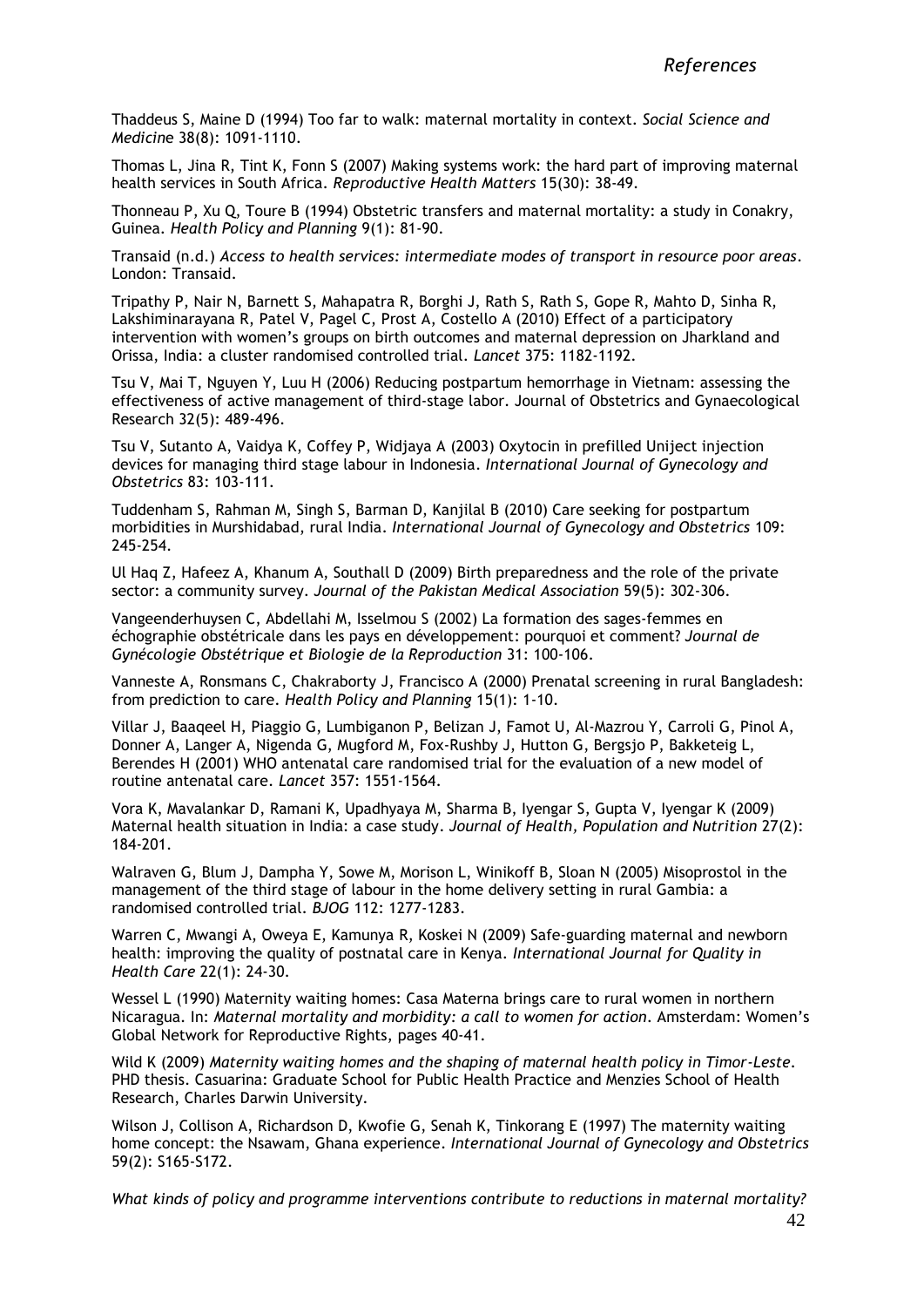Wollast E, Renard F, Vandenbussche P, Buekens P (1993) Detecting maternal morbidity and mortality by traditional birth attendants in Burkina Faso. *Health Policy and Planning* 8(2): 161-168.

Xu, Z (1995) China: lowering maternal mortality in Miyun County, Beijing. World Health Statistics Quarterly 48(1): 11-14.

Yakoob M, Menezes E, Soomro T, Haws R, Darmstadt G, Bhutta Z (2009) Reducing still births: behavioural and nutritional interventions before and during pregnancy. *BMC Pregnancy and Childbirth* 9 (Suppl. 1): S3.

Zafar S, Hafeez A, Qureshi F, Arshad N, Southall D (2009) Structured training in the management of emergencies in mothers, babies and children in a poorly resourced health system: logbooks to document skill use. *Resuscitation* 80: 449-452.

Zhu B, Rolfs R, Nangle B, Horan J (1999) Effect of the interval between pregnancies on perinatal outcomes. *New England Journal of Medicine* 340(8): 589-594.

Zilberman B (2007) Influence of short inter-pregnancy interval on pregnancy outcomes. *Harefuah* 146(1): 42-47.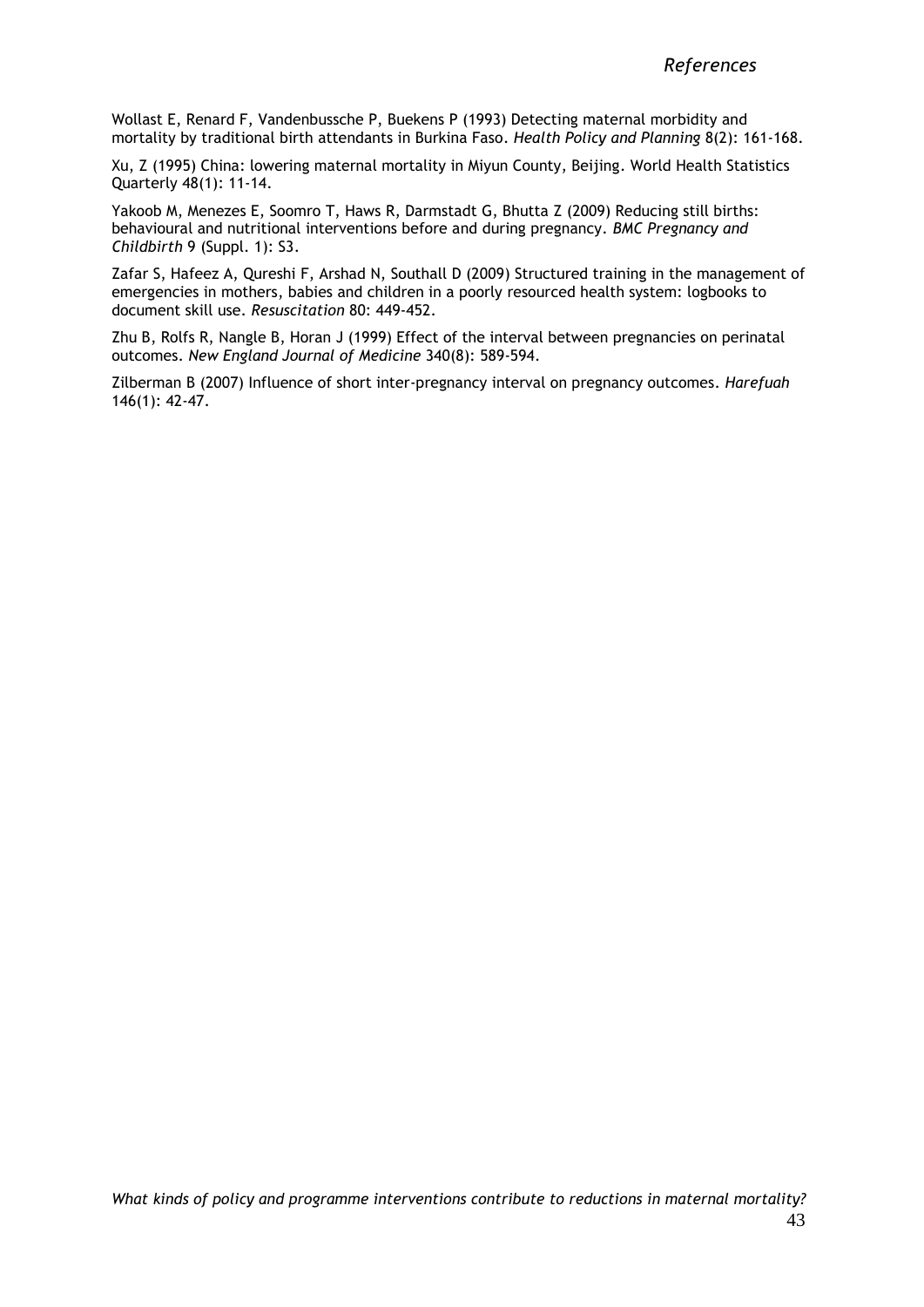# **Appendix 1.1: Authorship of this report**

# **Authors**

Julia Hussein, Immpact, University of Aberdeen Lovney Kanguru, Immpact, University of Aberdeen Margaret Astin, University of Bristol Stephen Munjanja, University of Zimbabwe

# **Contacts**

Dr. Julia Hussein (Principal Investigator) Senior Clinical Research Fellow Immpact Scientific Director Ipact University of Aberdeen Health Sciences Building Foresterhill, Aberdeen AB25 2ZD Tel 01224 554474/559736 Fax 555704 Email [j.hussein@abdn.ac.uk](mailto:j.hussein@abdn.ac.uk)

Margaret Astin (Co-investigator) Systematic reviewer Departments of Social Medicine and Primary Health Care University of Bristol Tel 0117 331 3841 Email [m.p.astin@bristol.ac.uk](mailto:m.p.astin@bristol.ac.uk)

Dr. Stephen Munjanja (Co-investigator) Senior Lecturer Department of Obstetrics and Gynaecology College of Health Sciences, University of Zimbabwe PO Box A178, Avondale, Harare, Zimbabwe Tel 263 4 253 724 , 263 4 791 631 Fax 263 4 723 711 Email [Spmunjanja@africaonline.co.zw](mailto:Spmunjanja@africaonline.co.zw)

Lovney Kanguru (Research Assistant) University of Aberdeen Health Sciences Building Foresterhill, Aberdeen AB25 2ZD Tel: 01224 552764 Email [l.n.kanguru@abdn.ac.uk](mailto:l.n.kanguru@abdn.ac.uk)

# **Conflicts of interest**

SM and JH were authors on some of the studies considered for inclusion in this systematic review and were involved in the implementation of the interventions. They were not involved in the decision to include or exclude these studies in the review. The study was funded by the Department for International Development (DFID).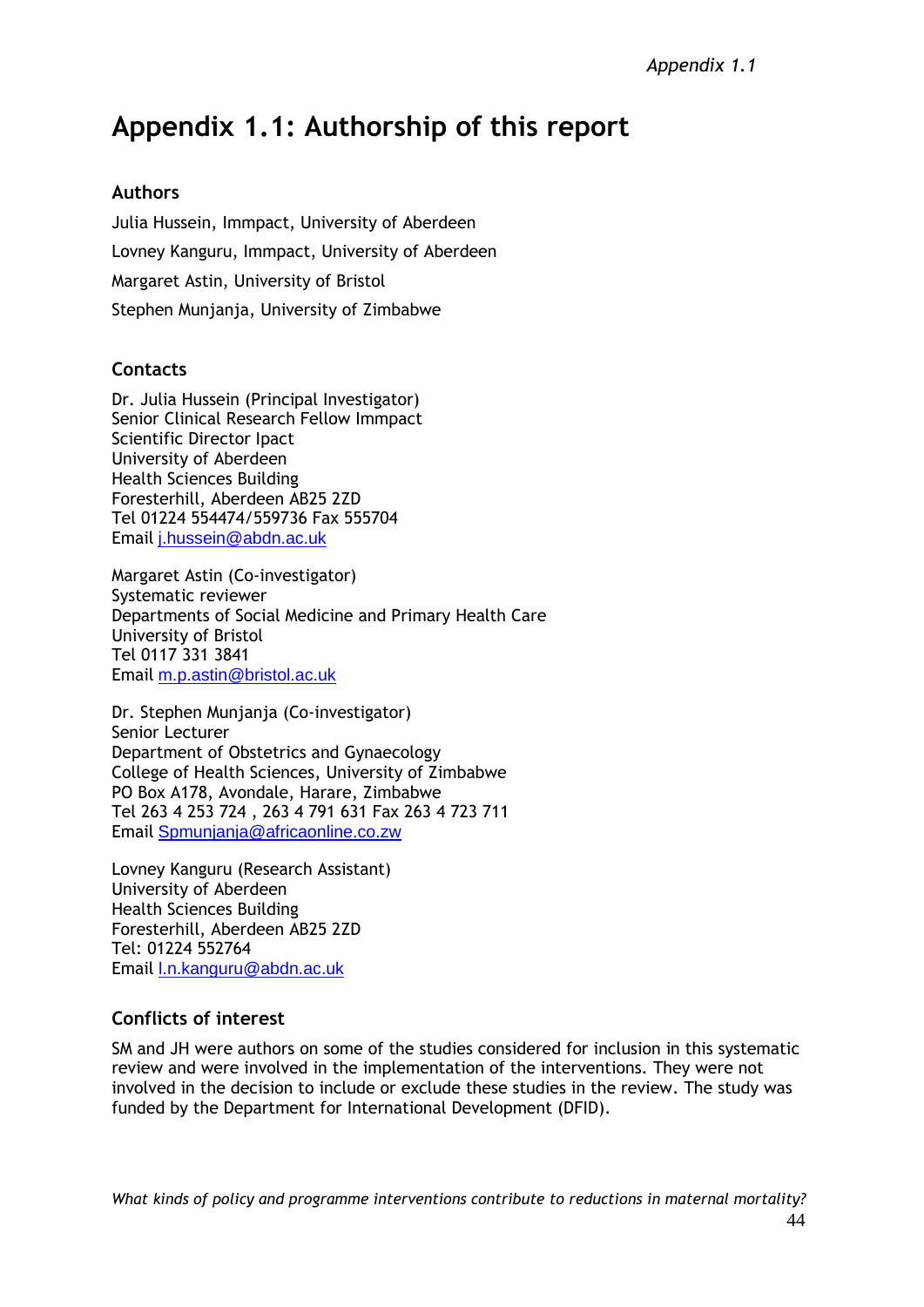#### **Acknowledgements**

We would like to acknowledge the suggestions of Alain Mayhew and Susan Murray (external peer reviewers), who reviewed the protocol and preliminary report, and Susan Elden (DFID), who reviewed the final report. We are grateful to Deepson Shyangdan and Tara Gurung, who agreed to assist in data extraction at short notice. Ann Fitzmaurice and Christine Clar provided advice on statistics and meta-analysis, Alec Cumming and David Sullivan on policy recommendations. Shirley Xueli Lia and Etheline Enoch assisted with translation. We would also like to thank members of the HSRU systematic review teams at the University of Aberdeen, especially Mari Imanura, and staff of DFID, for their support and interest in our work.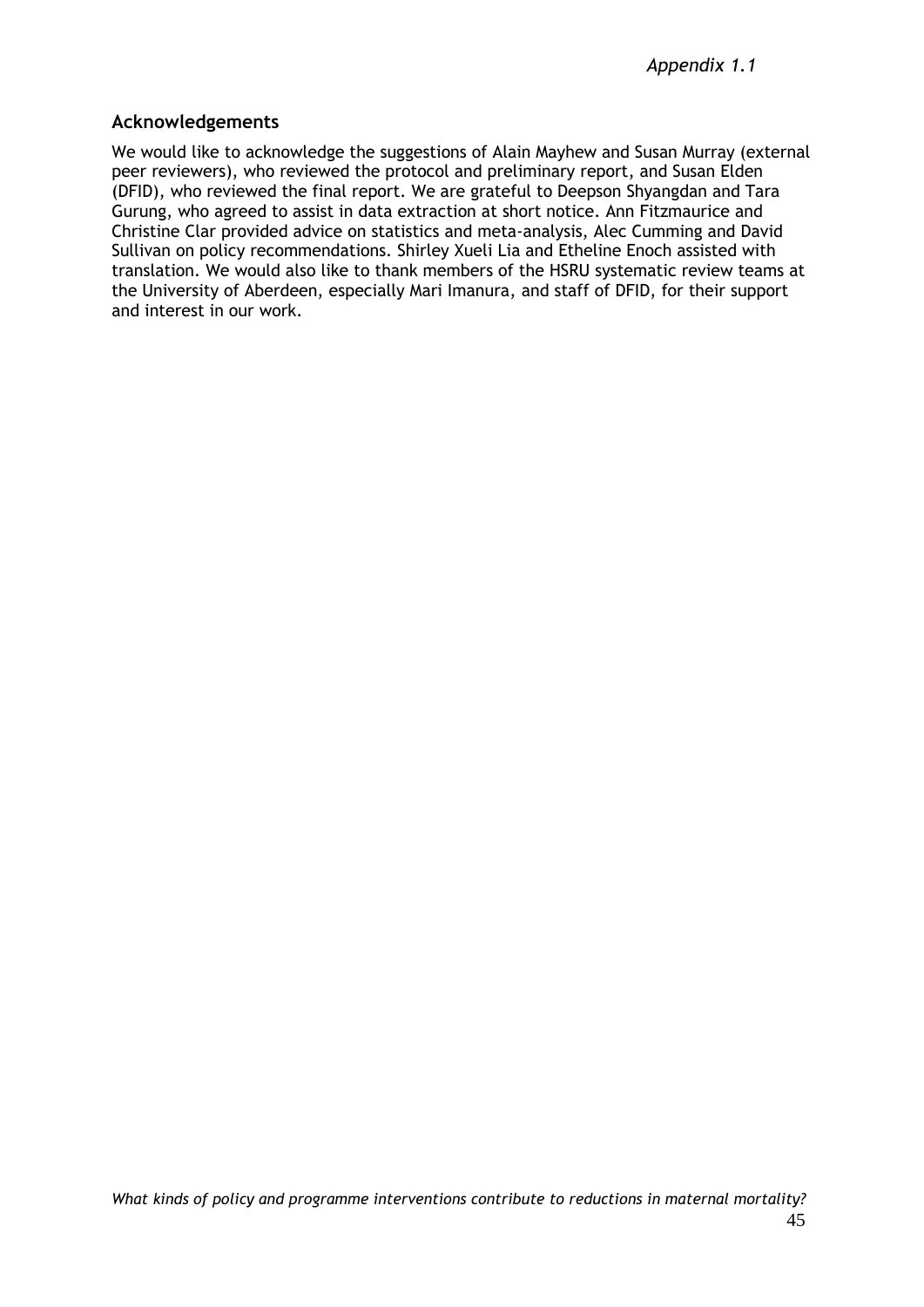# <span id="page-50-0"></span>**Appendix 2.1: Search strategy for electronic databases**

**(**MEDLINE search; adapted for other searches)

1. exp transportation of patients/

- 2. time factors/
- 3. exp transportation/
- 4. health services accessibility/
- 5. telemedicine/
- 6. remote consultation/
- 7. patient transfer/
- 8. exp transfer/
- 9. communication/
- 10. information dissemination/
- 11. interdisciplinary communication/
- 12. bicycling/
- 13. motorcycles/
- 14. (bicycle or bicycles or bicycling or bike\$ or cycle\$).ti,ab.
- 15. transport\$.ti,ab.
- 16. (car or cars or motor\$ or vehicle\$ or ambulance\$ or donkey\$).ti,ab.
- 17. (phone\$ or telephone\$ or cellphone\$ or radio\$).ti,ab.
- 18. telecommunications/
- 19. electronic mail/
- 20. radio/
- 21. Satellite Communications/
- 22. telefacsimile/
- 23. exp telephone/
- 24. exp Emergency Medical Service Communication Systems/
- 25. exp "referral and consultation"/
- 26. exp emergency service, hospital/
- 27. emergency medical services/
- 28. health services, indigenous/
- 29. emergency treatment/
- 30. triage/
- 31. first aid/
- 32. emergencies/
- 33. exp hospitalization/
- 34. delivery of health care/
- 35. after-hours care/
- 36. delivery of health care, integrated/
- 37. "medical record"/ or "medical records"/
- 38. "health education"/
- 39. (pre-hospital or prehospital).ti,ab.
- 40. (responsive\$ or referr\$).ti,ab.
- 41. ((emergency or emergencies) adj10 (health or care or service\$ or respons\$)).ti,ab.
- 42. (emergency or emergencies).ti,ab.
- 43. delay\$.ti,ab.
- 44. (timel\$ or timing).ti,ab.
- 45. "antishock garment".ti,ab.
- 46. "anti-shock garment".ti,ab.
- 47. ((matern\$ or deliver\$) adj3 (wait\$ or intermediate or outreach or out-reach or home\$)).ti,ab.
- 48. ((birth\$ or deliver\$ or emergenc\$) adj10 (plan\$ or protocol\$)).ti,ab.
- 49. ((first adj1 aid) or first-aid or (life adj1 saving)).ti,ab.
- 50. (emergenc\$ adj2 obstetri\$).ti,ab.
- 51. (obstetric adj5 care\$).ti,ab.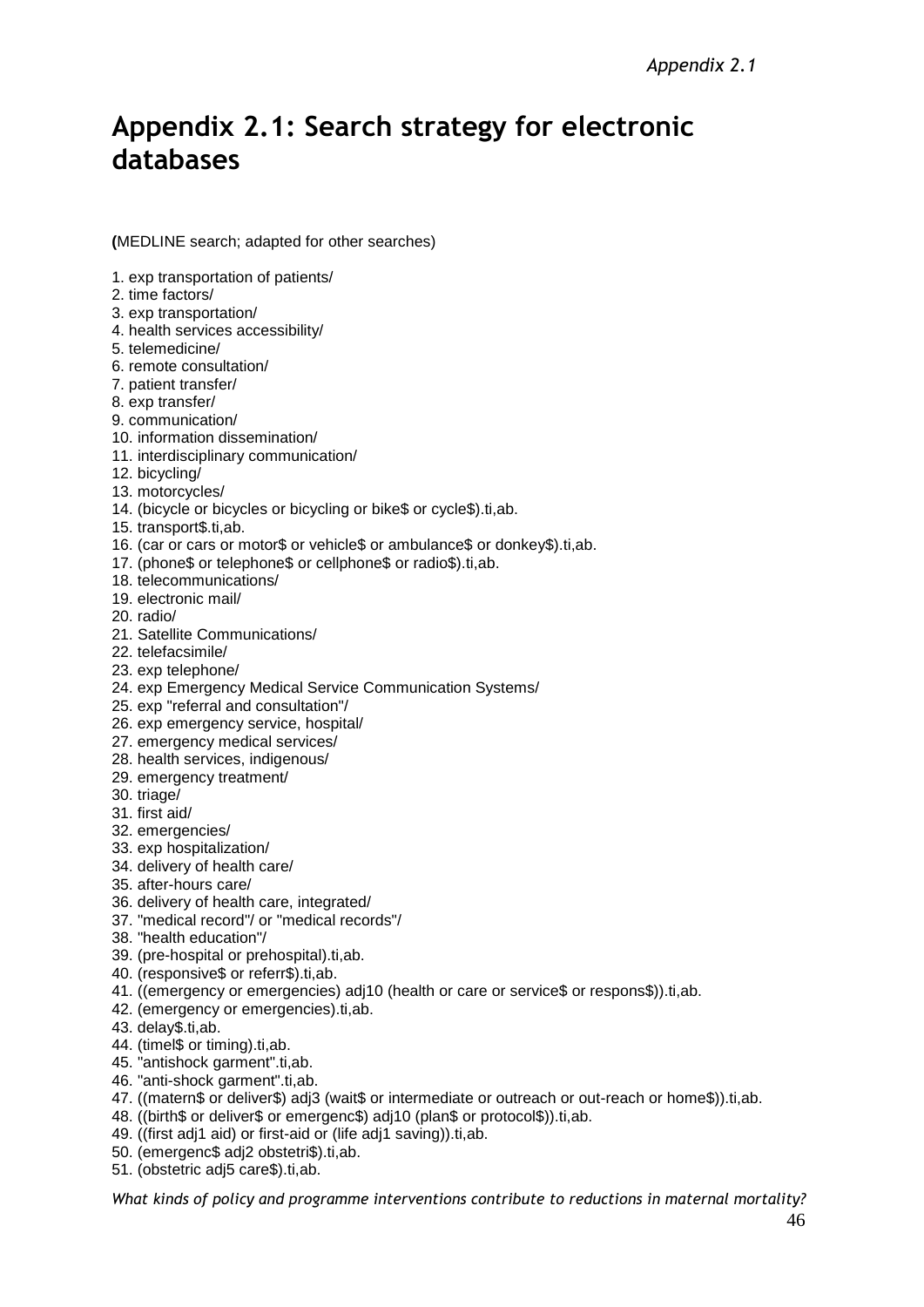52. (TBA or traditional birth attendant).ti,ab.

53. ((train\$ or educat\$) adj10 (matern\$ or health\$ or professional or midwive\$ or midwife or nurs\$)).ti,ab.

54. ((health or basic or comprehensive) adj10 (care or service\$ or system\$ or polic\$)).ti,ab.

- 55. (BEmOC or EmOC or CEmOC).ti,ab.
- 56. (fund\$ or financ\$ or incentive\$).ti,ab.
- 57. ((guideline\$ or monitor\$ or record\$ or protocol\$) adj10 (system\$ or service\$)).ti,ab.

58. ((health or communit\$) adj5 (work\$ or participant\$ or profession\$ or educat\$ or fund\$ or service\$)).ti,ab.

- 59. (doctor\$ or nurse\$ or obstetr\$ or midwife\$ or midwive\$ or attendant\$).ti,ab.
- 60. or/1-59
- 61. maternal health services/ or maternal behavior/ or maternal-child nursing/ or maternal mortality/
- 62. pregnancy complications/ or pregnancy, high-risk/ or pregnancy complications, infectious/
- 63. delivery, obstetric/ or extraction, obstetrical/ or labor, obstetric/
- 64. obstetric care/
- 65. postpartum hemorrhage/
- 66. pre-eclampsia/
- 67. eclampsia/
- 68. labor complication/
- 69. pregnant women/
- 70. pregnancy/
- 71. (pregnancy or pregnant).ti,ab.
- 72. (antenatal or prenatal or antepartum or peripartum or postpartum).ti,ab.
- 73. (perinatal or postnatal).ti, ab.
- 74. (matern\$ adj5 (mortality or morbidity)).ti,ab.
- 75. ((labour or labor) adj10 (deliver\$ or birth\$ or childbirth\$)).ti,ab.
- 76. ((labour or labor) adj10 (infant\$ or baby or babies or child\$ or neonat\$ or mother\$ or

matern\$)).ti,ab.

- 77. (obstructed adj5 (labour or labor)).ti,ab.
- 78. (eclampsia or pre-eclampsia).ti,ab.
- 79. ((genital or urin\$) adj5 infect\$).ti,ab.
- 80. ((obstetric or postpartum or post-partum) adj5 (haemorrhag\$ or hemorrhag\$)).ti,ab.
- 81. (ruptur\$ adj5 (uterine or uterus)).ti,ab.
- 82. or/61-81
- 83. 60 and 82
- 84. exp developing countries/
- 85. medically underserved area/
- 86. (developing adj5 countr\$).ti,ab.
- 87. ((low income or low-income or middle income) adj5 (countr\$ or area\$ or population\$ or city or cities or town\$)).ti,ab.
- 88. exp africa/
- 89. exp central america/
- 90. exp latin america/
- 91. exp south america/
- 92. exp asia/
- 93. exp caribbean region/
- 94. exp caribbean community/
- 95. or/84-94
- 96. 60 and 82 and 95
- 97. exp randomized controlled trials/
- 98. randomized controlled trial.pt.
- 99. controlled clinical trial.pt.
- 100. exp random allocation/
- 101. (random\$ or allocat\$ or assign\$).ti,ab.
- 102. exp clinical trials/
- 103. (clin\$ adj25 trial\$).ti,ab.
- 104. random\$.ti,ab.
- 105. program evaluation/
- 106. program development/
- 107. exp epidemiologic studies/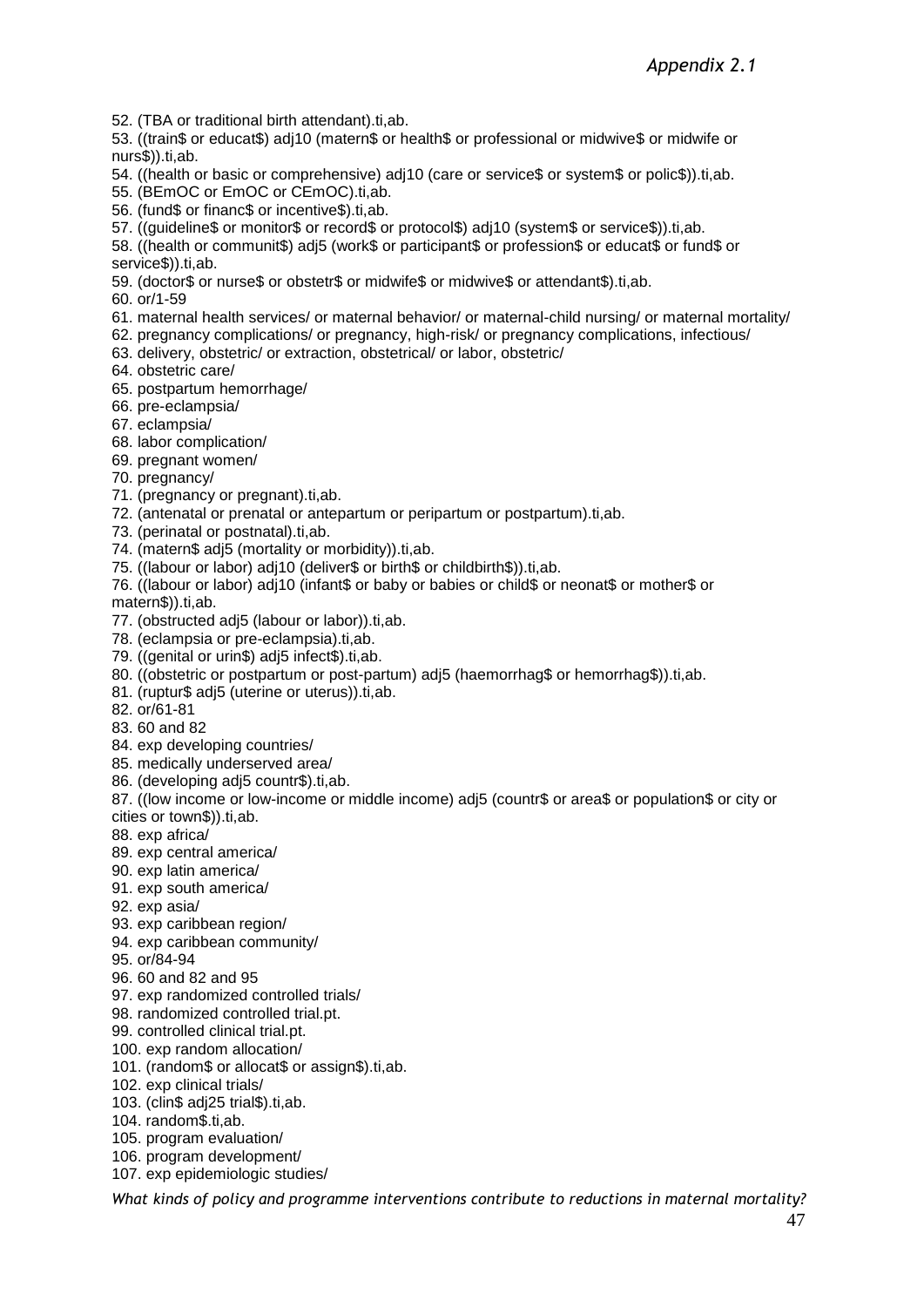- 108. exp epidemiologic research design/
- 109. "Case-Control Studies"/
- 110. "cohort studies"/
- 111. epidemiologic methods/
- 112. Cross-Sectional Studies/
- 113. exp empirical research/
- 114. feasibility studies/
- 115. pilot projects/
- 116. comparative study/
- 117. review.pt.
- 118. review.ti,ab.
- 119. (meta-analysis or meta-analyses).ti,ab.
- 120. meta-analysis.pt.
- 121. "Costs and Cost Analysis"/
- 122. health care financing/
- 123. cost\$.ti,ab.
- 124. or/97-123
- 125. 96 and 124
- 126. human/
- 127. 125 and 126
- 128. (editorial or comment or letter or historical article).pt.
- 129. 127 not 128
- 130. case reports.pt.
- 131. 129 not 130
- 132. limit 131 to yr="1985 -Current"